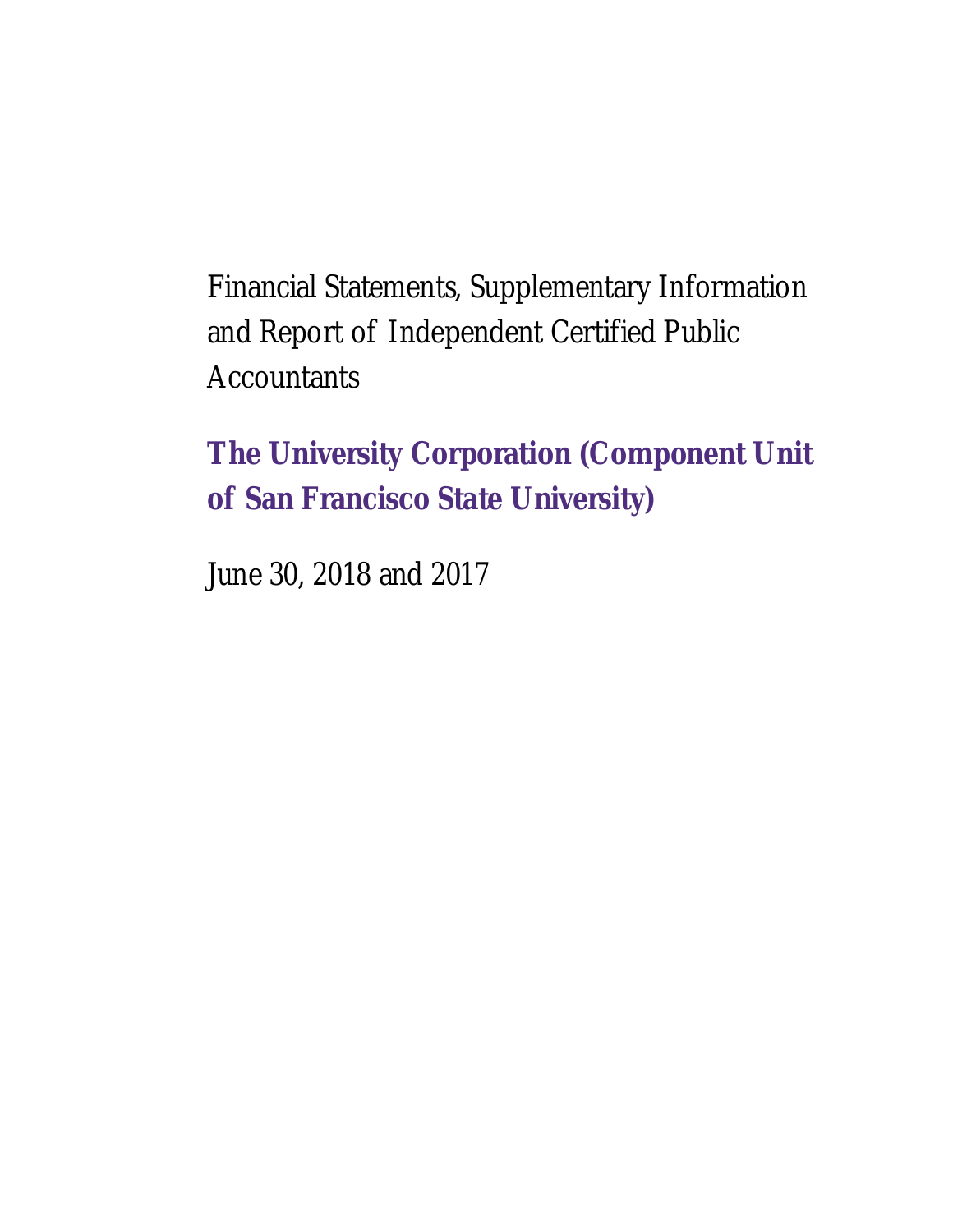# **Contents**

|                                                                                                                                                                                               | Page              |
|-----------------------------------------------------------------------------------------------------------------------------------------------------------------------------------------------|-------------------|
| Report of Independent Certified Public Accountants                                                                                                                                            | $3 - 5$           |
| Management Discussion and Analysis                                                                                                                                                            | 6-17              |
| <b>Statements of Net Position</b>                                                                                                                                                             | 18                |
| Statements of Revenues, Expenses, and Changes in Net Position                                                                                                                                 | 19                |
| <b>Statements of Cash Flows</b>                                                                                                                                                               | $20 - 21$         |
| Notes to Financial Statements                                                                                                                                                                 | 22-37             |
| Report of Independent Certified Public Accountants<br>on Internal Control Over Financial Reporting and on<br>Compliance and Other Matters required by Government<br><b>Auditing Standards</b> | 38-39             |
| Supplementary Information                                                                                                                                                                     |                   |
| Schedule of Net Position<br>Schedule of Revenues, Expenses, and Changes in Net Position<br>Other Information                                                                                  | 40<br>41<br>42-51 |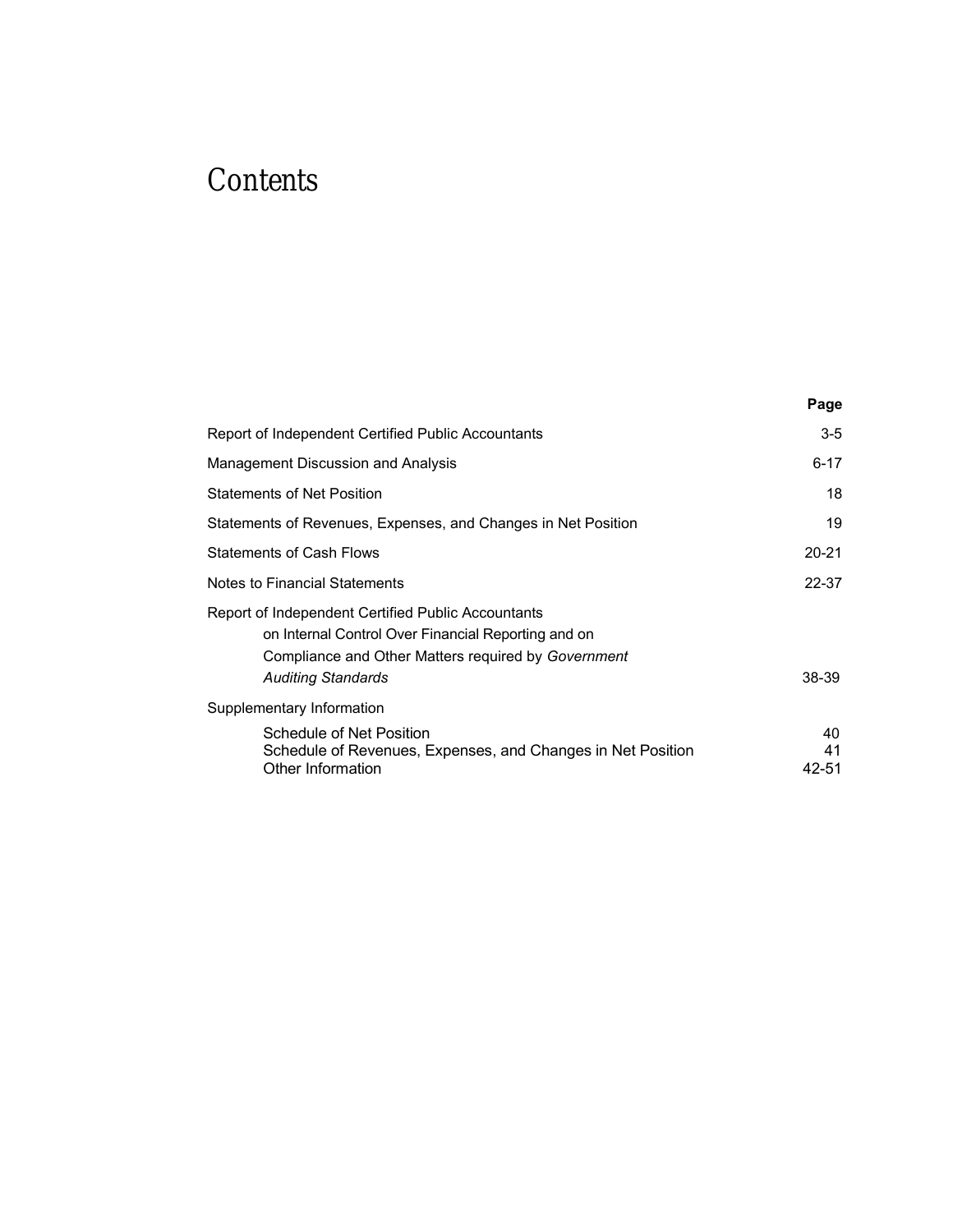

#### **REPORT OF INDEPENDENT CERTIFIED PUBLIC ACCOUNTANTS**

The Board of Directors The University Corporation, San Francisco State

**Grant Thornton LLP**  101 California Street, Suite 2700 San Francisco, CA 94111 T 415.986.3900 F 415.986.3916 [www.GrantThornton.com](http://www.GrantThornton.com)

We have audited the accompanying financial statements of The University Corporation, San Francisco State (Component Unit of San Francisco State University) (the Corporation), which comprise the statements of net position as of as of June 30, 2018 and 2017, and the related statements of revenues, expenses, and changes in net position and cash flows for the years then ended, and the related notes to the financial statements.

#### Management's responsibility for the financial statements

Management is responsible for the preparation and fair presentation of these financial statements in accordance with accounting principles generally accepted in the United States of America; this includes the design, implementation, and maintenance of internal control relevant to the preparation and fair presentation of financial statements that are free from material misstatement, whether due to fraud or error.

#### Auditor's responsibility

Our responsibility is to express an opinion on these financial statements based on our audits. We conducted our audits in accordance with auditing standards generally accepted in the United States of America and the standards applicable to financial audits contained in *Government Auditing Standards* issued by the Comptroller General of the United States. Those standards require that we plan and perform the audit to obtain reasonable assurance about whether the financial statements are free from material misstatement.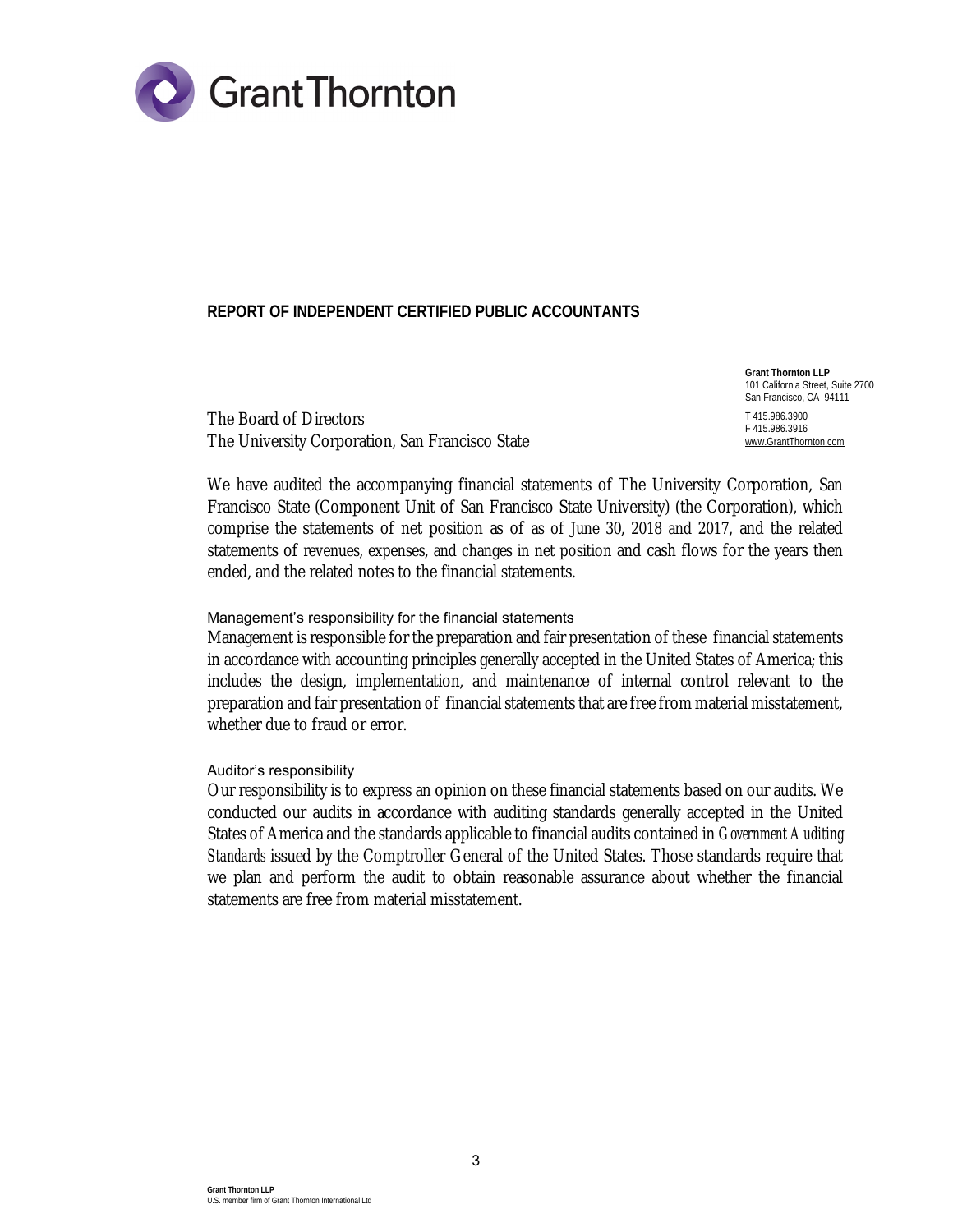

An audit involves performing procedures to obtain audit evidence about the amounts and disclosures in the financial statements. The procedures selected depend on the auditor's judgment, including the assessment of the risks of material misstatement of the financial statements, whether due to fraud or error. In making those risk assessments, the auditor considers internal control relevant to the Corporation's preparation and fair presentation of the financial statements in order to design audit procedures that are appropriate in the circumstances, but not for the purpose of expressing an opinion on the effectiveness of the Corporation's internal control. Accordingly, we express no such opinion. An audit also includes evaluating the appropriateness of accounting policies used and the reasonableness of significant accounting estimates made by management, as well as evaluating the overall presentation of the financial statements.

We believe that the audit evidence we have obtained is sufficient and appropriate to provide a basis for our audit opinion.

#### Opinion

In our opinion, the financial statements referred to above present fairly, in all material respects, the net financial position of The University Corporation, San Francisco State (Component Unit of San Francisco State University) as of June 30, 2018 and 2017, and the changes in financial position and its cash flows for the years then ended in accordance with accounting principles generally accepted in the United States of America.

#### Other matters

#### *Required supplementary information*

Accounting principles generally accepted in the United States of America require that the Management Discussion and Analysis on pages 6-17 be presented to supplement the financial statements. Such information, although not a required part of the financial statements, is required by the Governmental Accounting Standards Board who considers it to be an essential part of financial reporting for placing the financial statements in an appropriate operational, economic, or historical context. This required supplementary information is the responsibility of management. We have applied certain limited procedures to the required supplementary information in accordance with auditing standards generally accepted in the United States of America. These limited procedures consisted of inquiries of management about the methods of preparing the information and comparing the information for consistency with management's responses to our inquiries, the financial statements, and other knowledge we obtained during our audit of the financial statements. We do not express an opinion or provide any assurance on the information because the limited procedures do not provide us with sufficient evidence to express an opinion or provide any assurance.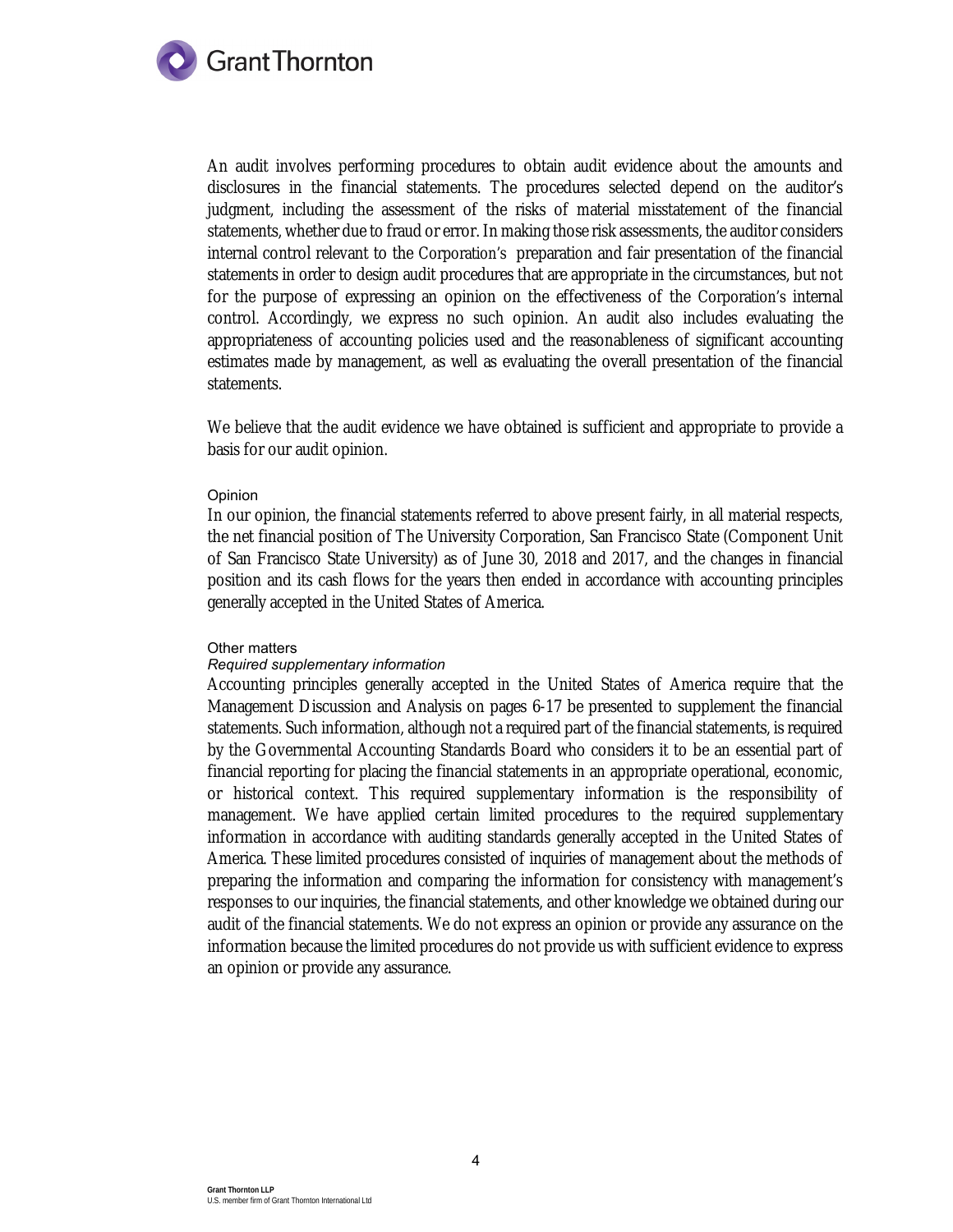

#### *Supplementary information*

Our audit was conducted for the purpose of forming opinions on the financial statements that collectively comprise the Corporation's financial statements. The supplementary information on pages 40-51 is presented for purposes of additional analysis and is not a required part of the financial statements. Such supplementary information is the responsibility of management and was derived from and relates directly to the underlying accounting and other records used to prepare the financial statements. The information has been subjected to the auditing procedures applied in the audit of the financial statements and certain additional procedures. These additional procedures included comparing and reconciling the information directly to the underlying accounting and other records used to prepare the financial statements or to the financial statements themselves, and other additional procedures in accordance with auditing standards generally accepted in the United States of America. In our opinion, the supplementary information is fairly stated, in all material respects, in relation to the financial statements as a whole.

#### *Other reporting required by Government Auditing Standards*

In accordance with *Government Auditing Standards*, we have also issued our report, dated September 20, 2018, on our consideration of the Corporation's internal control over financial reporting and on our tests of its compliance with certain provisions of laws, regulations, contracts, and grant agreements and other matters. The purpose of that report is to describe the scope of our testing of internal control over financial reporting and compliance and the results of that testing, and not to provide an opinion on the effectiveness of internal control over financial reporting or on compliance. That report is an integral part of an audit performed in accordance *with Government Auditing Standards* in considering the Corporation's internal control over financial reporting and compliance.

Grant Thornton LLP

San Francisco, California September 20, 2018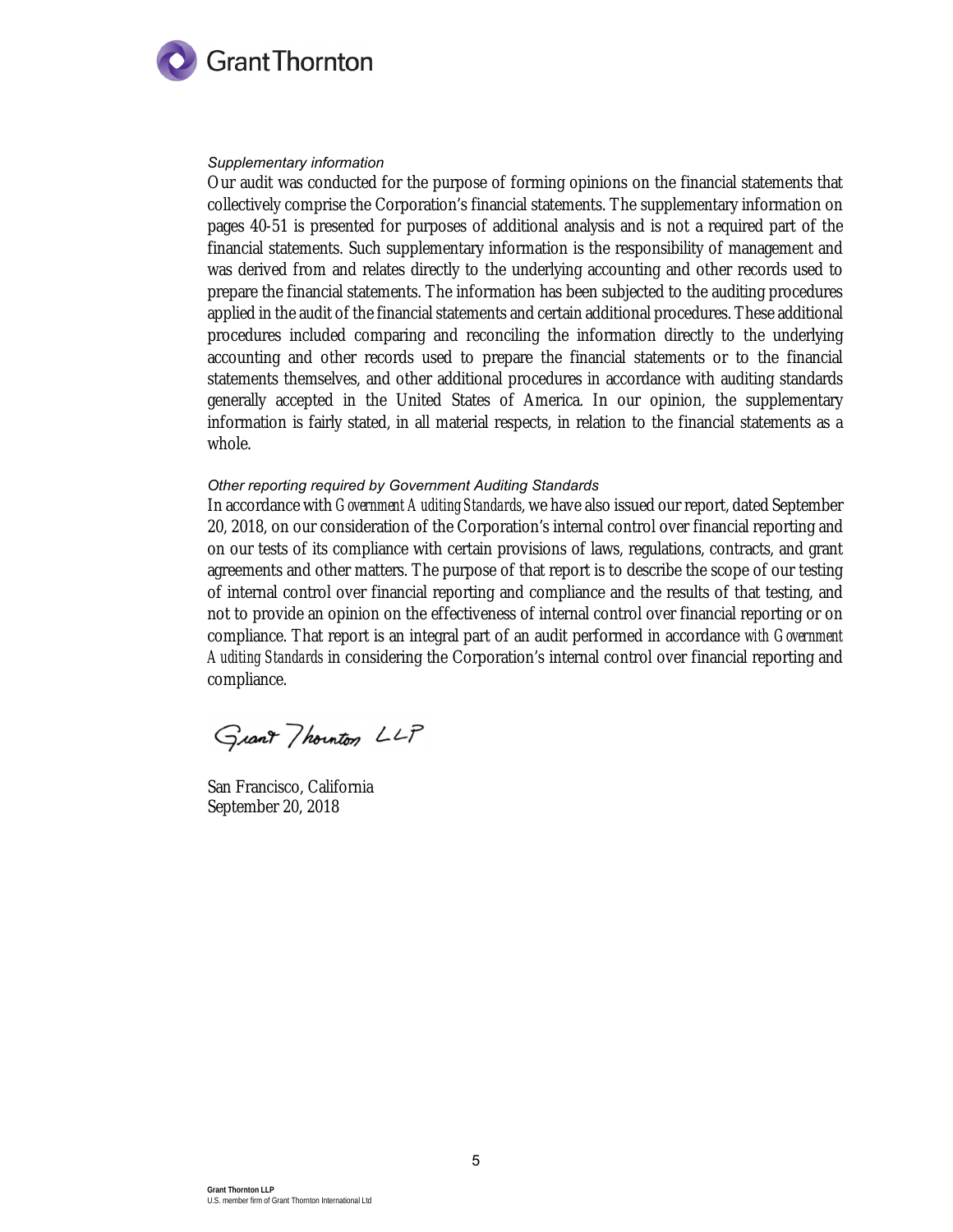Management Discussion and Analysis (Unaudited)

This section of the University Corporation, San Francisco State (the Corporation) annual financial report presents management's discussion and analysis of the financial performance of the Corporation for the fiscal year ended June 30, 2018.

The Corporation presents its financial statements for fiscal year 2018 with comparative data presented for fiscal year 2017. The emphasis of discussions concerning these statements will be for the fiscal years ended June 30, 2018 and 2017 respectively). There are three financial statements presented: the statement of net position; the statement of revenues, expenses, and changes in net position; and the statement of cash flows.

The following discussion and analysis is intended to help readers of the Corporation's financial statements to better understand its financial position and operating activities. It should be read in conjunction with, and is qualified in its entirety by, the related financial statements and footnotes. The financial statements, footnotes and this discussion and analysis were prepared by the Corporation and are the responsibility of its management.

### **The Corporation**

The Corporation is a nonprofit auxiliary organization of San Francisco State University (the University) with a 501(c)(3) designation with the Internal Revenue Service. The Corporation's purpose is to support, promote and assist the University in meeting its educational mission.

The business-type activities (BTA) reporting model has been adopted by the California State University (CSU) system for use by all of its member campuses. The CSU determined the BTA model best represents the combined activities of the CSU and its auxiliary corporations.

The Corporation's June 30, 2018 and 2017 financial statements have been prepared using the economic resources measurement focus and the accrual basis of accounting in accordance with accounting principles generally accepted in the United States of America, as prescribed by the Governmental Accounting Standards Board (GASB). Revenues are recorded when earned and expenses are recorded when a liability is incurred, regardless of the timing of related cash flows. Grants and similar items are recognized as revenue as soon as all eligibility requirements have been met.

#### **Franciscan Shops**

The Franciscan Shops was a not-for-profit organization with a 501(c)(3) designation with the Internal Revenue Service established for the purpose of promoting and assisting the educational services, development, maintenance and operations of San Francisco State University. The Franciscan Shops provided commercial services to the campus community through the operation of the bookstore and convenience stores at San Francisco State University.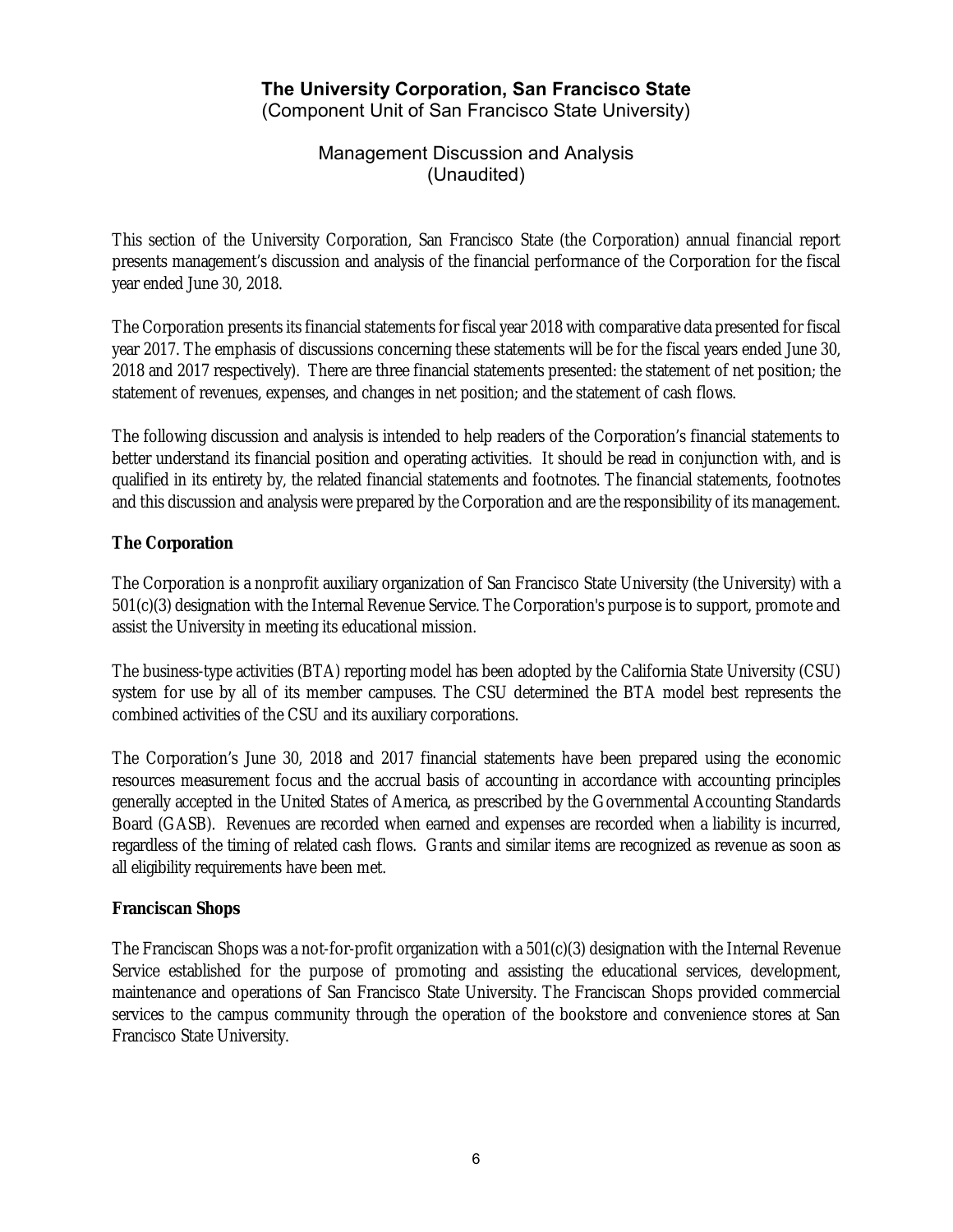Management Discussion and Analysis (Unaudited)

On June 26, 2012, the Franciscan Shops' Board of Directors amended the Articles of Incorporation to designate the Corporation as the Franciscan Shops sole member effective July 1, 2012, at which point the Franciscan Shops ceased its auxiliary function with the University.

In a 2015 audit of the Corporation conducted by the Chancellor's Office, audit personnel determined that the current structure of Franciscan as an auxiliary controlled and operated by another auxiliary required revision and clarification. In response, the Corporation management noted that it would proceed with a dissolution of Franciscan. In 2016, the Franciscan Shops' was dissolved by merging Franciscan with and into the Corporation, which remained as the surviving corporation.

### **Highlights of Financial Operations**

### • **Net Position**

The Corporation's net position decreased during fiscal year 2017 – 2018. The Corporation's overall net position stands at 31.8 million at June 30, 2018, down from the previous fiscal year of 31.9 million.

The Corporation changed some assets in its portfolio as well as changed custodians during the year from UBS to Charles Schwab. All assets were fully transferred as of June 30, 2018. Investments continued to perform well with a surplus of \$1.4 million.

#### • **Operating Revenues and Expenses**

In fiscal year 2018, the Corporation took on the management of Student Organization Banking. The new program generated approximately \$206,000 in program revenue and contributions. The Student Organization also generated approximately \$183,000 in expenses. Clean Bites, the new vendor selected to create a juice bar in the Mashouf Wellness Center actually opened in spring 2018 instead of the projected date of fall 2017. With the delay in the opening of the juice bar the vendor paid reduced rent and will pay regular rental payments in fiscal year 2018-2019. Rental income in fiscal year 2018 was \$2,052,000 which includes recharges (charged back to tenants) of \$639,700. Expenses for the vendors in the Cesar Chavez Student Center were \$1,322,600. The management arrangement with the University and Associated Students of San Francisco State University (AS) required the Corporation to donate any residual net rental income to AS. For the year ended June 30, 2018, the residual net rental income contributed to AS was \$79,281. This amount was less than the year before due to a large expenditure paid to reimburse the university for utility related costs and repairs. The net impact to the Corporation's change in net position was an increase of \$247,393 for the administrative fee charged for managing the vending.

The Corporation under the direction of Beacon Point, its investment consultant, updated its investment policy and has also changed some of the investment holdings and managers during 2018.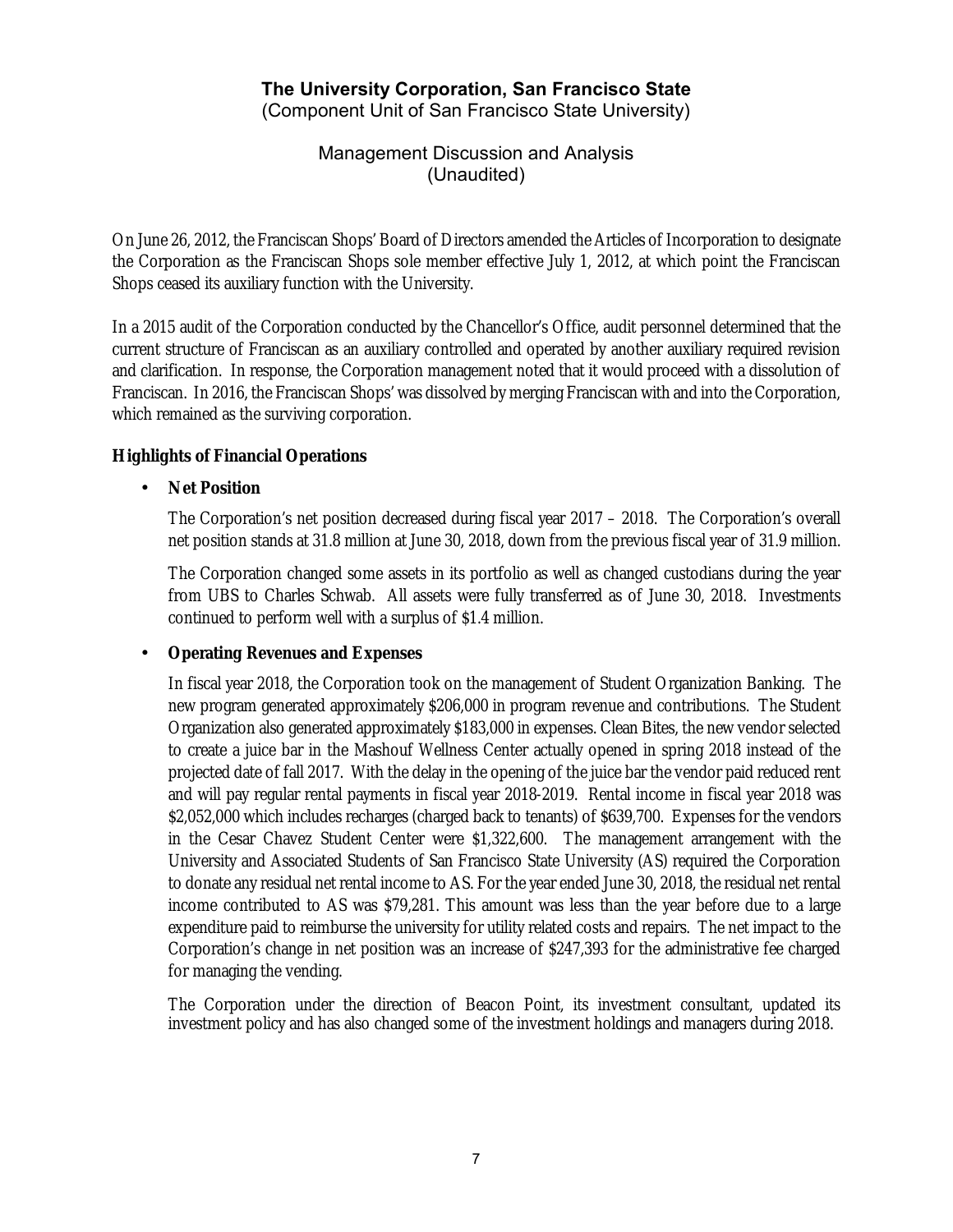Management Discussion and Analysis (Unaudited)

#### • **Non-Operating Revenues and Expenses**

Total non-operating revenue decreased significantly during fiscal year 2018 as a result of contributions being down in comparison to last fiscal year.

#### **Financial Position**

The statement of net position presents the financial position of the Corporation at the end of fiscal year 2018 and 2017. The purpose of the statement of net position is to present to the readers of the financial statements a fiscal summary of the Corporation. From the data presented, the readers of the statement of net position are able to determine the assets available to continue the operations of the Corporation. The readers are also able to determine how much the Corporation owes its vendors as well as assess other liabilities. Finally, the statement of net position provides an overview of the net position (assets, deferred outflows of resources minus liabilities, deferred inflows of resources) and their availability for expenditure.

Net position is divided into three major categories. The first category, invested in capital assets, presents the Corporation's equity in property and equipment. The next asset category is restricted assets, which is divided into two categories, nonexpendable and expendable.

The corpus of nonexpendable restricted resourcesis only available for investment purposes. Expendable restricted assets are available for expenditure by the Corporation but must be spent for purposes as determined by donors and/or external entities that have placed time, purpose or legal restrictions on the use of the assets. The final category is unrestricted assets that are available to the Corporation for any lawful purpose of the Corporation.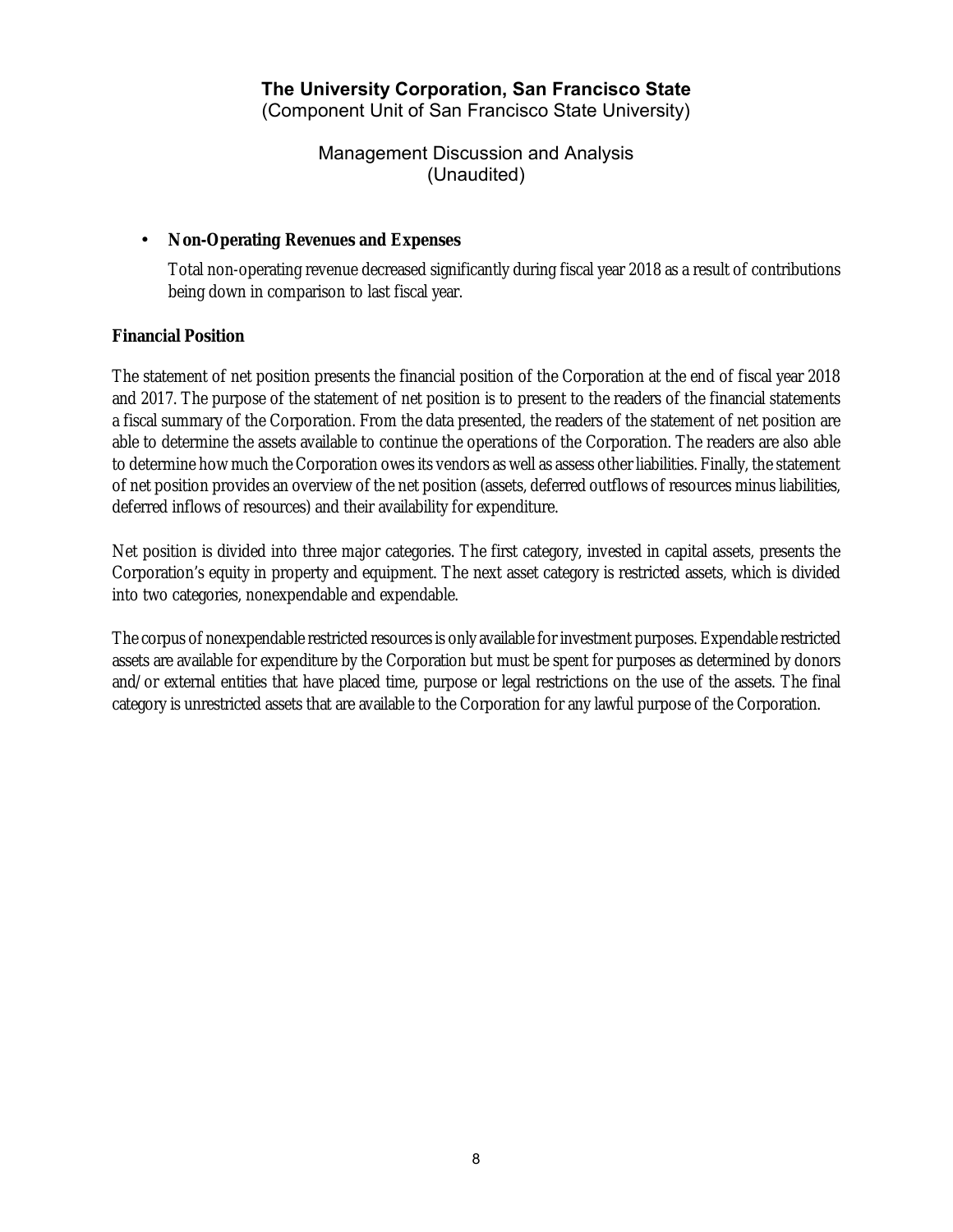(Component Unit of San Francisco State University)

## Management Discussion and Analysis (Unaudited)

The detailed statements of net assets are included with the financial statements. A condensed version is shown below:

## **Condensed Statements of Net Position – June 30, 2018, 2017, and 2016**

|                                                   | 2018               | 2017             | 2016             |  |
|---------------------------------------------------|--------------------|------------------|------------------|--|
| Assets:                                           |                    |                  |                  |  |
| Current assets                                    | \$<br>32, 155, 381 | \$<br>30,870,015 | \$<br>16,607,694 |  |
| Noncurrent assets                                 | 3,421,012          | 4,079,143        | 12,469,343       |  |
|                                                   |                    |                  |                  |  |
| <b>Total assets</b>                               | 35,576,393         | 34,949,158       | 29,077,037       |  |
| <b>Deferred Outflows of Resources</b>             |                    |                  |                  |  |
| Total assets and deferred outflows of resources   | \$<br>35,576,393   | \$<br>34,949,158 | \$<br>29,077,037 |  |
| Liabilities:                                      |                    |                  |                  |  |
| <b>Current liabilities</b>                        | \$<br>3,689,296    | \$<br>3,043,241  | \$<br>3,098,616  |  |
| Noncurrent liabilities                            |                    | 22,385           | 185,542          |  |
|                                                   |                    |                  |                  |  |
| <b>Total liabilities</b>                          | 3,689,296          | 3,065,626        | 3,284,158        |  |
| <b>Deferred Inflows of Resources</b>              | 135,666            |                  | 70,000           |  |
|                                                   |                    |                  |                  |  |
| <b>Net Position:</b>                              |                    |                  |                  |  |
| Investment in capital assets                      | 1,149,000          | 1,091,600        | 1,131,981        |  |
| Restricted:                                       |                    |                  |                  |  |
| Nonexpendable - endowments                        | 618,392            | 613,935          | 583,336          |  |
| Expendable - grants and contracts, scholarships,  |                    |                  |                  |  |
| fellowships, capital projects                     | 20,078,552         | 20,763,209       | 15,548,008       |  |
| Unrestricted                                      | 9,905,487          | 9,414,788        | 8,459,554        |  |
| Total net position                                | 31,751,431         | 31,883,532       | 25,722,879       |  |
|                                                   |                    |                  |                  |  |
| Total liabilities, deferred inflows of resources, |                    |                  |                  |  |
| and net position                                  | \$<br>35,576,393   | \$<br>34,949,158 | \$<br>29,077,037 |  |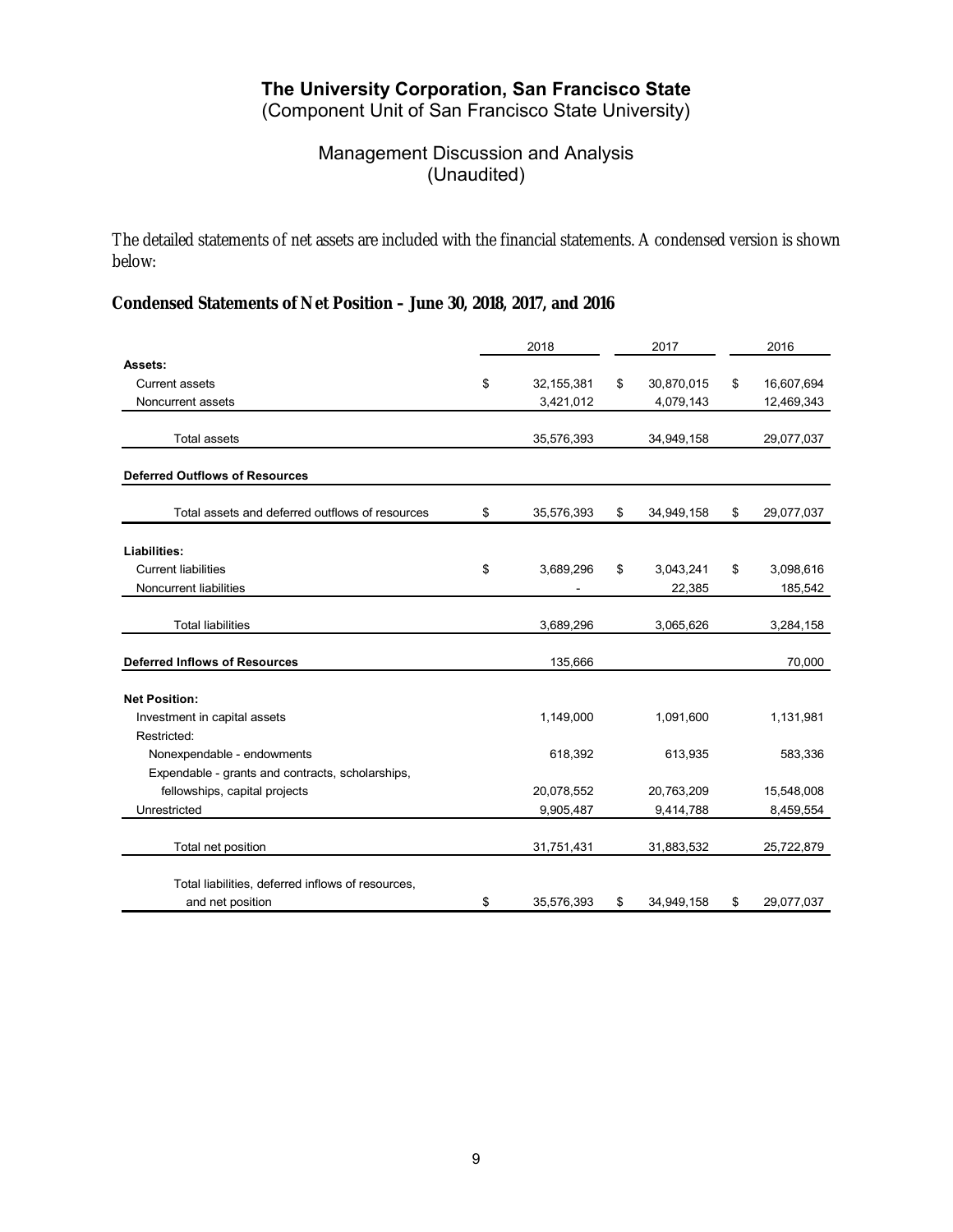Management Discussion and Analysis (Unaudited)

#### **Assets**

Current assets in fiscal year 2018 increased by approximately \$1,285,365 (4%). The increase was attributed to the investment income earned by the Corporation during the fiscal year. Accounts receivables increased 108% in 2018. The increase in receivables for fiscal year 2018 is primarily related to more invoices generated between San Francisco State University. During 2018 the Corporation invoiced the campus for more activity between the two entities to better track revenue owed. There were also more outstanding invoices at year-end related to vending and related parties due to timing. The Corporation recorded a receivable of \$150,000 which contributed to the increase in receivables. This receivable is for the return of the excess funds held for the unemployment insurance program. At June 30, 2018 the Corporation had an excess balance of \$211,118. The Corporation with the return of excess funds will maintain a balance that is over 85% of the required safe level by CSURMA.

Current assets in fiscal year 2017 increased by approximately \$14,262,321 (86%). The increase was attributed to the allocation of the Corporation's investment holdings based on maturities at year end. Accounts receivables decreased 24% in 2017 with more timely payments from the university. Pledge receivables increased during 2017 with new pledges received and the maturity of pledges currently due within one year.

In fiscal year 2018, noncurrent assets decreased by approximately \$658,000 (16%). The decrease in noncurrent assets is attributed to the decrease in pledge receivables. The Corporation received fewer pledges during the current fiscal year as well as paying down of existing pledges.

In fiscal year 2017, noncurrent assets decreased by approximately \$8,300,900 (67%). The decrease in noncurrent assets is attributed to the allocation of investments, based on maturities between current and noncurrent. Noncurrent pledges increased during 2017 as a result of new pledges received of approximately \$1.4 million.

It was deemed to be highly improbable that unearned chargebacks receivable in fiscal year **2017** would be collected as the chargebacks were receivables due from book publishers from the Franciscan Shops; therefore, it was fully written off.

#### **Liabilities**

In fiscal year 2018, current liabilities increased \$646,000 (21%) over 2017. The increase is mainly attributed to the increase in payables to the university for scholarships, salary and benefits as well as various programs. Related party payables increased in 2018 due an increased effort to make sure all activity was appropriately captured in the correct fiscal year by extending the accrual recording period between the two entities. There were also more related party payables due to the accrual of increased scholarships awarded in fiscal year 2018.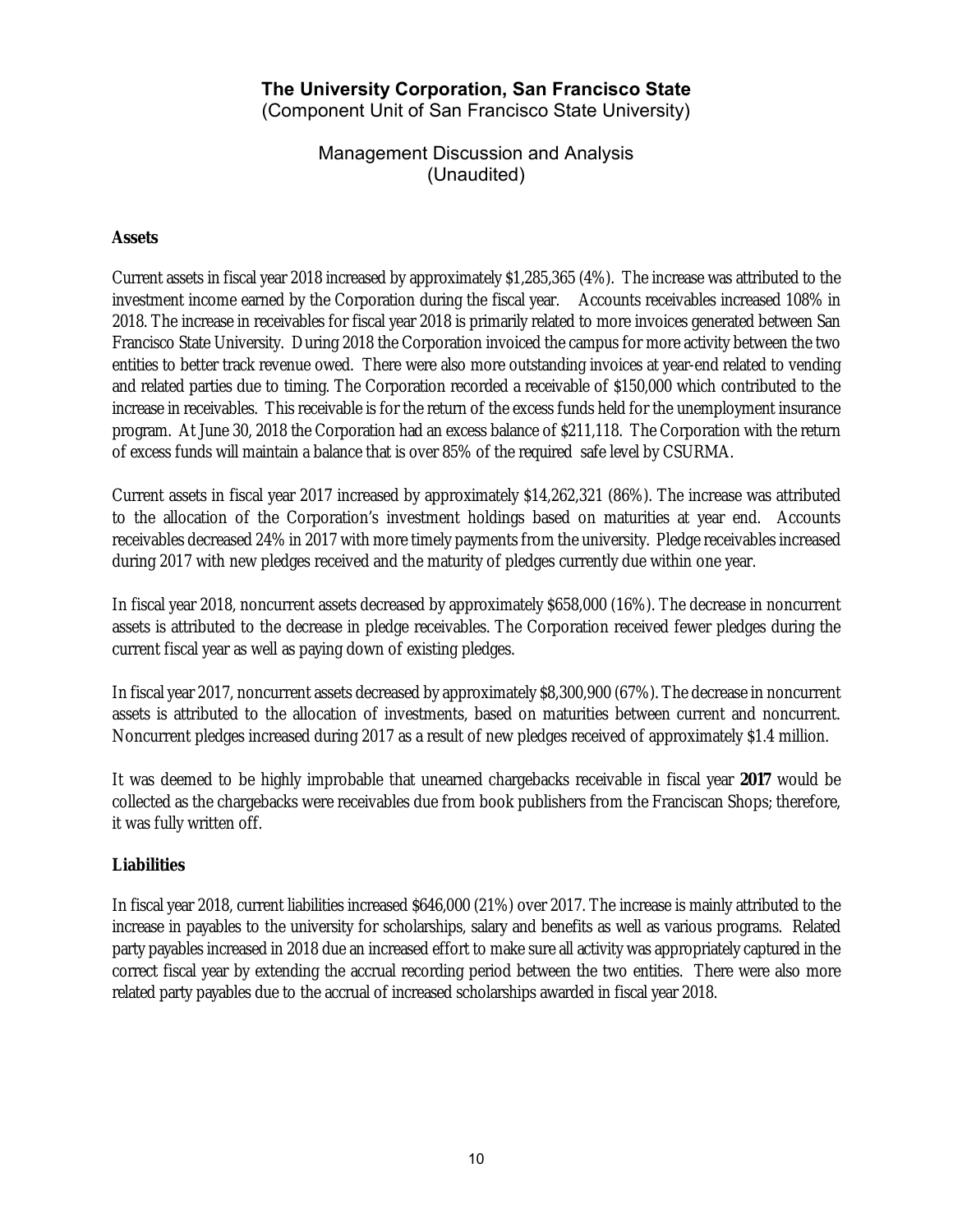(Component Unit of San Francisco State University)

Management Discussion and Analysis (Unaudited)

In fiscal year 2017, current liabilities decreased \$55,375 (2%) over 2016. The decrease is mainly attributed to the net change in reduction of related party payables and increase in accounts payables. Related party payables were less in 2017 due to reduction in reimbursements to the University for salaries and benefits compared to 2016. Liabilities for accrued compensated absences decreased in 2017 compared to 2016 primarily due to the balance adjusted to remove sick leave which was approximately \$26,000 and had been recorded incorrectly as the Corporation's benefit policy does not require a payout to employees when separating from employment. Unearned revenue also decreased in fiscal year 2017 over 2016 by approximately \$35,000.

Deferred inflows of resources was \$135,666 and \$0 respectively in 2018 and 2017. In fiscal year 2018 the Corporation recorded a charitable annuity held by the California State University Foundation.

#### **Net Position**

As of June 30, 2018, total net position was \$31,751,431 which is a decrease of approximately \$132,101. The net position decrease is due to the Corporation expenses related to the Holloway Avenue Project which will be reimbursed when the construction for the project is complete and the annual base rent for the project commences. The Corporation's investments continued to show healthy returns and operating revenue for the Corporation's retail operations as well as programs the Corporation manages had positive income for fiscal year 2018.

As of June 30, 2017, the total net position was \$31,883,532, which is a significant increase over fiscal year 2016 of approximately \$6,160,600. The net position increased primarily related to an increase in contributions due to efforts associated with the ongoing university comprehensive campaign and earnings from the Corporation's investments in fiscal year 2017.

Further discussion of the Corporation's revenue and expenses under results of operations will highlight the changes that contributed to the overall fluctuation in operating results.

#### **Results of Operations**

The statement of revenues, expenses, and changes in net position presents the Corporation's operating results, as well as the non-operating revenues and expenses. Operating revenues primarily include grants, contracts, retail operations and program revenue. Gifts and investment income is classified as prescribed by GASB. Net non-operating revenues or expenses are an integral component in determining the increase or decrease in net position.

The detailed statement of revenues, expenses, and changes in net position for the years ended June 30, 2018 and 2017 is included in the financial statements.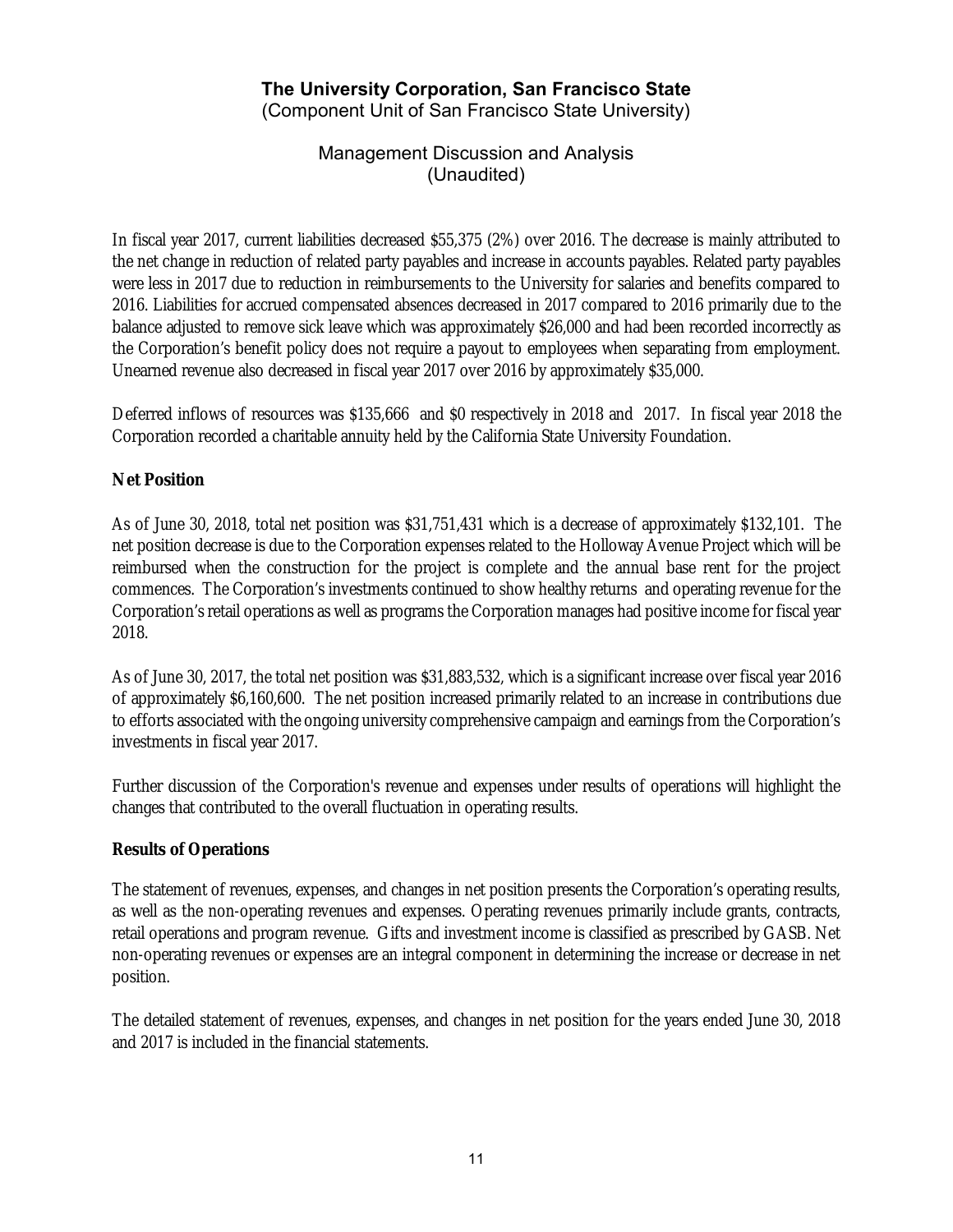(Component Unit of San Francisco State University)

Management Discussion and Analysis (Unaudited)

#### **Condensed Statements of Revenues, Expenses, and Changes in Net Position – for the years ended June 30, 2018, 2017 and 2016**

|                                           | 2018 |               |    | 2017           | 2016 |                |
|-------------------------------------------|------|---------------|----|----------------|------|----------------|
| <b>Operating Revenues (Expenses):</b>     |      |               |    |                |      |                |
| Revenues                                  | \$   | 12,606,156    | \$ | 11,877,275     | \$   | 11,840,972     |
| Expenses                                  |      | (16.917, 198) |    | (15, 429, 121) |      | (14, 289, 532) |
| Operating loss                            |      | (4,311,042)   |    | (3,551,846)    |      | (2,448,560)    |
| <b>Non-Operating Revenues (Expenses):</b> |      |               |    |                |      |                |
| Contributions                             |      | 2,716,058     |    | 7,807,962      |      | 2,730,321      |
| Investment return                         |      | 1,462,883     |    | 1,904,537      |      | (302, 383)     |
| Transfers to the University               |      |               |    |                |      |                |
| Total non-operating revenues (expenses)   |      | 4,178,941     |    | 9,712,499      |      | 2,427,938      |
| <b>Change in Net Position</b>             | \$   | (132, 101)    | \$ | 6.160.653      | \$   | (20, 622)      |

#### **OPERATING REVENUES**

#### **Retail, Program, Grants, and Contracts Revenue**

For fiscal year 2018, revenue increased over fiscal year 2017 by approximately \$728,881 (6%). Grants and Contracts revenue decreased by approximately 54% due to receiving fewer grants in 2018. The Corporation received a couple of multi-year grants in FY 16-17. Additionally, it did not receive funding from a repeat funder who had supported Corporation programs annually for about \$100,000 per year but recently closed its doors. This contributed to the decrease in grants and contracts revenue in fiscal year 2018. The Guardian Scholars program continues to receive a significant portion of the grants and contracts under the Corporation. The Guardian Scholars program received approximately \$617,000 in grants during fiscal year 2018.

Program revenues are the function of the many projects administered by the Corporation as well as programs run by the Corporation which must be self-supporting. Program revenue consists mainly of revenue received to support campus programs and student scholarships.

Program revenue increased by approximately \$171,000 (5%) in 2018 over 2017. This increase in primarily attributed to the Corporation management of the Student Organization banking program which had approximately \$206,000 in program revenue during fiscal 2018.

Program revenue consists mainly of revenue received to support campus programs and student scholarships. Program revenue increased slightly by \$65,407(2%) in 2017 over 2016. Revenue did increase for programs administered by the Corporation such as BAYSF (sailing program for youth), which increased their program revenue with increased registration for the program activity.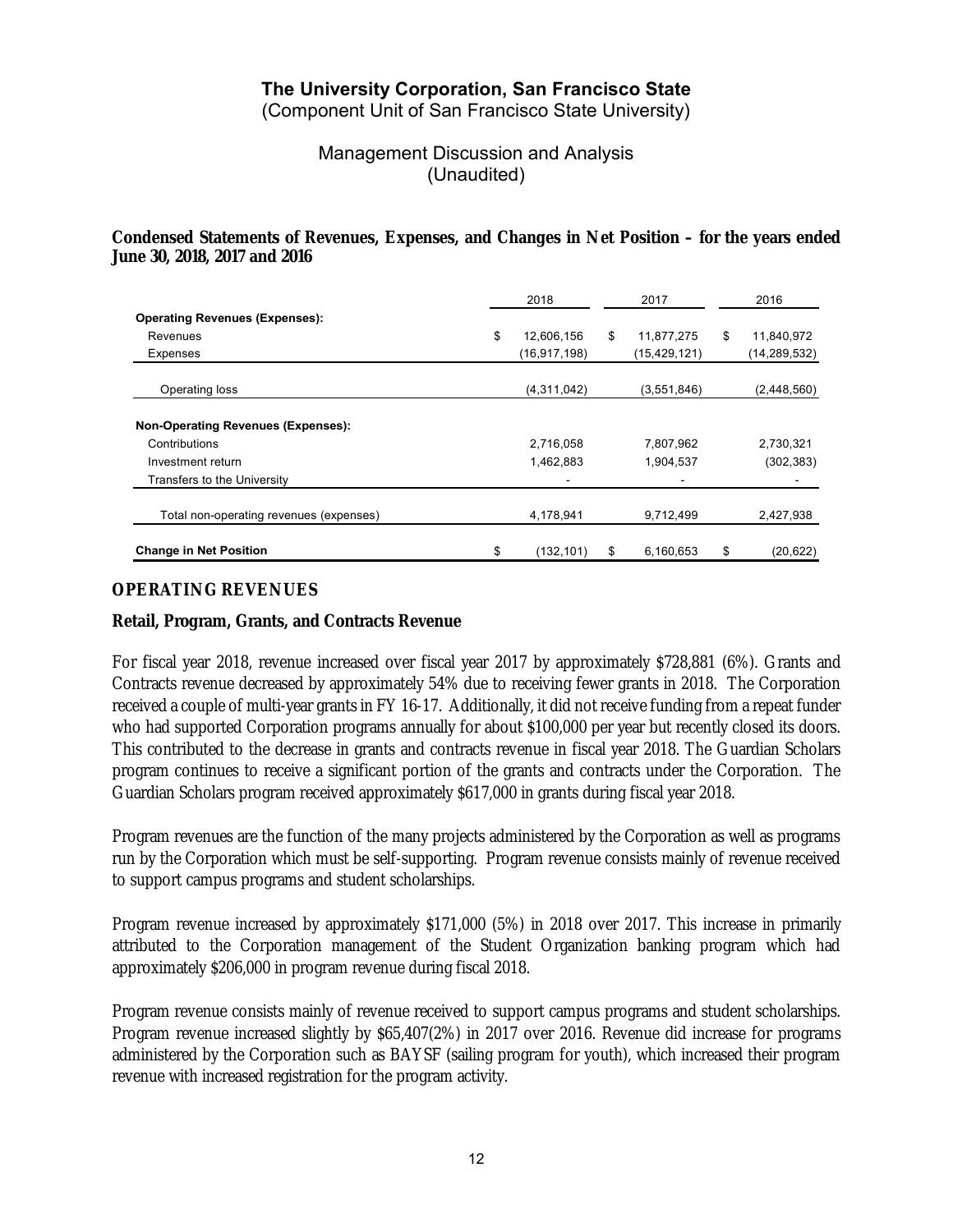(Component Unit of San Francisco State University)

Management Discussion and Analysis (Unaudited)

The Corporation's self-operating vending projects are a component of retail revenue. Shop 24, an automated 24-hour vending machine, generated retail revenue of approximately \$58,583 and \$116,419 in fiscal years 2018 and 2017, respectively. Shop 24 revenue continued to be down in 2018 over 2017, as it continued to accept only cash for the whole fiscal year. Additionally, it was frequently out of service for repairs. Shop 24 Corporation shut down operations in 2017 and was no longer providing equipment support or necessary software updates to ensure regulatory compliance. Retail revenue for both convenient store operations were up in 2018 over 2017. The Lobby Shop had a light refresh at the beginning of the year, which included the space and products, which allowed the store to get off to a good start in the fall semester. Revenue for Lobby Shop was mainly flat through 2017 over 2016. Healthy U ended the year up slightly over the previous year. In 2017 Healthy U ended the year with a decrease in revenue of approximately \$37,000. Ctrl+P, an on-campus copy center, is one of the Corporation's self-operating businesses. Ctrl+P continued growing in fiscal year 2018. Ctrl+P added an additional walk-in station and provided a back office space that opened up more floor space in the shop. Ctrl+P business operation was restructured during fiscal year 2016 in an effort to reduce the growing deficit from previous fiscal years by entering into better leases for equipment, entering into a new business partnership with Office Max and reducing personnel expenses. Ctrl+P revenue increased in 2017 ending the year with a surplus of approximately \$39,000. Operations management under took a series of initiatives that have increased the revenue during 2017. These included a refresh of the location in the summer of 2017, changing out the equipment for more efficient and less expensive leased equipment, improving Ctrl P's foot print on the campus with increased marketing to campus partners, and using the benefits of the new business partnership with Office Max entered 2016. During 2016, the Corporation's other self-operating retail operations were up slightly from the previous year by approximately \$73,000. The increase in retail revenue is attributable to continual increase in revenue for the Lobby Shop and Healthy U. The Lobby Shop had a small space refresh during 2016 as well. The Corporation's commission revenue earned from its contract with Follett to manage the University Bookstore continues to decrease by 10% over the previous year, total revenue earned in 2018 was approximately \$756,000 down from 2017 by \$134,329 (10%).

In 2018, related party revenue from endowments increased by approximately \$1,321,000 (74%). Related party revenue from endowments increased in 2017 by approximately \$73,000 (4%). These funds are used to support campus programs and scholarships.

Indirect costs from grants, contracts and campus programs were eliminated against revenue as not to double count the total revenue and expenses. Indirect costs were \$640,800 and \$729,501 as of June 30, 2018 and 2017, respectively.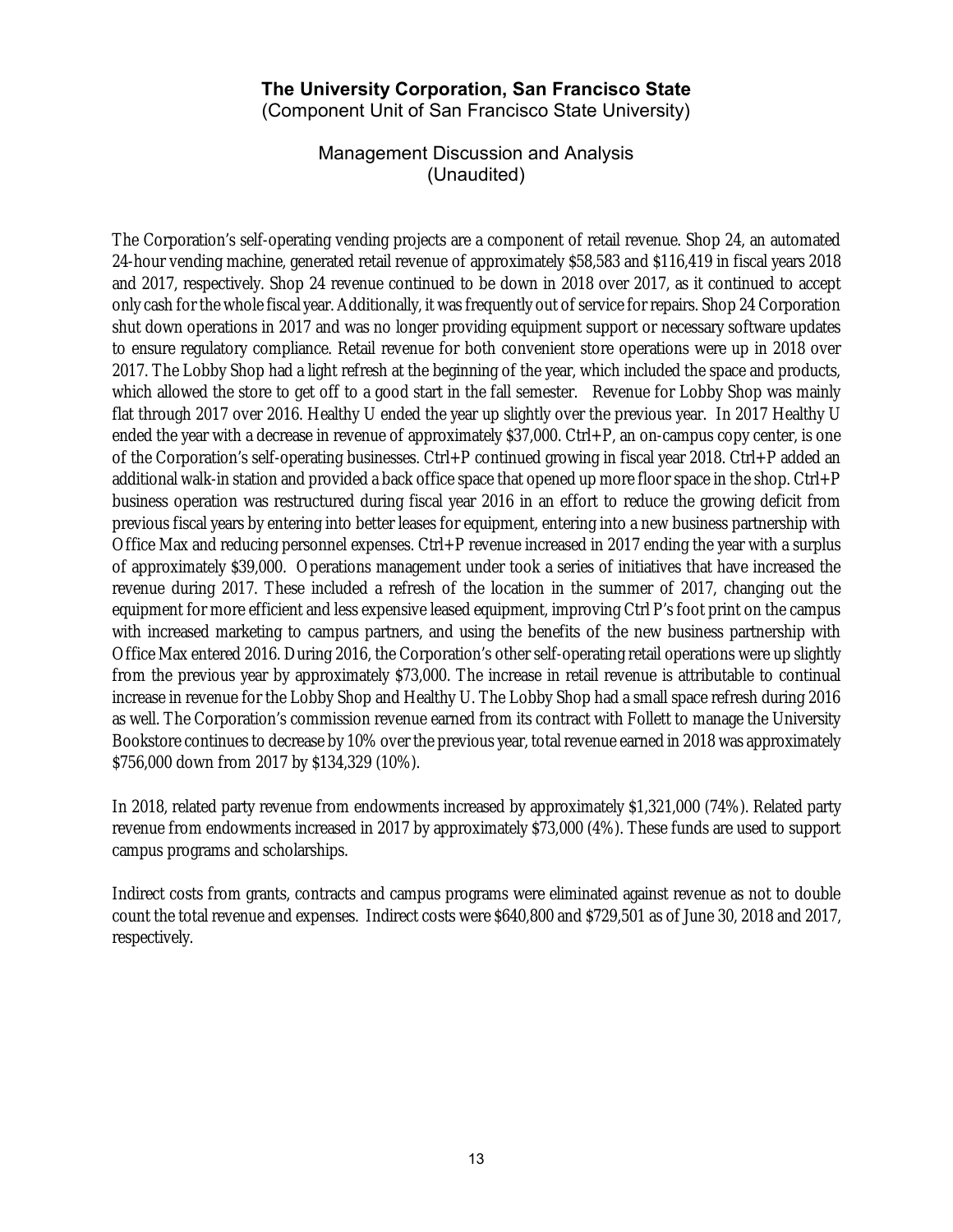Management Discussion and Analysis (Unaudited)

#### **Rental Income**

Rental income is comprised of twenty food vending tenants, a bank, and ATMs. The fitness facility ceased operations in June 2017 with the anticipated opening of the Mashouf Wellness Center. Rental income decreased slightly in fiscal year 2018 by approximately \$20,000 (1%) over the previous year. Other rent was increased slightly in fiscal 2018 by \$17,000 as a result of review of common area maintenance (CAM) charges for fiscal 2017. Ike's, a vendor in the Student Center, left the campus during the fiscal year and was temporarily replaced by Crave, a sandwich shop operated by neighboring Nizario's. There was no rent lost in the assignment of the sublease. Clean Bites, the juice bar in the Mashouf Wellness Center, opened during the spring of fiscal year 2018, despite hopes of opening along with the facility in fall 2017. Delays in permitting and health department approvals caused the delay. Tenant rents are increased based on the consumer price index (CPI) which is reviewed annually.

#### **Other Revenue**

Other revenue is a category where generally one time or non-reoccurring revenue that does not belong in the other operating revenue categories is captured.

During fiscal year 2018, other revenue increased by approximately \$356,000 (411%) primarily due to the Corporation taking on the management of the Student Organization Banking program starting in fiscal year 2018. Student Organizations that have financial transactions are required by the CSU to bank with another auxiliary or directly with the campus. The campus designated this obligation to the Corporation, an arrangement, which was memorialized in a memorandum of understanding between the parties. The Corporation also recorded a one-time refund of excess funds held for the unemployment insurance program.

During fiscal year 2017, other revenue decreased by approximately \$800 (1%) primarily due to various programs with miscellaneous income not related to their primary revenue sources.

#### **OPERATING EXPENSES**

#### **Operating Expenses**

Operating expenses are tied to the use of funds from grants, contracts, donations, program revenue, retail operations, transfers and other miscellaneous sources.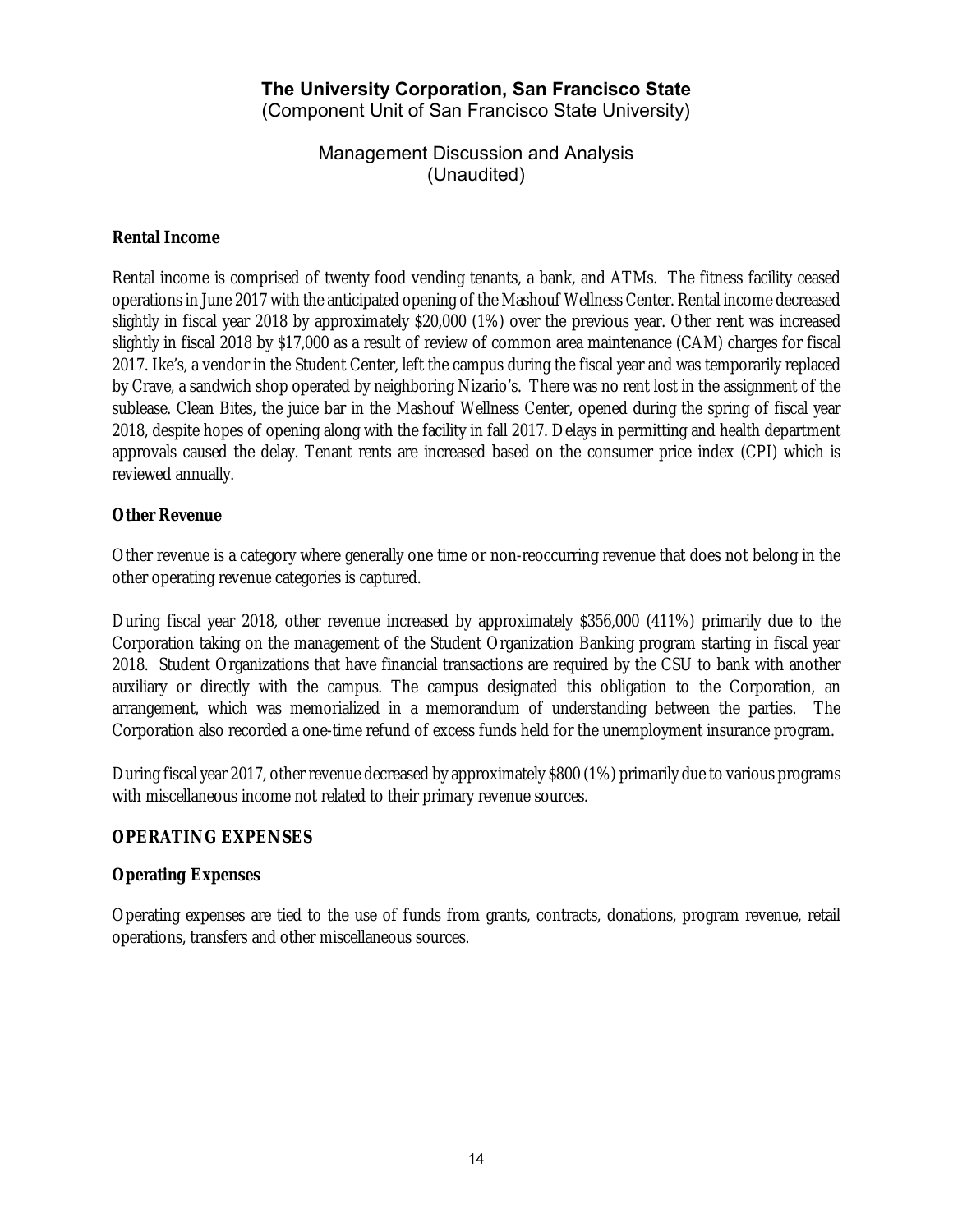(Component Unit of San Francisco State University)

Management Discussion and Analysis (Unaudited)

Operating expenses increased in fiscal year 2018 by approximately \$1,488,077 (10%). Indirect costs from grants, contracts and campus programs were eliminated against revenue as not to double count the total revenue and expenses and were \$640,800 in fiscal year 2018. Expenses related to grants and contracts decreased by approximately \$278,188 (19%) during 2018 as grant expenses decreased due receiving less grants and contract revenue and completing multi-year grants awarded the previous year. Scholarship expense increased over prior year by approximately \$217,000 (12%) as more scholarships were given out to students during 2018. More funding was received from endowments to support scholarships to students.

Operating expenses increased in fiscal year 2017 by approximately \$1,139,000 (8%). Indirect costs from grants, contracts and campus programs were eliminated against revenue as not to double count the total revenue and expenses and were \$729,501 in fiscal year 2017. Expenses related to grants and contracts increased by approximately \$416,700 (41%) during 2017 as grant expenses increased due to new grants received. Scholarship expense increased over prior year by approximately \$728,000 (66%) as more scholarships were given out to students during 2017. Additional revenue was received that created new scholarship funds within the Corporation. There was \$375,000 in scholarships given out related to a new athletic scholarship

Retail expenses increased by approximately \$59,000 (3%) in 2018. This increase was primarily attributed to the 3% increase in the rent for the retail space. Retail expenses increased by approximately \$30,100 (1%) in 2017 primarily due to increased benefit costs and slightly higher salary costs.

Retail expenses decreased by approximately \$131,800 (6%) in 2016 primarily due to the reorganization done with Ctrl P which resulted in more cost effective equipment leases, new business partnership and reduced personnel cost. Management and general expenses increased in 2017 over prior year by approximately \$183,700 (4%). Reimbursement costs to the university related to salaries and benefits for administrative staff increased due to general salary increases and employee reclassifications were the primary reason for the increased cost.

Management and general expenses decreased in 2018 due primarily to returning a smaller donation back to Associated Students in 2018 in association with the Corporation's management of Cesar Chavez Student Center vendors.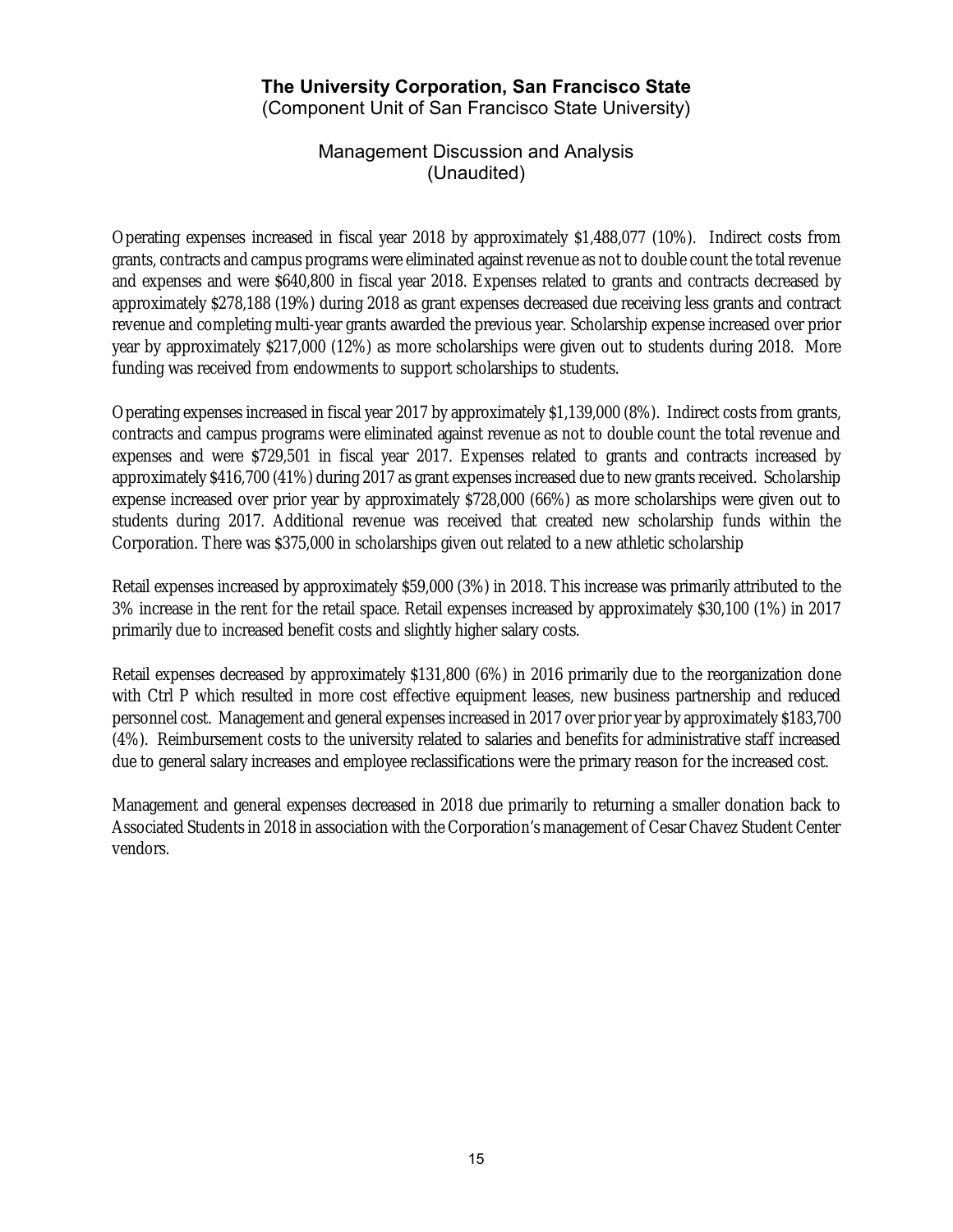(Component Unit of San Francisco State University)

Management Discussion and Analysis (Unaudited)

#### **NON-OPERATING REVENUES AND EXPENSES**

#### **Contributions**

Contributions are recognized as revenue when they are verifiable, measurable, probable of collection, and the Corporation has met all time and eligibility requirements. Contributions were down in fiscal year 2018 over the prior fiscal year by approximately \$5,091,904(65%). The comprehensive campaign's initial period is still active and yielding positive results. There were a few large one-time gifts that were received in 2017. The athletic scholarship funds were one of the large gifts received. The athletic scholarship was approximately \$1,800,000. Contributions increased during fiscal year 2017 over the prior year by approximately \$5,077,600 (186%). Contributions increased significantly due to continuing efforts with the university comprehensive campaign. Among the most significant contributions received were approximately \$1,800,000 for athletic scholarship, \$100,000 for the D. Goldstein Paralegal Scholarship, \$53,000 for Karen Grove & Jay Ach Fellowship and \$189,500 for the Shirley Barnet Memorial Scholarship.

#### **Investment Return**

Investment income decreased in fiscal year 2018, the U.S. economy remains strong though the market cycle is a concern. The Corporation's equity holdings continued to perform well especially US equities and fixed income has been relatively flat for fiscal year 2018. Investment returns, net for the fiscal year were approximately \$ 1,462,800 down 23% over the previous years' earnings. The Corporation's total composite performance for fiscal year 2018 was 6.3% versus 6.4% for the allocation Index.

Investment income increased in fiscal year 2017 as the market improved. Equities, in particular US equities, performed well. Fixed income also showed a positive return in 2017. Investment returns for the fiscal year were approximately \$1,904,500. During fiscal year 2017, the Corporation changed over its portfolio based on Beacon Pointes recommendation which fit with the new investment policy. The Corporation portfolio includes various investments, such as equities, alternatives, and fixed-income, which are selected with an commitment to socially responsible investing. New managers were selected as part of the portfolio changes and allocations that were made. Through June 30, 2017, US and non-US equities had strong returns around 15-25%, fixed income was flat for the fiscal year, except high yield was also strong with returns around 15% and the Real Estate and Alternatives had positive single digit returns. The Corporation's total composite performance for fiscal year 2017 was 10.1% versus 8.8% for the Index.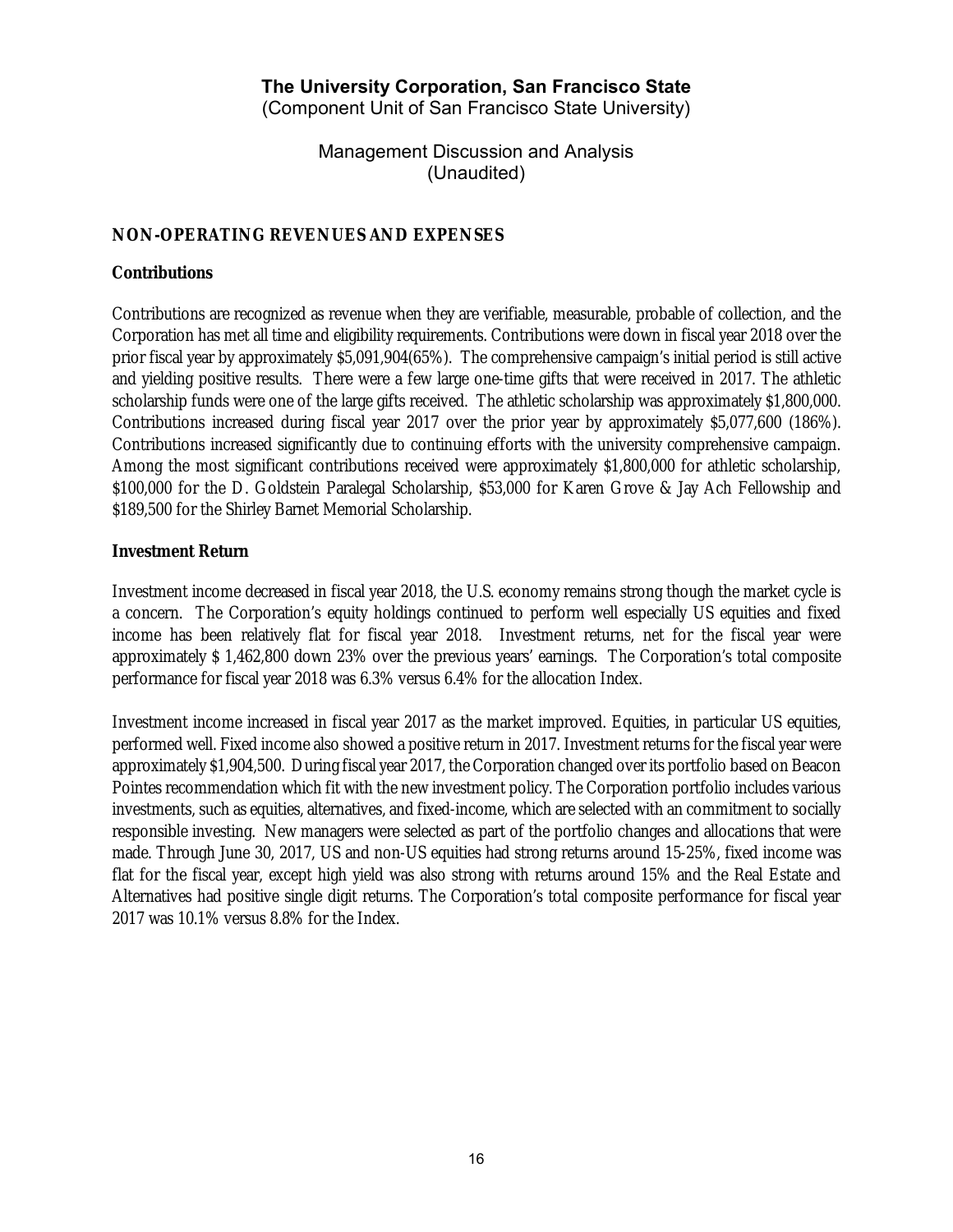Management Discussion and Analysis (Unaudited)

#### **SIGNIFICANT ITEMS**

In fiscal year 2018, the Corporation signed the agreements with the developer for the Holloway Avenue Revitalization Project. The project is the redevelopment of a one-acre parcel into a mixed-use residential facility with ground-floor retail and other neighborhood serving amenities. As part of the transaction, the Corporation has entered into a master lease with the University for the acre of land and then in turn has subleased the parcel to the developer. In October 2018 groundbreaking is expected. The Corporation is expected to earn about approximately \$35,000 as a management fee for managing the Holloway project during the first year of construction.

Construction has started on the University Club located in the Cesar Chavez Student Center. The Club is expected to be completed and open in the latter part of fall 2018.

In fiscal year 2019, Shop 24 will be replaced with a new vending solution. The structure will remain but the vending machine components will be removed, as will all signage referencing Shop 24. New, state-of-the-art vending machines will be inserted. This new solution will allow the Corporation to provide a new 24-hour solution to the campus, which will accept cash and credit cards. The new solution is expected to be open for Fall 2018. The Corporation has budgeted an increase in revenue associated with bringing this new vending solution online.

We believe all other significant items have already been disclosed and either they do not have a significant effect on future operations, or these effects have already been included in the current financial statements.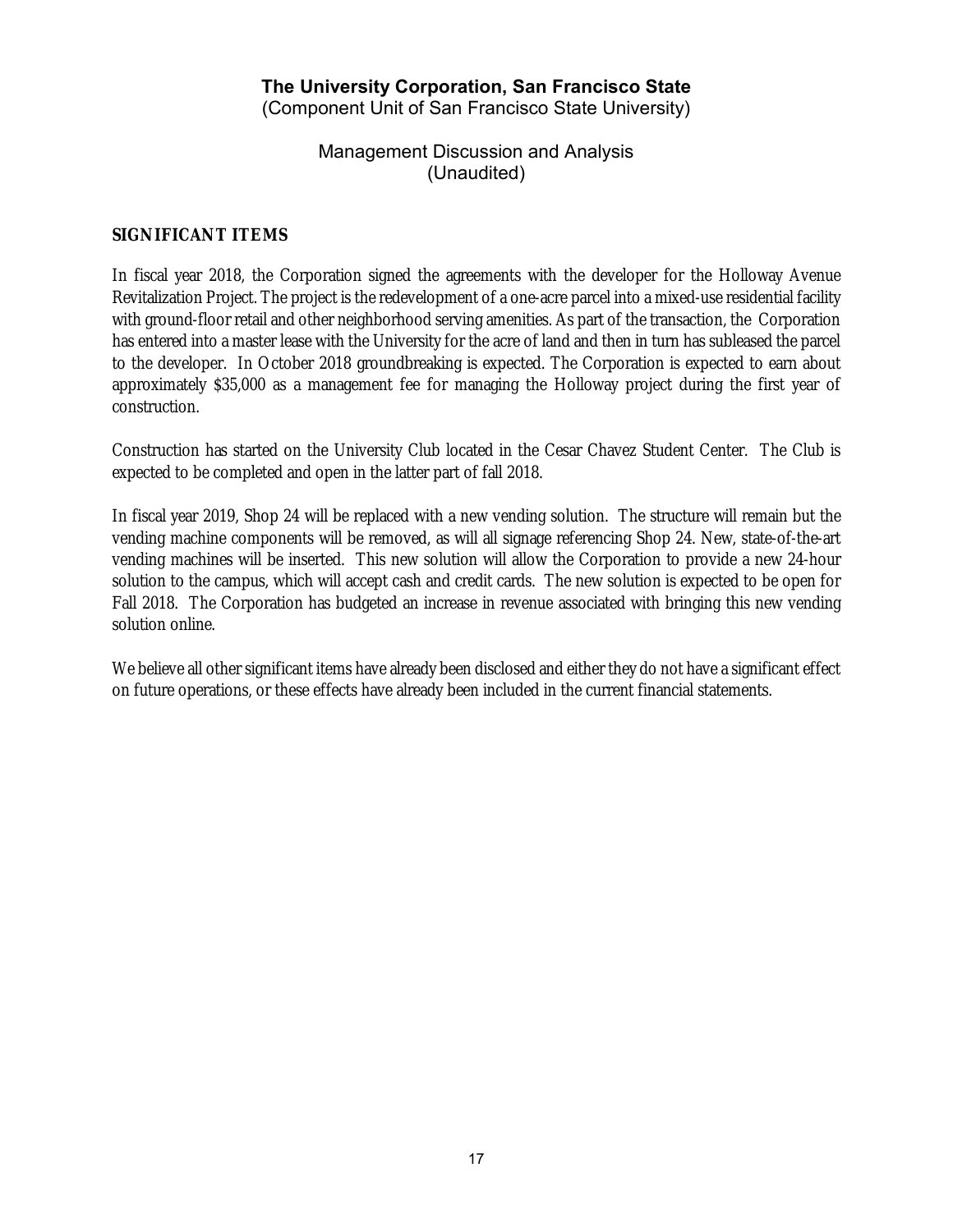(Component Unit of San Francisco State University)

## Statements of Net Position

*June 30, 2018 and 2017*

|                                                                   | 2018             | 2017             |
|-------------------------------------------------------------------|------------------|------------------|
| <b>Assets</b>                                                     |                  |                  |
| <b>Current Assets:</b>                                            |                  |                  |
| Cash and cash equivalents                                         | \$<br>298,568    | \$<br>661,098    |
| Investments, unrestricted                                         | 30,358,687       | 28,998,440       |
| Pledges receivable, net                                           | 364,420          | 634,513          |
| Accounts receivable, net                                          | 1,097,455        | 526,884          |
| Prepaid expenses and other assets                                 | 36,250           | 49,080           |
| Total current assets                                              | 32, 155, 380     | 30,870,015       |
| <b>Noncurrent Assets:</b>                                         |                  |                  |
| Pledges receivable, net                                           | 1,192,590        | 1,950,668        |
| Deferred chargebacks receivable                                   |                  |                  |
| Investments:                                                      |                  |                  |
| Unrestricted                                                      | 461,031          | 389,950          |
| Restricted                                                        | 618,392          | 613,935          |
| Capital assets, net                                               | 1,149,000        | 1,124,590        |
| Total noncurrent assets                                           | 3,421,013        | 4,079,143        |
| <b>Total assets</b>                                               | 35,576,393       | 34,949,158       |
| Deferred Outflows of Resources (Note 2)                           |                  |                  |
| Total assets and deferred outflows of resources                   | \$<br>35,576,393 | \$<br>34,949,158 |
| <b>Liabilities</b>                                                |                  |                  |
|                                                                   |                  |                  |
| <b>Current Liabilities:</b>                                       |                  |                  |
| Accounts payable                                                  | \$<br>864,310    | \$<br>931,736    |
| Accrued salaries and benefits payable                             | 163,439          | 184,000          |
| Accrued compensated absences                                      | 66,817           | 62,817           |
| Payable to related parties<br>Unearned revenue                    | 2,584,993        | 1,826,520        |
|                                                                   | 9,737            | 27,563           |
| Capital lease                                                     |                  | 10,605           |
| <b>Total current liabilities</b>                                  | 3,689,296        | 3,043,241        |
|                                                                   |                  |                  |
| <b>Noncurrent Liabilities:</b>                                    |                  |                  |
| Capital lease                                                     |                  | 22,385           |
| Total noncurrent liabilities                                      |                  | 22,385           |
| Deferred Inflows of Resources (Note 2)                            | 135,666          |                  |
| <b>Net Position:</b>                                              |                  |                  |
| Invested in capital assets                                        | 1,149,000        | 1,091,600        |
| Restricted for:                                                   |                  |                  |
| Nonexpendable - endowments                                        | 618,392          | 613,935          |
| Expendable - grants and contracts, scholarships, fellowships,     |                  |                  |
| capital projects                                                  | 20,078,552       | 20,763,209       |
| Unrestricted                                                      | 9,905,487        | 9,414,788        |
| Total net position                                                | 31,751,431       | 31,883,532       |
| Total liabilities, deferred inflows of resources and net position | \$<br>35,576,393 | \$<br>34,949,158 |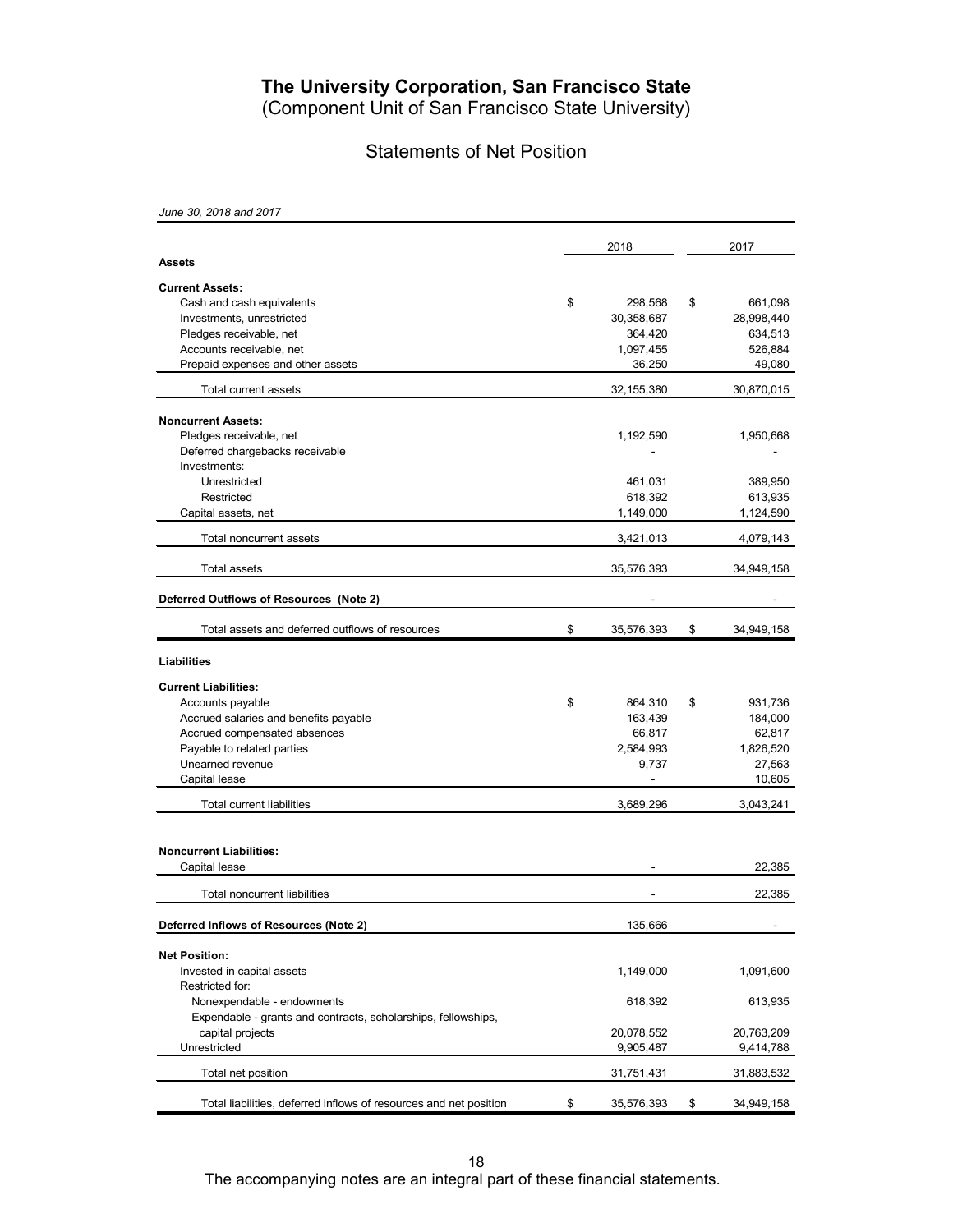(Component Unit of San Francisco State University)

Statements of Revenues, Expenses, and Changes in Net Position

*Years ended June 30, 2018 and 2017*

|                                           | 2018             |    |             |  |
|-------------------------------------------|------------------|----|-------------|--|
| <b>Operating Revenues:</b>                |                  |    |             |  |
| Grants and contract revenue               | \$<br>840,640    | \$ | 1,829,483   |  |
| Program revenue                           | 3,619,423        |    | 3,447,753   |  |
| Retail revenue                            | 2,537,088        |    | 2,647,724   |  |
| Programs funded by related parties        | 3,113,109        |    | 1,791,988   |  |
| Rental income                             | 2,052,876        |    | 2,073,641   |  |
| Other revenues                            | 443,020          |    | 86,686      |  |
| Total operating revenues                  | 12,606,156       |    | 11,877,275  |  |
| <b>Operating Expenses:</b>                |                  |    |             |  |
| Grants and contracts                      | 1,150,492        |    | 1,428,680   |  |
| Campus programs                           | 6,533,256        |    | 5,191,864   |  |
| Student scholarships                      | 2,053,485        |    | 1,836,485   |  |
| Management and general                    | 4,607,645        |    | 4,649,932   |  |
| Retail expenses                           | 2,156,644        |    | 2,097,568   |  |
| <b>Student Organization</b>               | 183,335          |    |             |  |
| Depreciation                              | 232,341          |    | 224,592     |  |
| Total operating expenses                  | 16,917,198       |    | 15,429,121  |  |
| Operating loss                            | (4,311,042)      |    | (3,551,846) |  |
| <b>Non-Operating Revenues (Expenses):</b> |                  |    |             |  |
| Contributions                             | 2,716,058        |    | 7,807,962   |  |
| Investment return                         | 1,462,883        |    | 1,904,537   |  |
| Net non-operating revenues                | 4,178,941        |    | 9,712,499   |  |
| <b>Change in Net Position</b>             | (132, 101)       |    | 6,160,653   |  |
| Net Position, beginning of the year       | 31,883,532       |    | 25,722,879  |  |
| Net Position, end of the year             | \$<br>31,751,431 | \$ | 31,883,532  |  |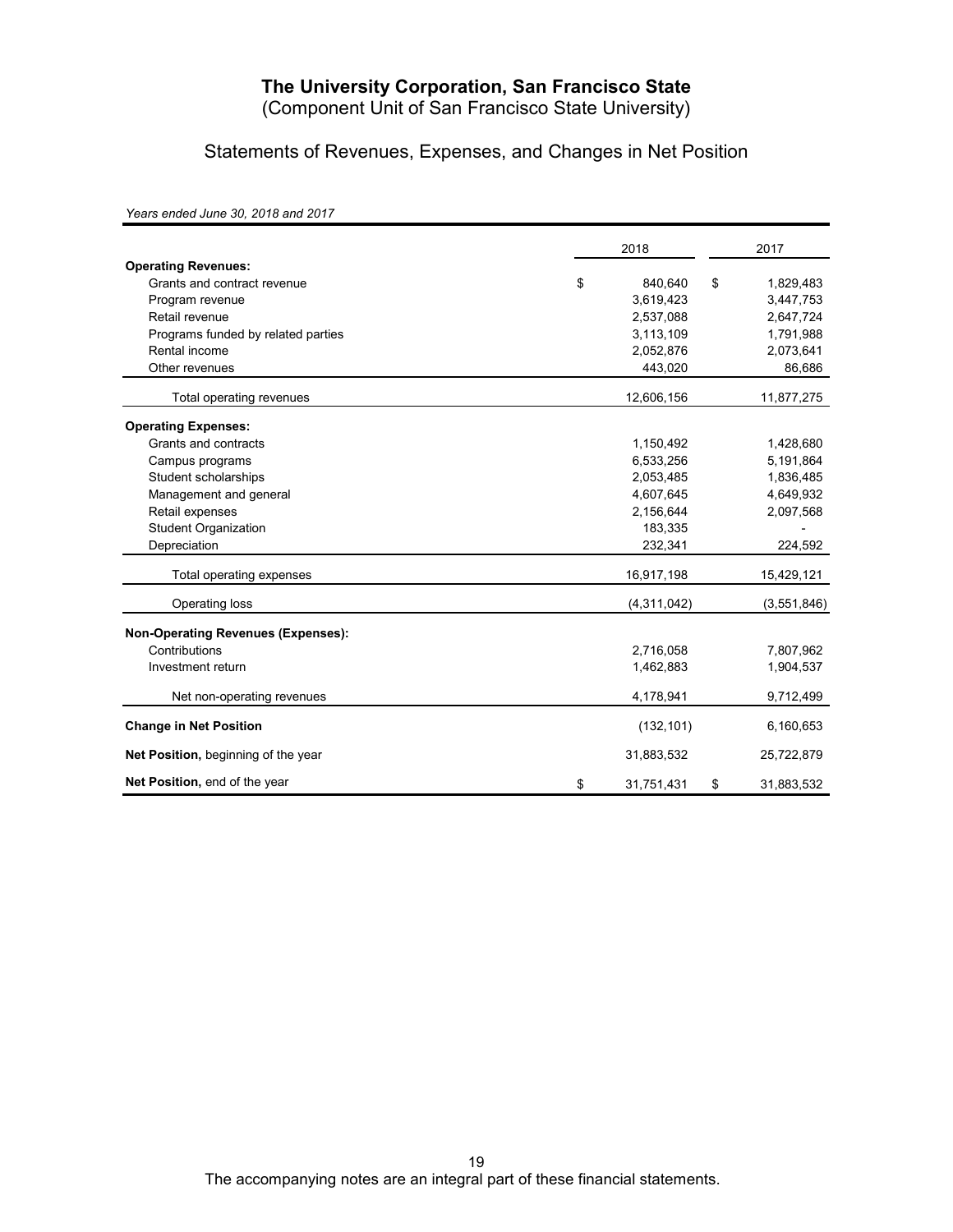(Component Unit of San Francisco State University)

## Statements of Cash Flows

*Years ended June 30, 2018 and 2017*

|                                                                  | 2018                   | 2017           |
|------------------------------------------------------------------|------------------------|----------------|
| <b>Cash Flows from Operating Activities:</b>                     |                        |                |
| Receipts from programs                                           | \$<br>10,580,691<br>\$ | 8,286,801      |
| Rent receipts                                                    | 2,052,876              | 2,073,641      |
| Payments to suppliers                                            | (12,502,958)           | (9,927,492)    |
| Payments to employees for services                               | (1,336,088)            | (3,496,923)    |
| Scholarships to students                                         | (2,053,485)            | (1,836,485)    |
| Other                                                            | 443,020                | 86,686         |
| Net cash (used by) operating activities                          | (2,815,944)            | (4, 813, 772)  |
| <b>Cash Flows from Noncapital Financing Activities:</b>          |                        |                |
| Donations received                                               | 2,716,058              | 7,807,962      |
| Capital lease                                                    | (32, 991)              | (9,610)        |
| Net cash provided by noncapital financing activities             | 2,683,067              | 7,798,352      |
| <b>Cash Flows from Capital and Related Financing Activities:</b> |                        |                |
| Capital asset additions                                          | (285, 214)             | (179, 187)     |
| Net cash (used by) capital and related financing activities      | (285, 214)             | (179, 187)     |
| <b>Cash Flows from Investing Activities:</b>                     |                        |                |
| Proceeds from sales and maturities of investments                | 9,611,178              | 15,346,311     |
| Purchase of investments                                          | (10, 210, 798)         | (19, 984, 272) |
| Investment income                                                | 655,181                | 1,904,537      |
| Net cash provided / (used) by investing activities               | 55,561                 | (2,733,424)    |
| Net Change in Cash and Cash Equivalents                          | (362, 530)             | 71,969         |
| Cash and Cash Equivalents, beginning of year                     | 661,098                | 589,129        |
| Cash and Cash Equivalents, end of year                           | \$<br>298,568<br>\$    | 661.098        |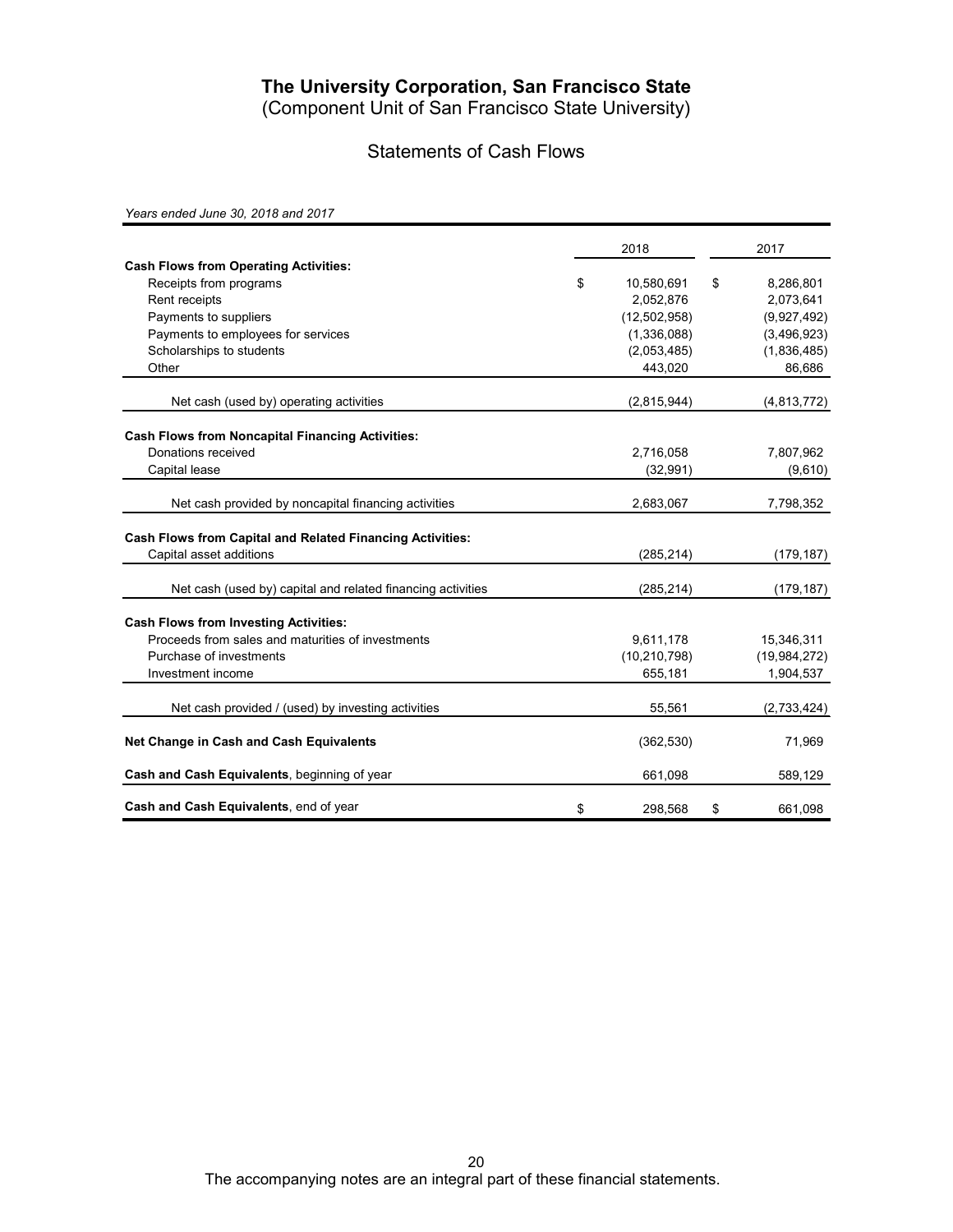(Component Unit of San Francisco State University)

## Statements of Cash Flows

*Years ended June 30, 2018 and 2017*

|                                                                                            | 2018              | 2017 |               |  |
|--------------------------------------------------------------------------------------------|-------------------|------|---------------|--|
| Reconciliation of Operating Loss to Net Cash<br><b>Flows Used by Operating Activities:</b> |                   |      |               |  |
| Operating loss                                                                             | \$<br>(4,311,042) | \$   | (3, 551, 846) |  |
| Adjustments to reconcile operating loss to net cash                                        |                   |      |               |  |
| flows used by operating activities:                                                        |                   |      |               |  |
| Depreciation                                                                               | 232,341           |      | 224,592       |  |
| Changes in assets and liabilities:                                                         |                   |      |               |  |
| Accounts receivable and pledges receivable                                                 | 457,601           |      | (1,439,529)   |  |
| Prepaid expenses                                                                           | 12.830            |      | 9.382         |  |
| Accounts payable                                                                           | (67, 426)         |      | 919.367       |  |
| Deferred revenue                                                                           | 117,840           |      | (35, 532)     |  |
| Payable to related parties                                                                 | 758,473           |      | (927, 757)    |  |
| Accrued salaries and benefits payable                                                      | (20, 561)         |      | 6,618         |  |
|                                                                                            | 4,000             |      |               |  |
| Accrued compensated absences                                                               |                   |      | (19,067)      |  |
| Total adjustments                                                                          | 1,495,098         |      | (1,261,926)   |  |
| Net cash used by operating activities                                                      | \$<br>(2,815,944) | \$   | (4, 813, 772) |  |
| <b>Supplemental Disclosures of Cash Flow Activity:</b><br>Non-cash activity:               |                   |      |               |  |
| Transfer of assets to San Francisco State University                                       | \$                | \$   | 8,385         |  |
| Donation of stock received                                                                 | \$<br>39,161      | \$   | 1,085,346     |  |
| Unrealized gain/loss                                                                       | \$<br>844,086     | \$   | 350,340       |  |
|                                                                                            |                   |      |               |  |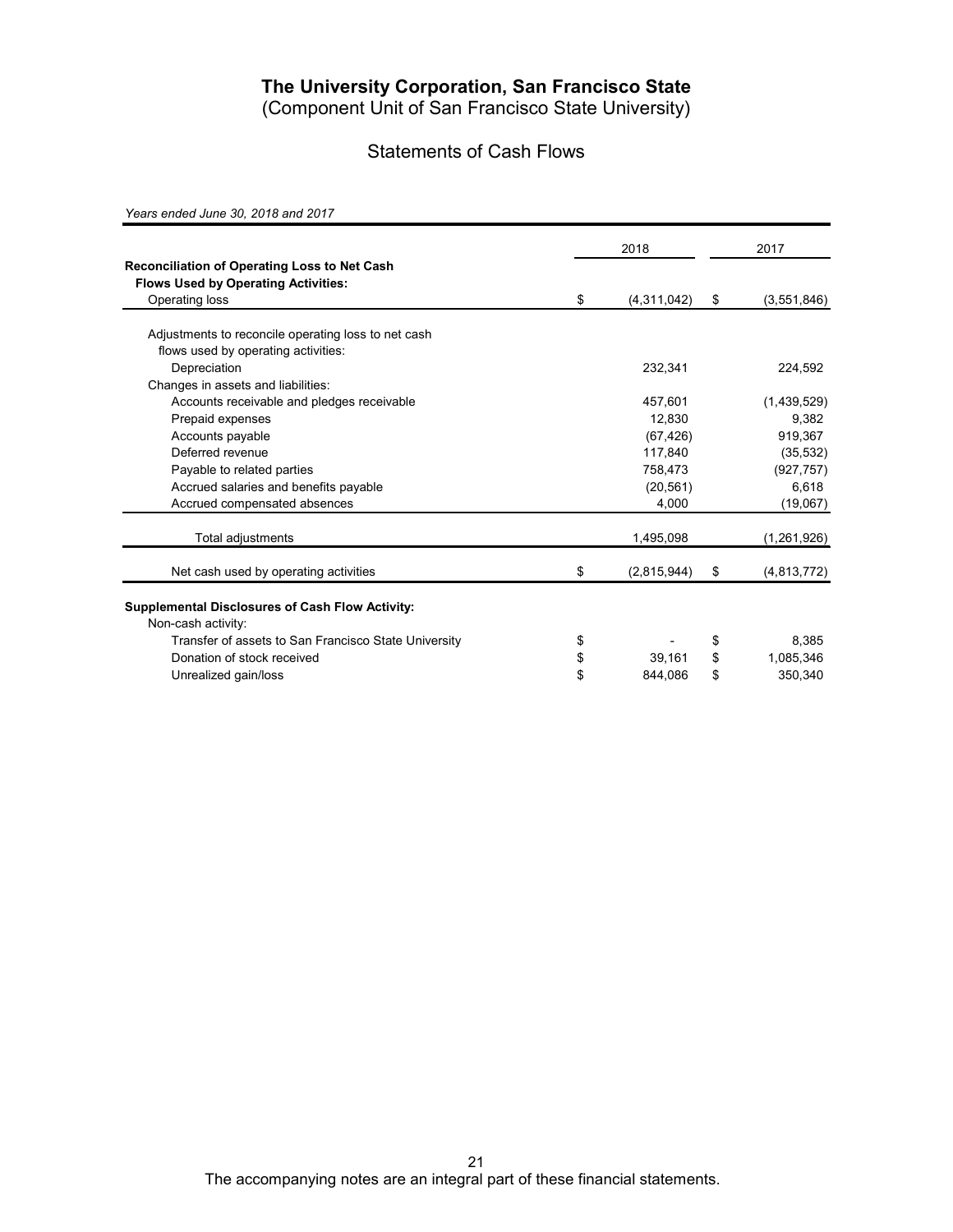Notes to Financial Statements June 30, 2018 and 2017

#### **Note 1 - Organization:**

The University Corporation, San Francisco State (the Corporation), formerly the San Francisco State University Foundation, Inc., is a nonprofit, tax-exempt California corporation. The Corporation serves as an auxiliary organization of San Francisco State University. The Corporation is a component unit of San Francisco State University (the University).

The Corporation was established in 1946 for the purpose of promoting and assisting the University through administration of educational projects, university research and development projects, commercial services and community outreach programs. The Corporation has grants, contracts and agreements with state, local and private agencies and organizations.

The Corporation, as of July 1, 2012, became the only member of the Franciscan Shops, a nonprofit member corporation. The Franciscan Shops was formerly an auxiliary of the University, collectively "the Corporation". For 2015, the financial statements of the Franciscan Shops were incorporated into the financial statements of the Corporation. During fiscal year 2016, the Corporation successfully merged the Franciscan Shops into the Corporation with the Corporation being the surviving entity.

#### **Note 2 - Summary of Significant Accounting Policies:**

#### a. Basis of Presentation

The basic financial statements required by the Governmental Accounting Standards Board (GASB) Statement Nos. 34, 35 and 36 include a statement of net position, a statement of revenues, expenses, and changes in net position and a statement of cash flows. As a component unit of a public institution, the Corporation has chosen to present its basic financial statements using the reporting model for special purpose governments engaged only in business-type activities. This model allows all financial information for the Corporation to be reported in a single column in each of the basic financial statements. In accordance with the business-type activities reporting model, the Corporation prepares its statement of cash flows using the direct method.

The accompanying financial statements have been prepared using the economic resources measurement focus and the accrual basis of accounting in accordance with accounting principles generally accepted in the United States of America, as prescribed by GASB. Revenues are recorded when earned and expenses are recorded when a liability is incurred, regardless of the timing of related cash flows. Generally, grants, contributions and similar items are recognized as revenue as soon as all eligibility requirements have been met.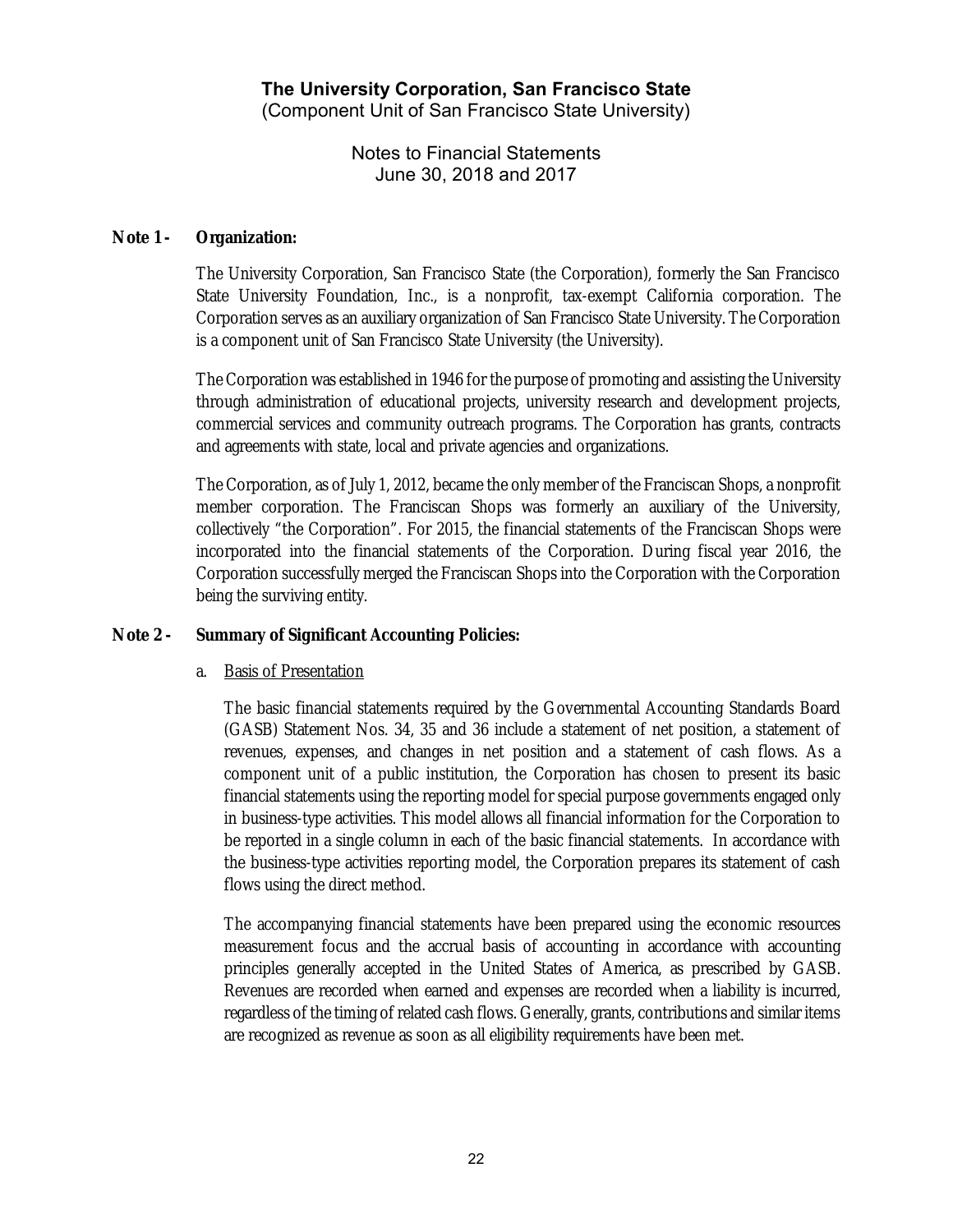Notes to Financial Statements June 30, 2018 and 2017

#### **Note 2 - Summary of Significant Accounting Policies, Continued:**

#### a. Basis of Presentation, Continued

The Corporation considers assets to be current that can reasonably be expected, as part of its normal business operations, to be converted to cash and be available for liquidation of current liabilities within twelve months of the date of the statement of net position. Liabilities that reasonably can be expected, as part of the Corporation's normal business operations, to be liquidated within twelve months of the date of the statement of net position are considered to be current. All other assets and liabilities are considered to be noncurrent, with the exception of those amounts that are required to be reported as deferred outflows or inflows of resources. The Corporation follows GASB 63 and 65 which provide guidance for reporting deferred outflows of resources, deferred inflows of resources, and net position in a statement of financial position and related disclosures. The standard defines deferred outflows or inflows of resources as transactions that result in the consumption or acquisition of net assets in one period that are applicable to future periods.

The Corporation's net assets are classified into the following categories:

- *Invested in Capital Assets*: Capital assets, net of accumulated depreciation.
- *Restricted, Nonexpendable*: Net assets subject to externally imposed conditions that the Corporation retains in perpetuity. Net assets in this category consist of endowments.
- *Restricted, Expendable*: Net assets subject to externally imposed conditions that can be fulfilled by the actions of the Corporation or by the passage of time. This category includes grants, contracts, scholarships and fellowships.
- *Capital Projects*: Net assets subject to externally imposed conditions whose restricted use is for capital projects which can be fulfilled by the actions of the Corporation.
- *Unrestricted*: This represents all unrestricted net assets. Unrestricted net assets may be designated for use by management or the Board of Directors. As of June 30, 2018 and 2017, the Corporation maintains operating and capital reserves of approximately \$2,974,074 and \$1,762,637, respectively.

#### b. Cash and Cash Equivalents

Cash and cash equivalents consist of unrestricted cash, checking accounts, savings accounts and money market funds held outside of investment brokerage accounts with an original maturity date of three months or less.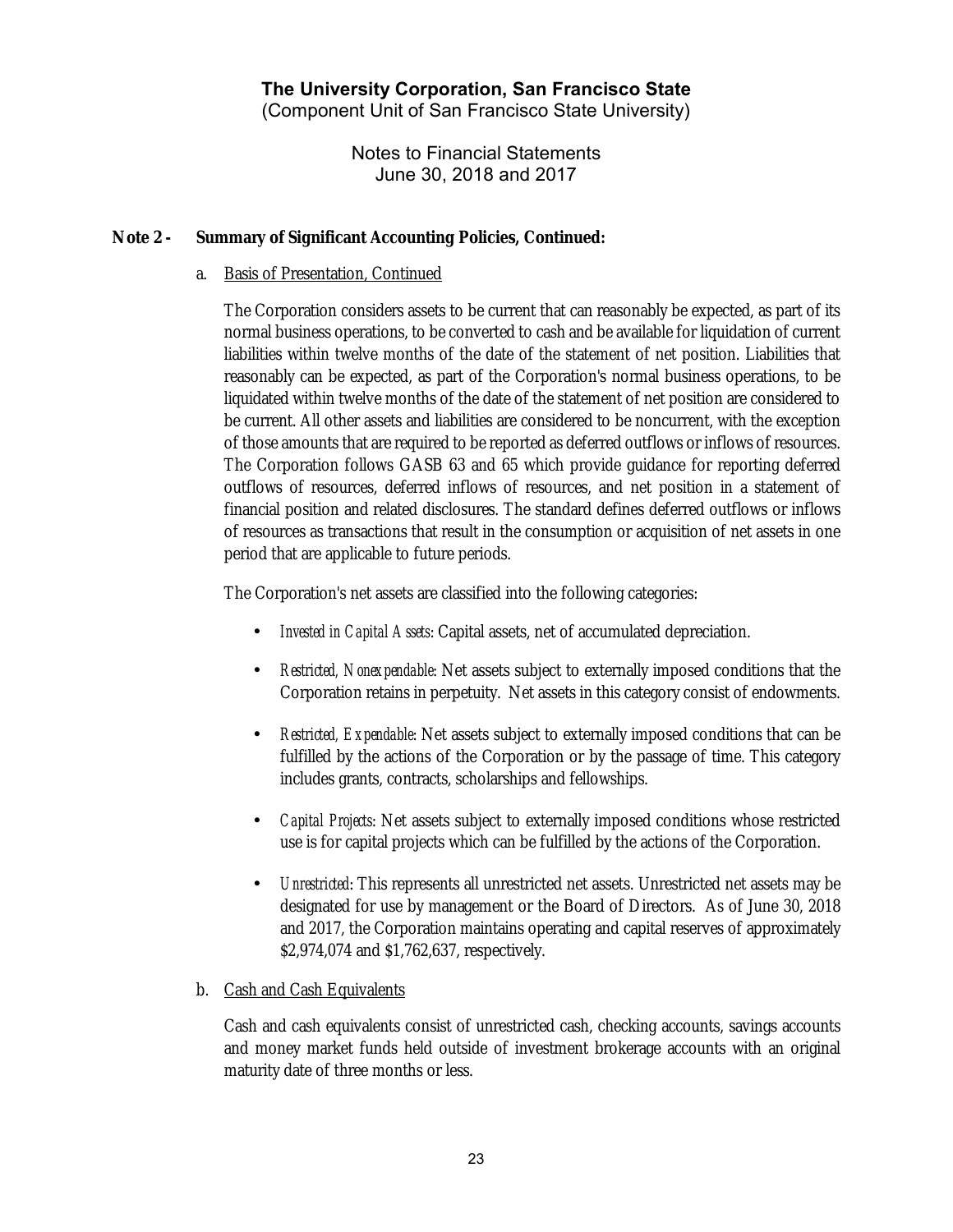Notes to Financial Statements June 30, 2018 and 2017

#### **Note 2 - Summary of Significant Accounting Policies, Continued:**

#### b. Cash and Cash Equivalents, Continued

Custodial Credit Risk - In the case of bank deposits, this is the risk that in the event of a bank failure, the Corporation's deposits may not be returned. The Corporation does not have a formal policy addressing custodial credit risk for its bank deposits. Though the Corporation is not a government agency, the financial institutions, in which the Corporation makes its deposits, have collateralized the deposits in accordance with section 53601 et. Seq. of the California Government Code. Wells Fargo is a financial institution whereby Federal Deposit Insurance Corporation (FDIC) insures deposits. Deposits of more than the \$250,000 insured amount will be collateralized by the bank by pledging identifiable collateral according to statute. Periodically, throughout the years ended June 30, 2018 and 2017, the Corporation maintained balances in excess of the federally insured limits.

#### c. Accounts Receivable, Net

Accounts receivable includes amounts due from special projects, business services, contracts and other receivables from the University. Accounts receivable of \$1,097,455 and \$526,884 as of June 30, 2018 and 2017, respectively, are shown net of an allowance for uncollectible accounts of \$0, respectively.

#### d. Pledges Receivable, Net

Pledges receivable are unconditional promises of private gifts to the Corporation. Pledges meeting the requirements specified by GASB Statement No. 33, *Accounting and Financial Reporting for Non-exchange Transactions* (GASB 33), are included in the financial statements as pledges receivable and recognized as revenue in the period pledged. Pledges extending beyond one year are discounted to recognize the present value of the future cash flows.

| Pledges Receivable, Net as of June 30, |   | 2018      |    | 2017      |  |  |  |
|----------------------------------------|---|-----------|----|-----------|--|--|--|
| One year                               | S | 364.420   | \$ | 634.513   |  |  |  |
| Two to five                            |   | 1.192.590 |    | 1,950,668 |  |  |  |
| Total                                  |   | 1.557.010 | S  | 2,585,181 |  |  |  |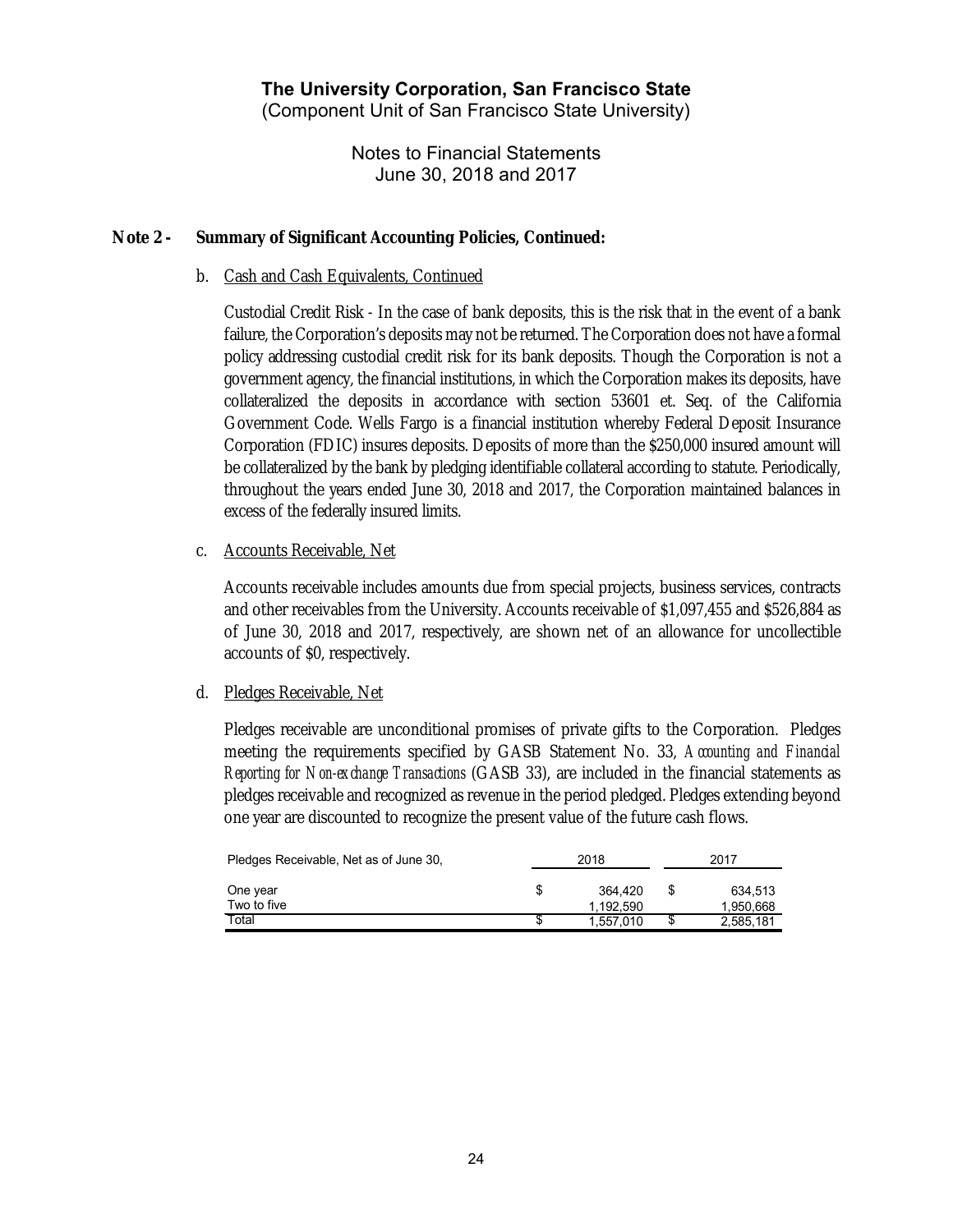Notes to Financial Statements June 30, 2018 and 2017

#### **Note 2 - Summary of Significant Accounting Policies, Continued:**

#### d. Pledges Receivable, Net, Continued

In subsequent years, this discount is accreted and recorded as additional contribution revenue in accordance with donor-imposed restrictions, if any. In addition, pledges are recorded net of an allowance. The allowance for uncollectible pledges is determined by management. Discounts are computed using risk-adjusted market rates. Amortization of the discounts is included in grants and contracts revenue. The discount rate used to calculate the present value of pledges is 5% for fiscal year 2018 and 4.25% for fiscal year 2017. The pledge receivable discount at June 30, 2018 and 2017 is approximately \$77,097 and \$129,700, respectively. Conditional promises and intentions to pledge are recognized as receivables and revenue when the specific condition and/or eligibility and recognition requirement is met.

The pledge receivable balance also includes annuities which are held by the CSU Foundation ("CSU Foundation") on behalf of the Corporation, which serves as the designated entity for the University to collect and administer current use gifts. The annuities have been recorded at present value of the total annuity. The annuity recorded was approximately \$135,666 and \$112,400 as of June 30, 2018 and 2017, respectively.

#### e. Investments

Investments are stated at fair value. The Corporation pools available resources into savings, management and investment accounts.Interest and dividends earned are allocated to the respective funds, net of fees, based on the ratio of a fund's invested resources to the total amount invested.

Investments in alternative investments are based upon the Corporation's net asset value (NAV) of the fair value of underlying assets as reported by the entities in their financial statements or as determined by the fund manager. In some cases, the underlying assets are marketable securities with quoted market prices. In other situations, the underlying assets are not marketable, and valuations are determined by the fund managers. Due to the inherent uncertainty of valuation of non-marketable and restricted investments, those estimated values may differ significantly from the values that would have been used had a ready market for the securities existed, and the differences could be material. Additionally, these investments may have liquidity constraints, including lock up periods of a quarter or longer.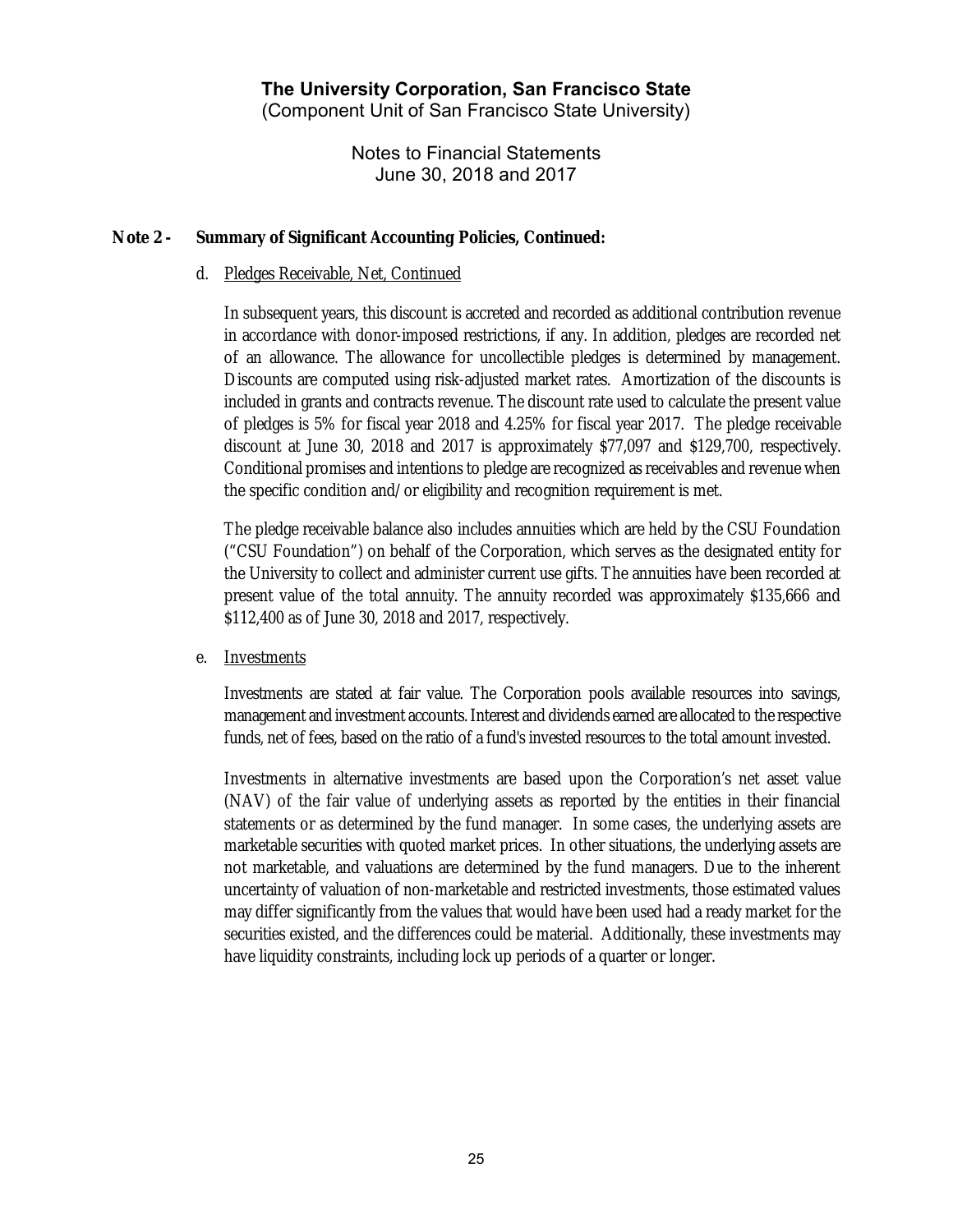Notes to Financial Statements June 30, 2018 and 2017

#### **Note 2 - Summary of Significant Accounting Policies, Continued:**

#### f. Restricted Investments

Investments made from donor-restricted endowments are pooled with the Corporation's other investments. Any appreciation of such investments is tracked separately and recorded in unrestricted net assets as long as the donor has not restricted those earnings. The Uniform Prudent Management of Institutional Funds Act (UPMIFA) passed in July 2006 and adopted by California in 2008 authorizes an institution to spend the amount it deems prudent considering the donor's intent, the purposes of the fund and relevant economic factors. According to the Corporation's policy, up to 4% of the earnings may be distributed each year. Earnings available for distribution are identified as interest, dividends and realized gains and losses and are calculated quarterly based on the average daily balance of the portfolio.

The Corporation invests these funds to produce current income to meet spending needs and to preserve the real value of the endowment principal. The payout policy objective is interlinked with the investment objectives for the total fund and has been formulated in the context of the overarching goal for prudent management of endowments: to optimize the balance between preserving the real (after inflation) long-term purchasing power of the endowment principal with the need to make annual distributions to campus beneficiaries.

#### g. Capital Assets

Capital assets, which include property, leasehold improvements and equipment, are stated at cost. Depreciation is computed using the straight-line method over the estimated useful lives of the assets, which range from five to ten years for equipment and ten to thirty years for buildings and related improvements. Property and equipment with a value of less than \$5,000 is not capitalized. Annually, the Corporation transfers ownership of the capital assets belonging to closed projects to the University, where appropriate. In addition, the Corporation also transfers capital assets purchased by Corporation projects when those assets are requested to be transferred to the University. The net book value of transfers made to the University during the fiscal year ended June 30, 2018 and 2017 amounted to \$0 and \$8,385 respectively.

#### h. Compensated Absences

Employees accrue annual vacation leave based on length of service and job classification.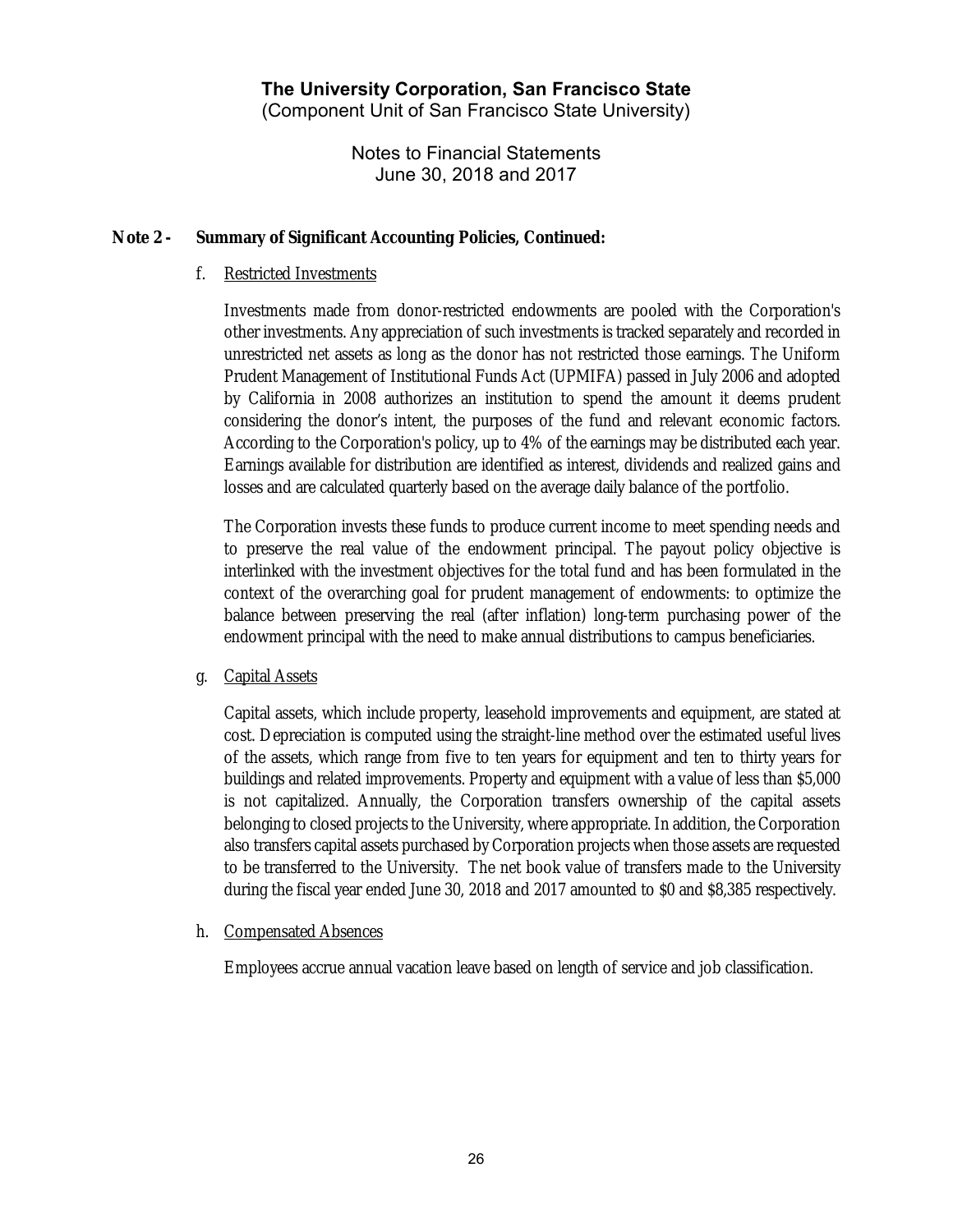Notes to Financial Statements June 30, 2018 and 2017

#### **Note 2 - Summary of Significant Accounting Policies, Continued:**

#### i. Revenue and Expenses

The Corporation classifies operating revenues into six categories: program revenue, grants and contracts, programs funded by related parties, retail revenue, rental income and other revenues. Program revenue, grants and contracts, and programs funded by related parties are derived from program-specific grants and contracts and contributions arising from exchange transactions with federal, state, local, private foundation and individual contributions restricted for a particular program. Programs funded by related parties represent primarily revenue transferred from the San Francisco State University Foundation for scholarships and campus programs.

The retail revenue and expenses category includes revenue from the operation of two convenience stores, the 24-hour automated vending machine and a copy center. The balance relates to commission revenue from the operator of the University's bookstore.

Rental income is revenue generated from food vendors and commercial space leased to various corporations.

Other revenues are revenues which are not required to be reported under program revenue or rental income.

The non-operating revenue and expenses category includes revenue from restricted and unrestricted contributions where the restrictions have been met, and transfers. This category also includes investment returns which are net of administrative fees charged per the investment policy (such as interest, dividends and net realized and unrealized gains and losses).

#### j. Use of Estimates

The preparation of financial statements, in conformity with accounting principles generally accepted in the United States of America, requires management to make estimates and assumptions that affect certain reported amounts and disclosures. Accordingly, actual results could differ from those estimates.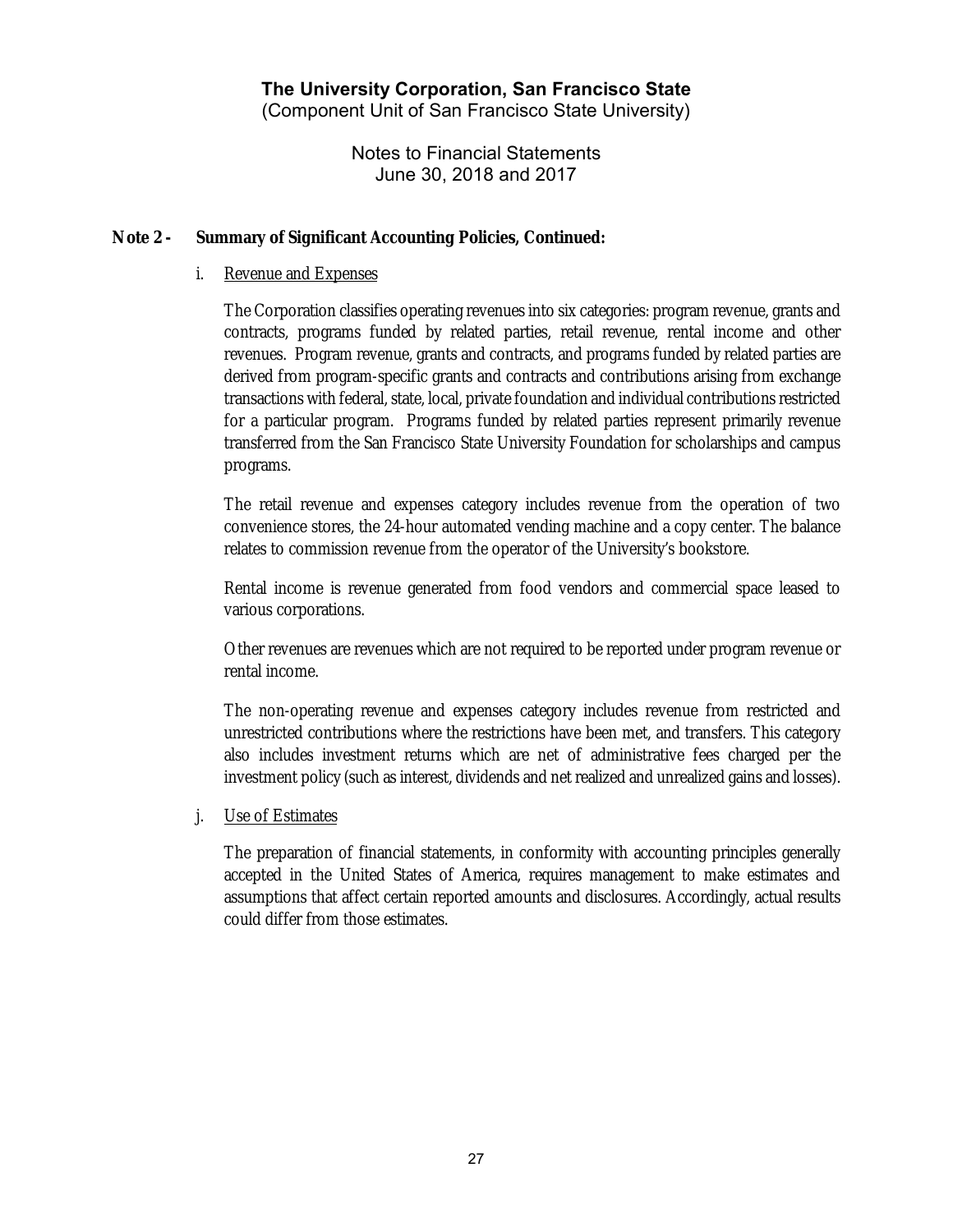Notes to Financial Statements June 30, 2018 and 2017

#### **Note 2 - Summary of Significant Accounting Policies, Continued:**

k. Income Taxes

The Corporation is a not-for-profit corporation and is exempt from federal and state income taxes under provisions of section  $501(c)(3)$  of the Internal Revenue Code and the California Tax Code. Continuance of such exemption is subject to compliance with laws and regulations of the taxing authorities. Certain activities considered unrelated to the tax exempt purposes of the Corporation may generate income that is taxable. No provision has been recorded for income taxes, as the net income, if any, from unrelated business in the opinion of management; it is not material to the basic financial statements taken as a whole. The open tax years are generally the years ended June 30, 2013 through June 30, 2017 for federal tax purposes and the years ended June 30, 2012 through June 30, 2017 for California tax purposes.

l. Fair Value Measurement

The GASB issued Statement No. 72, *Fair Value Measurement and Application (February 2015)*. This statement addresses accounting and financial reporting issues related to fair value measurements. The definition of fair value is the price that would be received to sell an asset or paid to transfer a liability in an orderly transaction between market participants at the measurement date. This statement provides guidance for determining a fair value measurement for financial reporting purposes. This statement also provides guidance for applying fair value to certain investments and disclosures related to all fair value measurements.

- Level 1 Quoted prices (unadjusted) in active markets for identical assets or liabilities that a government can access at the measurement date.
- Level 2 Inputs (other than quoted market prices included within Level 1) that are observable for the asset/liability, either directly or indirectly.
- Level 3 Unobservable inputs for the asset/liability; used to the extent that observable inputs are not available.
- Net Asset Value (NAV) the fair value of underlying assets as reported by the entities in their financial statements or as determined by the fund manager. In some cases, the underlying assets are marketable securities with quoted market prices. In other situations, the underlying assets are not marketable, and valuations are determined by the fund managers. Due to the inherent uncertainty of valuation of non-marketable and restricted investments, those estimated values may differ significantly from the values that would have been used had a ready market for the securities existed, and the differences could be material. Additionally, these investments may have liquidity constraints, including lock up periods of a quarter or longer.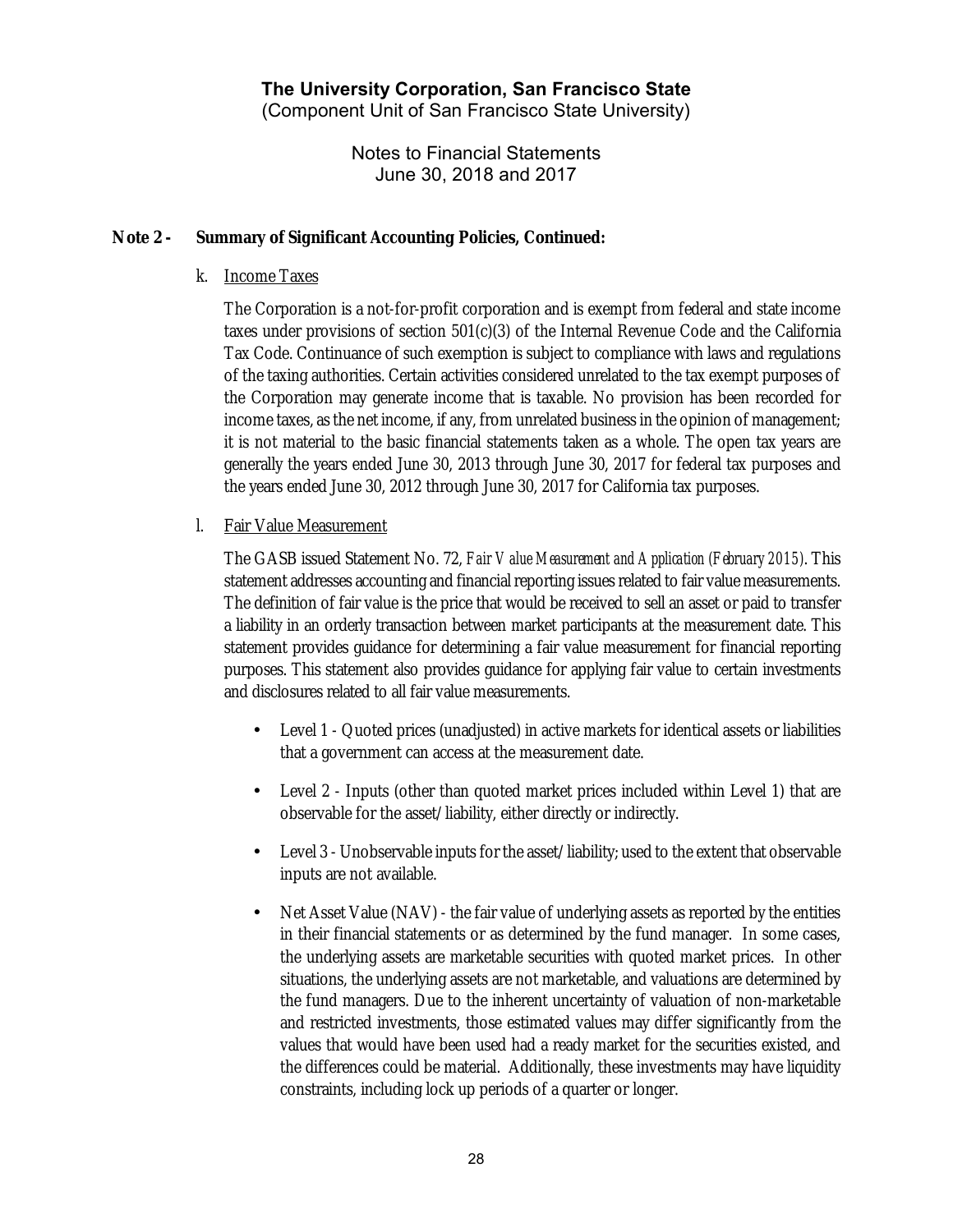Notes to Financial Statements June 30, 2018 and 2017

#### **Note 2 - Summary of Significant Accounting Policies, Continued:**

m. Capital Lease

In April 2015, the Corporation entered into a capital lease agreement with a third party for copier equipment for Ctrl P. This agreement expires in May 2020, is payable in monthly installments of \$769 and \$348, and bears an effective annual interest rate of 10.79% and 8.07%, respectively. The Corporation upgrade the copier equipment in June 2018 and entered an operating lease. The capital lease was fully expensed. The amount paid in 2018 principal and interest was \$10,605 and \$2,801, respectively. The amount of the leased assets is \$52,679.

#### n. Deferred Inflows of Resources

In addition to liabilities, the statement of net position includes a separate section for deferred inflows of resources. This separate financial statement element represents an acquisition of net position that applies to a future period and would only be recognized as an inflow of resources (revenue) at that time. The Corporation has one item that qualifies for reporting in this category: deferred inflows from charitable gift annuities held by California State Foundation.

#### **Note 3 - Investments:**

Investments consist of the following as of June 30, 2018:

|                              | Investment Maturities (Years) |   |            |    |                          |  |                          |  |           |  |           |  |
|------------------------------|-------------------------------|---|------------|----|--------------------------|--|--------------------------|--|-----------|--|-----------|--|
| Local agency investment fund | Fair Value                    |   | <1 Year    |    | 1 – 5 Years              |  | $6 - 10$ Years           |  | 10+ Years |  | Other     |  |
|                              | \$<br>7.545.445               | S | 7.545.445  | \$ |                          |  |                          |  |           |  |           |  |
| Broker money market funds    | 220.670                       |   | 220,670    |    | -                        |  |                          |  |           |  |           |  |
| Corporate debt securities    |                               |   |            |    |                          |  |                          |  |           |  |           |  |
| Mutual funds                 | 9,283,850                     |   | 9,283,850  |    | $\overline{\phantom{a}}$ |  | $\overline{\phantom{a}}$ |  |           |  |           |  |
| Equity securities            | 13,308,723                    |   | 13,308,723 |    |                          |  | $\overline{\phantom{0}}$ |  |           |  |           |  |
| Alternative investments      | 1,079,423                     |   |            |    |                          |  |                          |  |           |  | 1,079,423 |  |
|                              | 31,438,110                    |   | 30,358,687 |    |                          |  |                          |  |           |  | 1,079,423 |  |

Investments consist of the following as of June 30, 2017:

|                              |            |            |    |                |  | Investment Maturities (Years) |  |           |  |           |  |
|------------------------------|------------|------------|----|----------------|--|-------------------------------|--|-----------|--|-----------|--|
|                              | Fair Value | <1 Year    |    | $-5$ Years     |  | $6 - 10$ Years                |  | 10+ Years |  | Other     |  |
| Local agency investment fund | 7.478.143  | 7.478.143  | \$ |                |  |                               |  |           |  |           |  |
| Broker money market funds    | 268.068    | 268.068    |    | $\blacksquare$ |  | -                             |  |           |  |           |  |
| Corporate debt securities    | 8,917,156  | 8.917.156  |    | -              |  |                               |  |           |  |           |  |
| Mutual funds                 | 4.992.347  | 4.992.347  |    | ۰              |  |                               |  |           |  |           |  |
| Equity securities            | 7.342.726  | 7.342.726  |    | -              |  |                               |  |           |  |           |  |
| Alternative investments      | 1,003,885  |            |    |                |  |                               |  |           |  | 1,003,885 |  |
|                              | 30,002,325 | 28,998,440 |    |                |  |                               |  |           |  | 1.003.885 |  |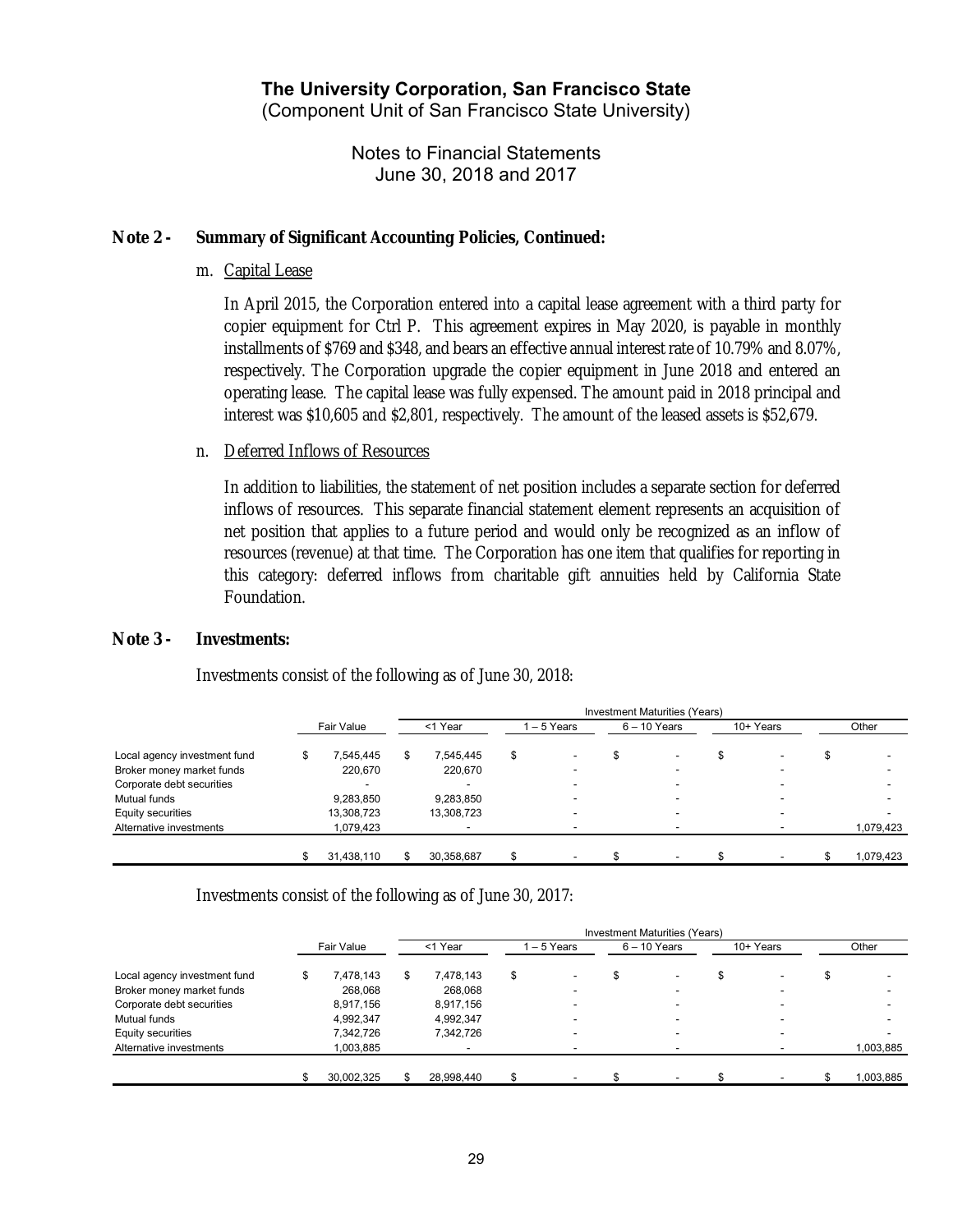(Component Unit of San Francisco State University)

Notes to Financial Statements June 30, 2018 and 2017

#### **Note 3 - Investments, Continued:**

Investment return for the years ended June 30, 2018 and 2017 consists of the following:

|                                     |   |           | 2017 |           |  |  |
|-------------------------------------|---|-----------|------|-----------|--|--|
| Interest and dividends              | S | 655.151   | S    | 420,254   |  |  |
| Realized and unrealized gain (loss) |   | 807.732   |      | 1,484,283 |  |  |
|                                     | S | 1,462,883 | S    | 1,904,537 |  |  |

*Interest Rate Risk* - The Corporation mitigates its interest rate risk through the use of professional money managers that use their judgment on the selection of debt securities. The Corporation does not currently have a formal policy on future maturity limitations.

*Credit Risk* - The Corporation's investment policy provides that all investments must be rated at least investment grade by one nationally recognized ratings agency. In the event that an investment falls below investment grade, the manager must notify the Corporation of the downgrade and provide a recommended course of action. Securities rated BBB are limited to 10% of the managers' bond portfolio, and the maximum exposure to an issuer rated BBB is limited to 3% of the Corporation's fixed income holdings.

*Concentration of Credit Risk* - Securities held in any one issuer are limited to 10% of a particular money manager's bond portfolio and 3% of the Corporation's total fixed income holdings. Individual equities are also mandated to be no more than 5% of the stock portfolio. As a result, no one issuer exceeds 5% of the Corporation's total investments.

*Custodial Credit Risk* - Custodial credit risk represents the risk that, in the event of the failure of counterparty, the Corporation will not be able to recover the value of its investments or collateral securities that are in the possession of an outside party. The account held by UBS Financial Services, Inc. is insured with a combination of SIPC and other commercial insurance. SIPC coverage protects customers of a U.S. registered broker-dealer in the event the broker-dealer becomes financially insolvent and cannot return the full value of a customer's securities and cash in the broker-dealer's possession or control. SIPC covers each customer's account up to \$500,000, of which up to \$100,000 may be cash. Excess coverage follows the terms of SIPC coverage but covers each account up to its full net equity value, including all cash balances. CAPCO, an insurer who provides securities account protection for amounts in excess of SIPC, is rated A+ by Standard & Poor's. The Corporation does not have a formal policy covering custodial credit risk for its investments.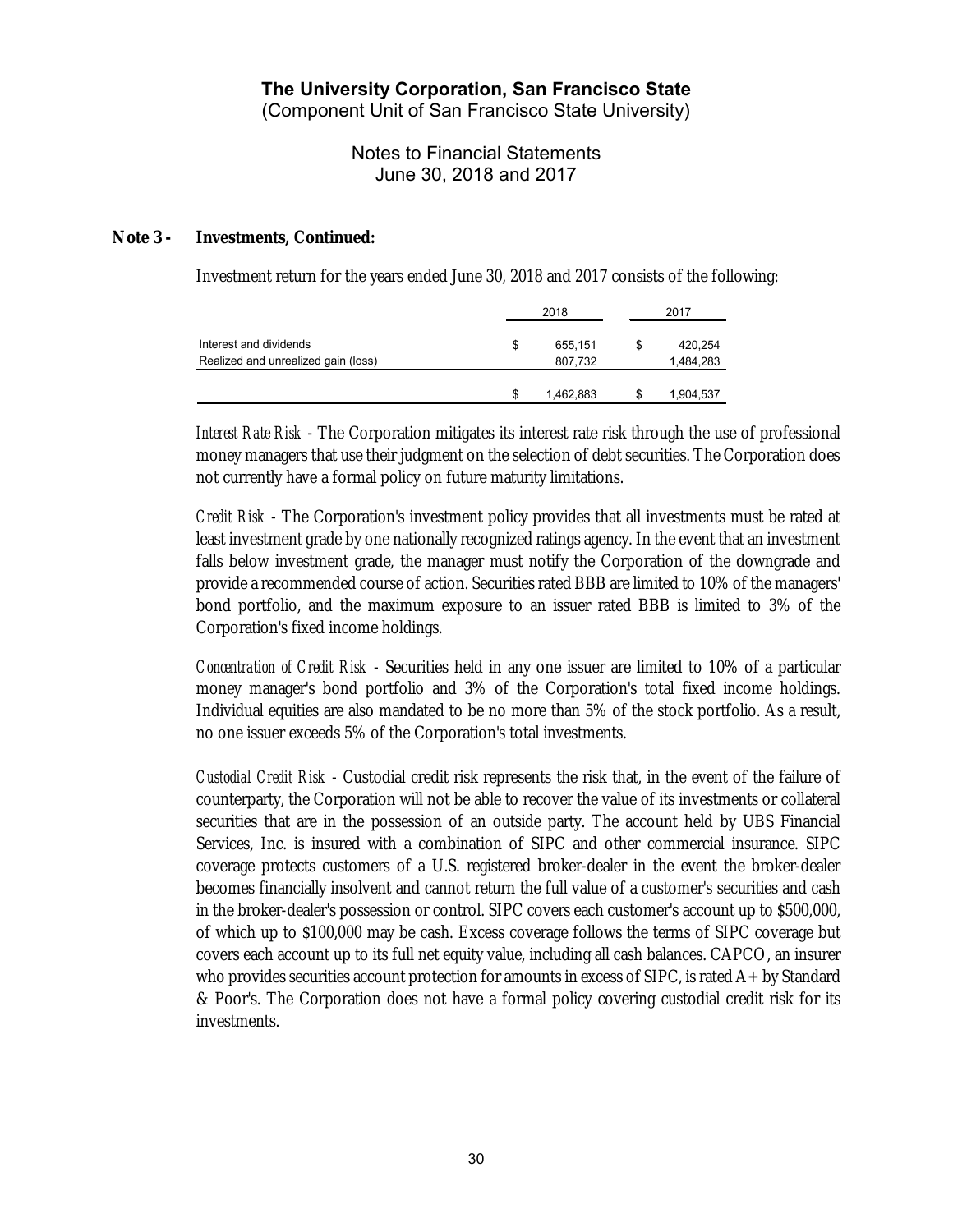Notes to Financial Statements June 30, 2018 and 2017

#### **Note 3 - Investments, Continued:**

#### Local Agency Investment Fund (LAIF)

Under federal law, the state of California cannot declare bankruptcy, thereby allowing the Government Code Section 16429.3 to stand. This section states that "moneys placed with the Treasurer for deposit in the LAIF by cities, counties, special districts, nonprofit corporations, or qualified quasi-governmental agencies shall not be subject to either of the following: (a) transfer or loan pursuant to Sections 16310, 16312, or 16313, or (b) impoundment or seizure by any state official or state agency."

During the 2002 legislative session, California Government Code Section 16429.4 was added to the LAIF's enabling legislation. The section states that "the right of a city, county, city and county, special district, nonprofit corporation, or qualified quasi-governmental agency to withdraw its deposited moneys from the LAIF, upon demand, may not be altered, impaired, or denied in any way, by any state official or state agency based upon the state's failure to adopt a State Budget by July 1 of each new fiscal year."

#### **Note 4 - Fair Value Measurement:**

At June 30, 2018 and 2017, the Corporation investments consist of cash and money market funds of \$220,670 and \$268,068, respectively, and the following assets which are classified by level within the valuation hierarchy on a recurring basis at June 30:

|                                           |                         |                    | 2018    |                 |                         |
|-------------------------------------------|-------------------------|--------------------|---------|-----------------|-------------------------|
|                                           | Level 1                 | Level <sub>2</sub> | Level 3 | <b>NAV</b>      | Total                   |
| Local agency investment fund              | \$                      | \$                 | \$      | \$<br>7,545,445 | \$<br>7,545,445         |
| Corporate debt securities<br>Mutual funds |                         |                    |         |                 |                         |
| Equity securities                         | 9,283,850<br>13,308,723 |                    |         |                 | 9,283,850<br>13,308,723 |
| Alternatives                              |                         |                    |         | 1,079,423       | 1,079,423               |
|                                           | \$<br>22,592,572        | \$                 | \$      | \$<br>8,624,868 | \$<br>31,217,440        |
|                                           |                         |                    | 2017    |                 |                         |
|                                           | Level 1                 | Level <sub>2</sub> | Level 3 | <b>NAV</b>      | Total                   |
| Local agency investment fund              | \$                      | \$                 | \$      | \$<br>7,478,143 | \$<br>7,478,143         |
| Corporate debt securities                 | 8,917,156               |                    |         |                 | 8,917,156               |
| Mutual funds                              | 4,992,347               |                    |         |                 | 4,992,347               |
| Equity securities                         | 7,342,726               |                    |         |                 | 7,342,726               |
| Alternatives                              |                         |                    |         | 1,003,885       | 1,003,885               |
|                                           | \$<br>21,252,229        | \$                 | \$      | \$<br>8,482,028 | \$<br>29,734,257        |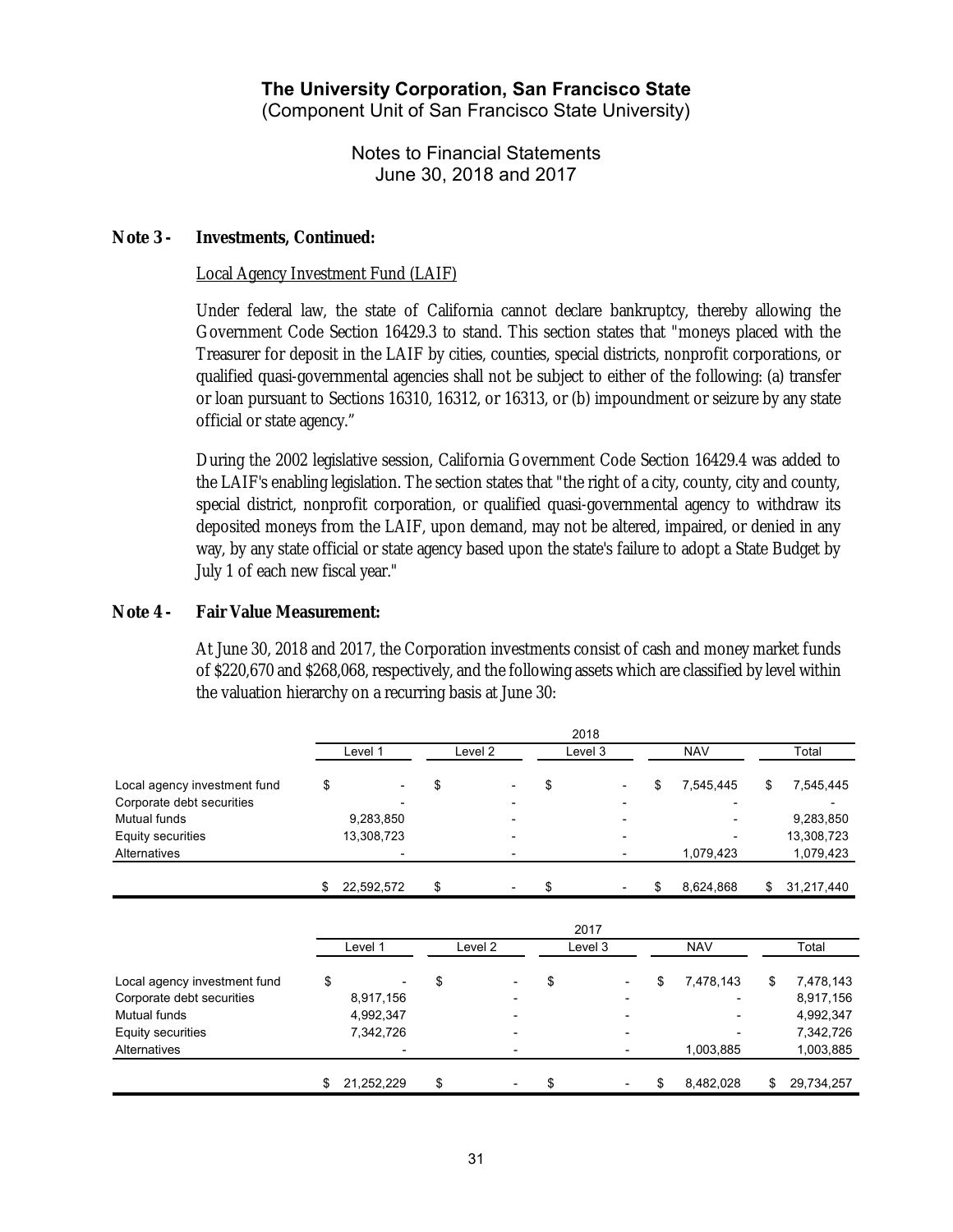(Component Unit of San Francisco State University)

Notes to Financial Statements June 30, 2018 and 2017

#### **Note 4 - Fair Value Measurement, Continued:**

#### **Alternative Investments Measured at NAV**

|                                                   | Fair Value | Unfunded<br>Commitments | Redemption<br>Frequency (If<br>Currently Eligible) | Redemption<br>Notice Period |
|---------------------------------------------------|------------|-------------------------|----------------------------------------------------|-----------------------------|
| Multi-strategy hedge funds<br>Real estate funds   | 1.079.423  |                         | Annually                                           | 90 days                     |
| Total alternative investments measured at the NAV | 1,079,423  |                         |                                                    |                             |

1. Real estate funds. This type includes 1 real estate fund that invest primarily in US multi-family low income property properties. The real estate fund purchases, owns, and manages affordable housing including manufactured housing, senior housing, student housing and commercial real estate. The fair values of the investments in this type have been determined using the NAV per share of the Plan's ownership interest in partners' capital. The investment can be redeemed after a lock-up period lasting either a) two years after the fund has raised \$300 million or b) five years after the inception of the fund. After that there is a 20% gate, so liquidity will provided quarterly, but no more than 20% of the fund can be liquidated in any given calendar year. The fund has a 90-day advance notice for any withdrawal of any quarter end date.

#### **Note 5 - Endowments:**

Endowments held and administered by the Corporation at June 30, 2018 and 2017 are as follows:

|            | Restricted Net Assets - Nonexpendable |  |         |  |  |  |  |
|------------|---------------------------------------|--|---------|--|--|--|--|
|            |                                       |  |         |  |  |  |  |
| Endowments | 618.392                               |  | 613.935 |  |  |  |  |

The Corporation's investment policy during fiscal years 2018 and 2017 allowed a 4% annual payout based on the quarterly average daily balance of the fund. The 4% annual payout was not changed during the years, and disbursements were allowed.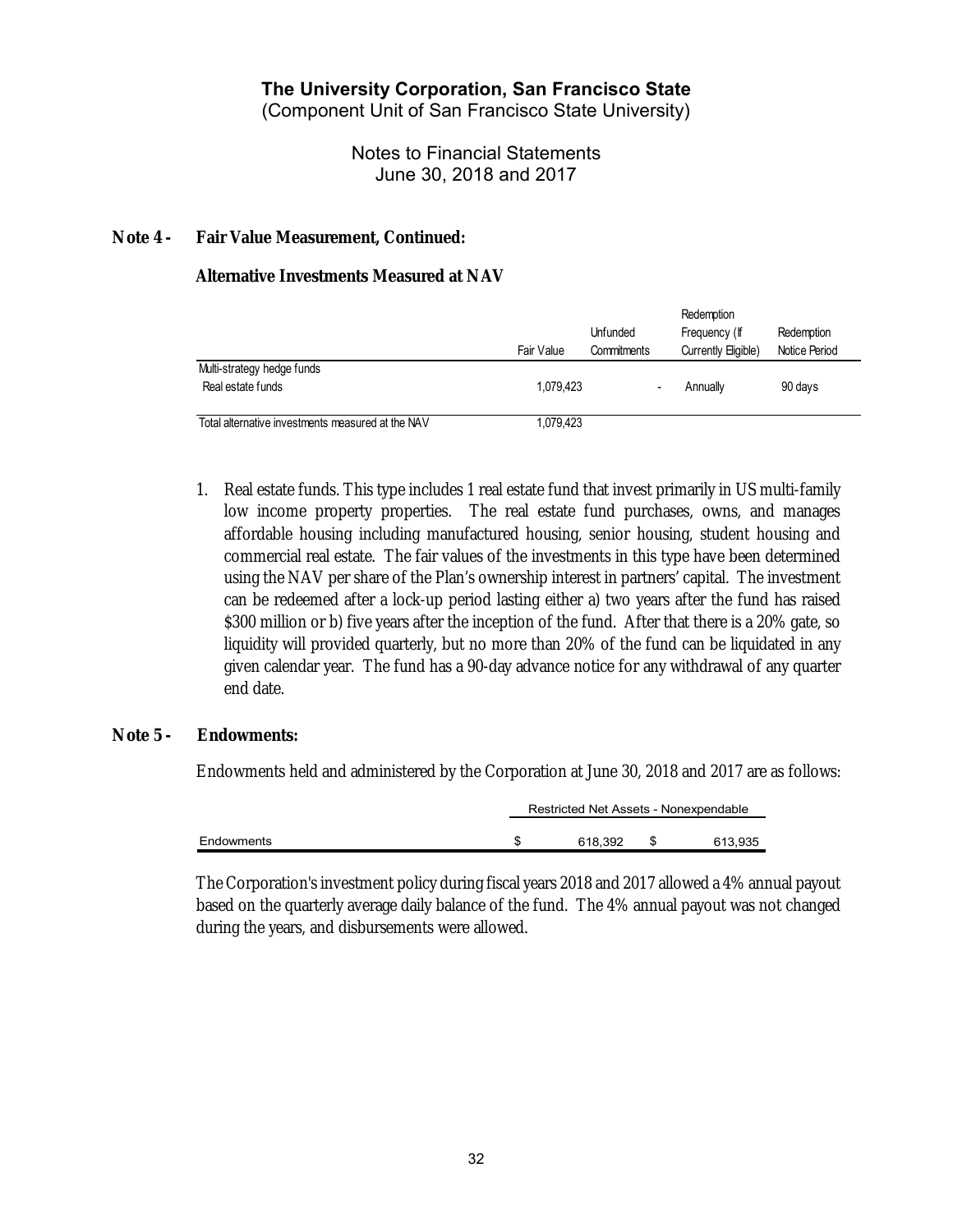(Component Unit of San Francisco State University)

## Notes to Financial Statements June 30, 2018 and 2017

#### **Note 6 - Capital Assets:**

#### The following is a roll forward schedule of capital assets for the year ended June 30, 2018:

|                                                                                  |    | <b>Balance</b><br>June 30, 2017 | Additions     | Reductions      | Transfers | Balance<br>June 30, 2018 |
|----------------------------------------------------------------------------------|----|---------------------------------|---------------|-----------------|-----------|--------------------------|
| Capital assets:<br>Leasehold improvements<br>Equipment, furniture, fixtures, and | \$ | 1,936,489                       | \$<br>205,976 | \$              | \$        | \$<br>2,142,464          |
| project in progress                                                              |    | 2.044,601                       | 79,239        | (61, 389)       |           | 2,062,451                |
| Total capital assets                                                             |    | 3,981,090                       | 285,215       | (61, 389)       |           | 4,204,915                |
| Less accumulated depreciation:                                                   |    |                                 |               |                 |           |                          |
| Leasehold improvements                                                           |    | 1.146.023                       | 149.317       |                 |           | 1,295,340                |
| Equipment, furniture, and fixtures                                               |    | 1,710,477                       | 83,024        | (32, 925)       |           | 1,760,575                |
| Total accumulated depreciation                                                   |    | 2,856,500                       | 232.341       | (32, 925)       |           | 3,055,916                |
| Net capital assets                                                               | S  | 1.124.590                       | \$<br>52.874  | \$<br>(28, 463) | \$        | \$<br>1.149.000          |

Total depreciation expense for the year ended June 30, 2018 was \$232,341.

The following is a roll forward schedule of capital assets for the year ended June 30, 2017:

|                                                                                  | <b>Balance</b><br>June 30, 2016 |           | Additions      |    | Reductions               |    | Transfers |    | <b>Balance</b><br>June 30, 2017 |  |
|----------------------------------------------------------------------------------|---------------------------------|-----------|----------------|----|--------------------------|----|-----------|----|---------------------------------|--|
| Capital assets:<br>Leasehold improvements<br>Equipment, furniture, fixtures, and | \$                              | 1,885,862 | \$<br>50,627   | \$ | $\overline{\phantom{0}}$ | \$ |           | \$ | 1,936,489                       |  |
| project in progress                                                              |                                 | 2,156,227 | 124.360        |    | (235, 986)               |    |           |    | 2,044,601                       |  |
| Total capital assets                                                             |                                 | 4,042,089 | 174,987        |    | (235,986)                |    |           |    | 3,981,090                       |  |
| Less accumulated depreciation:                                                   |                                 |           |                |    |                          |    |           |    |                                 |  |
| Leasehold improvements                                                           |                                 | 1,003,876 | 142,147        |    |                          |    |           |    | 1,146,023                       |  |
| Equipment, furniture, and fixtures                                               |                                 | 1,863,632 | 82,445         |    | (235, 600)               |    |           |    | 1,710,477                       |  |
| Total accumulated depreciation                                                   |                                 | 2,867,508 | 224,592        |    | (235,600)                |    |           |    | 2,856,500                       |  |
| Net capital assets                                                               | \$                              | 1,174,581 | \$<br>(49,605) | \$ | (386)                    | \$ |           | \$ | 1,124,590                       |  |

Total depreciation expense for the year ended June 30, 2017 was \$224,592.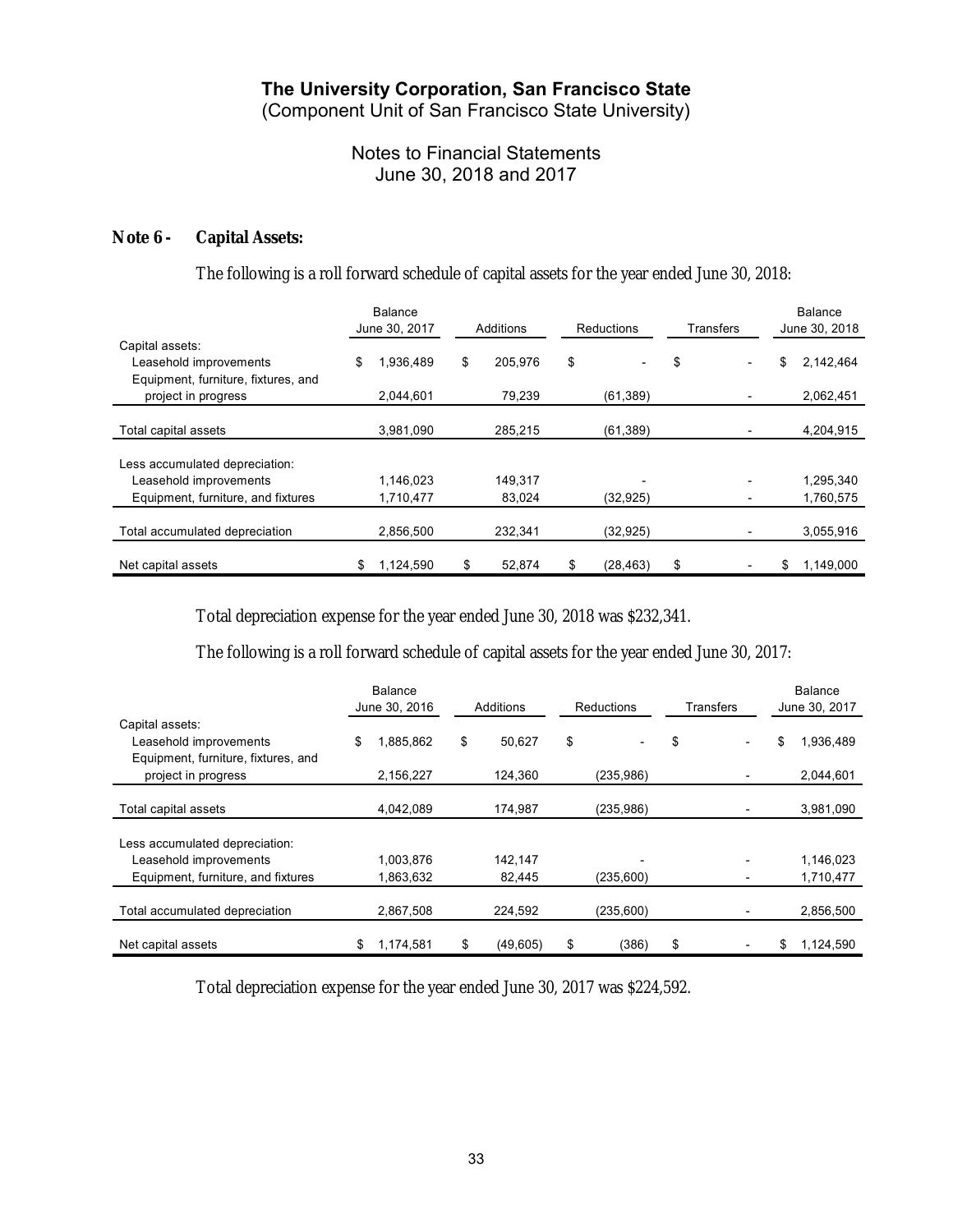Notes to Financial Statements June 30, 2018 and 2017

#### **Note 7 - Related Parties:**

During the years ended June 30, 2018 and 2017, the Corporation paid \$8,380,870 and \$7,335,628, respectively, to the University salary reimbursement, tuition and fees, scholarships, facilities, and other administrative costs. The Corporation paid \$62,644 and \$324,235 to the San Francisco State University Foundation in 2018 and 2017, respectively. During the years ended June 30, 2018 and 2017, the Corporation received \$881,728 and \$1,413,026, respectively, from the University for reimbursements related to grants and contracts, campus programs, and operating facilities used by University students.

Effective July 1, 2014, the Corporation entered into an operating agreement and lease (Master Lease) with the Board of Trustees of the California State University (Trustees) for the facilities and space that it utilizes in the Cesar Chavez Student Center (the Student Center). The term of the Master Lease is July 1, 2014 to June 30, 2019. The Corporation shares usage of the facility with Associated Students of San Francisco State University (ASI). For lease costs, the Corporation is required to pay its share of common area and facilities upkeep costs. For the year ended June 30, 2018 and 2017 respectively, the Corporation reimbursed the University approximately \$1,123,301 and \$936,586 for its 56% share of the Student Center.

As part of the Master Lease agreement with the University, the Corporation agreed to donate any residual net rental income to ASI to support student-related programs and activities it assumed from the Student Center. For the year ended June 30, 2018 and 2017, the residual net rental income contributed to ASI was \$79,281 and \$273,372 respectively.

At June 30, 2018, the Corporation's recorded receivables from the University were \$242,697, and payables to the University and its affiliates totaled \$2,584,993. The Corporation recorded payables to the Foundation of \$3,864. At June 30, 2017, the Corporation's recorded receivables from the University were \$50,262, and payables to the University totaled \$1,826,520.

#### **Note 8 - Lease Operations:**

On June 5, 2014, the Board of Directors of the Student Center approved the merger of the Student Center with ASI, a related party. The Student Center ceased its operations on June 30, 2014. Beginning July 1, 2014, all student-related programs, activities and transactions of the Student Center transferred to ASI with the exception of the lease operations, which were assumed by the Corporation.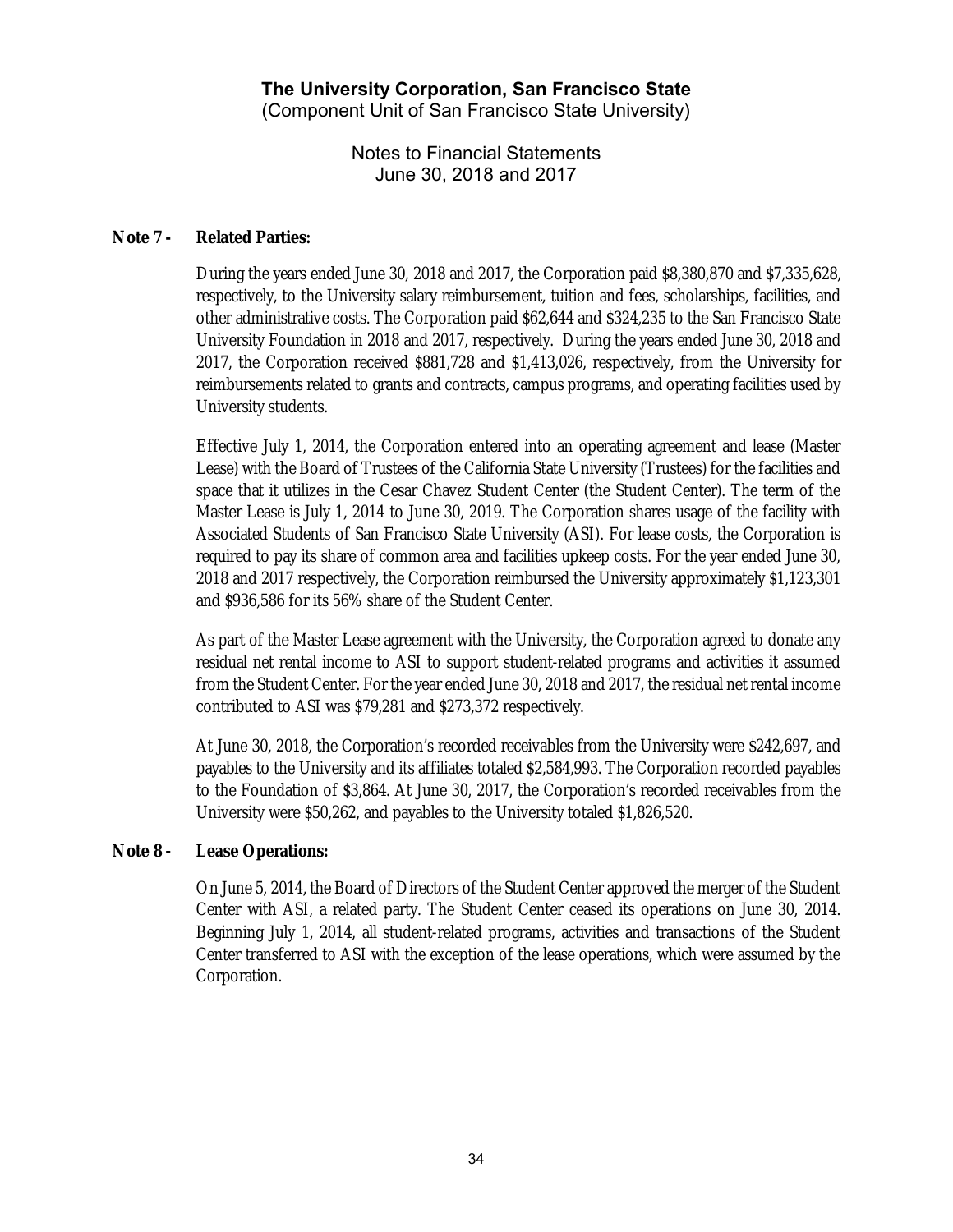Notes to Financial Statements June 30, 2018 and 2017

#### **Note 8 - Lease Operations, Continued:**

On June 30, 2014, all rental agreements and contracts between the concessionaries and the Student Center terminated. Effective July 1, 2014, those rental activities were assumed by the Corporation on behalf of the University and were converted to month-to-month lease agreements. As of June 30, 2018, total rental receipts including recharges amounted to \$1,649,284, and total expenses were \$1,322,611. As of June 30, 2017, total rental receipts including recharges amounted to \$1,615,743, and total expenses were \$1,100,009.

During fiscal year 2016, the Corporation entered into long-term sublease arrangements with many of its vendors in the Student Center. The terms of those subleases commenced on either July 1, 2015 or August 1, 2015, and all shall terminate on June 30, 2019. One sublease was signed in January 2016 (with new base rent effective on February 1, 2016). Effective July 1, 2015, the base rent will range from \$13,000 - \$50,500 annually depending on the specific vendor and increase 3% in each year of the contract, with the first increase occurring July 1, 2016 for all subleases and with subsequent 3% increases on July 1 each year thereafter. Each sub-lessee will have the opportunity to obtain a second five-year lease which would range from July 1, 2019 to June 30, 2024.

#### **Note 9 - Administration Fees:**

The Corporation charges a one-time administrative fee of 5% when a gift is accepted, unless the gift is for a scholarship. Gifts are funds received from donor contributions, gifts and fundraising revenue that projects receive for their respective programs and overall campus fundraising efforts. The Corporation also charges a one-time administrative fee of 10% when program revenue generated under its campus programs is received. The Corporation defines program revenue as earned revenue for which a tax deduction would not qualify. Membership fees, conferences and meetings, fee for service, sale of goods and special events are highlighted examples of program revenue. The Corporation may charge an administrative fee for activity under various business partnerships with the campus or other auxiliaries such as the Corporation taking over the administration of commencement. Fees earned are based on the fees negotiated per each agreement. Grants and contracts are charged an administrative fee based on the rate provided by the granting agency and are calculated as a percentage of grant expense or salaries and wages. The Corporation does not charge an administrative fee on funds received for scholarship funds. Administrative fees of \$640,807 and \$729,502 were charged by the Corporation during the years ended June 30, 2018 and 2017, respectively.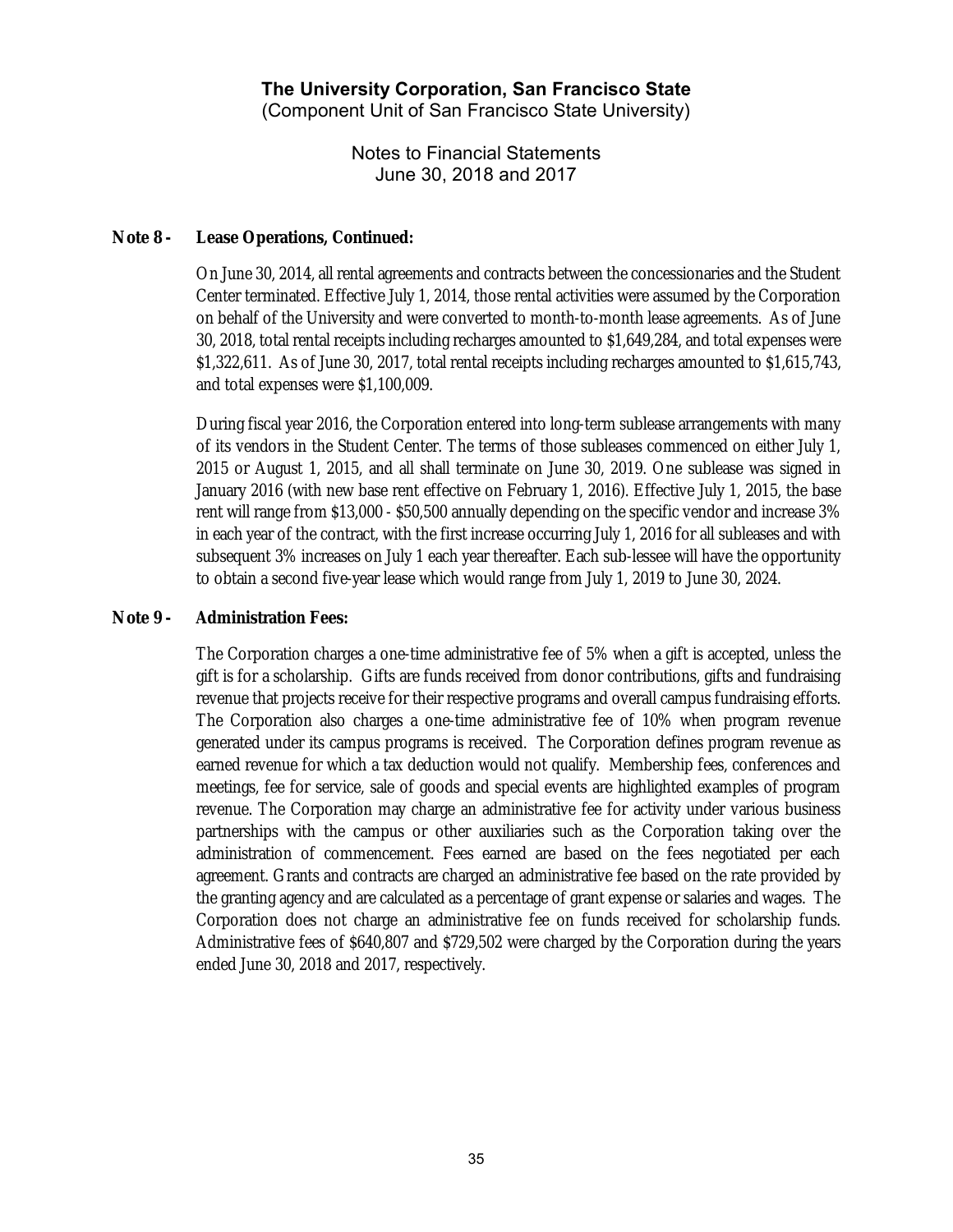Notes to Financial Statements June 30, 2018 and 2017

#### **Note 10 - Risk Financing Activities:**

The Corporation is exposed to various risks of loss related to torts: theft of, damage to, and destruction of assets; errors and omissions; and natural disasters for which the Corporation carries commercial insurance. The Corporation has not had any significant reduction in insurance coverage, and there have been no claims in excess of coverage, in any of the past three years.

#### **Note 11 - Litigation:**

From time to time, the Corporation is subject to various claims and legal proceedings covering a range of matters that arise in the ordinary course of its business activities. The Corporation does not have any active litigation pending. In the opinion of management, although the outcome of any legal proceedings cannot be predicted with certainty, the ultimate liability of the Corporation in connection with its legal proceedings is not expected to have a material adverse effect on the Corporation's financial position and activities.

#### **Note 12 - Retirement Plan:**

The Corporation adopted a 403(b) retirement and savings plan which matches 50% of employee contributions up to 5% of each employee's eligible compensation. The Corporation's contributions for the plan years ended June 30, 2018 and 2017 were \$19,997 and \$19,102, respectively.

#### **Note 13 - Bookstore Operator:**

The Corporation continues to maintain an agreement with Follett Higher Education Group, Inc. (Follett) to manage most of the operations and activities that had been conducted by the Franciscan Shops for the University and its students. This took effect July 11, 2012. The agreement is for a five-year term with three additional two-year term options. The agreement allows Follett to purchase the bulk of the Franciscan Shops' inventory based on certain conditions and prices. Follett was required to make various operating and financial commitments to the Corporation in addition to the annual percentage of sales commission required by the agreement. Follett will enter into a lease with the Corporation for the operating space and facilities.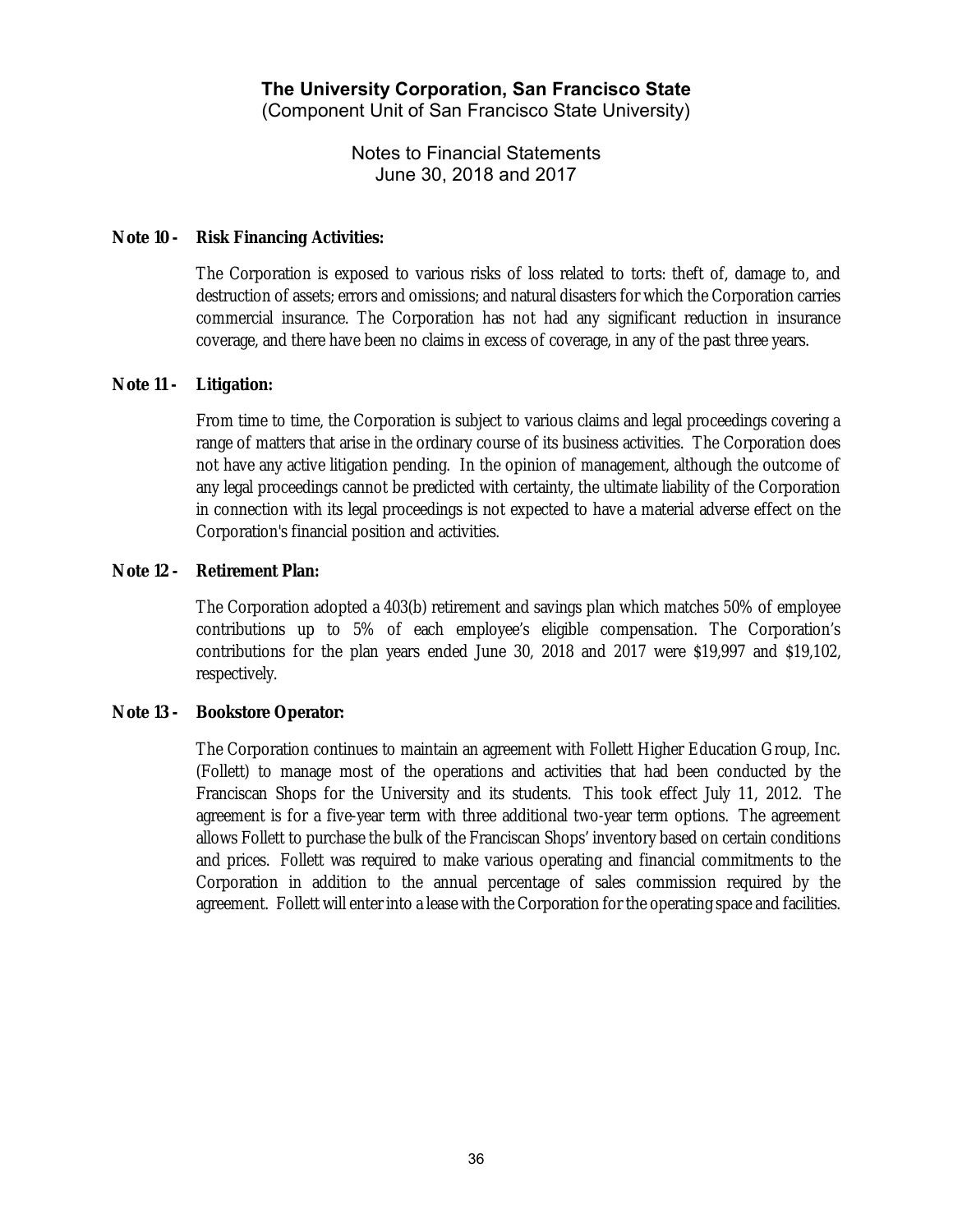Notes to Financial Statements June 30, 2018 and 2017

#### **Note 14 - Holloway Avenue Revitalization Project:**

The Corporation, as a business partner of the campus has entered into ground lease with San Francisco State University, dated January 2018 for Block six, a one-acre parcel. The Corporation entered into the lease with the purpose of subleasing the premises to a third party, Holloway Avenue Partners, LLC ("Tenant"), which will own and operate a one-building facility consisting of approximately 230,000 – 280,000 gross square feet with (a) approximately 167 apartment-style student housing units with kitchens comprising a total of approximately 542 beds on levels 3-8, (b) approximately 20,000 – 70,000 gross square feet of ground floor and plaza level space, including 20,000 – 45,000 net leasable square footage of retail space and the balance of the ground floor and plaza level space consisting of residential support and "back-of-house" space, (c) approximately 20-50 parking spaces. The Corporation entered into a sublease agreement dated January 12, 2018 with Holloway Avenue Partners, LLC ("Development Team"). Holloway Avenue Partners, LLC, will assign its interest in the ground lease to American Campus Communities Operating Partnership, LP, a Maryland limited partnership. The lease term end sixty-five (65) years following the Commencement of Construction. Construction is set to begin October 2018. Once construction commences the tenant shall pay Construction Period rent which means the rent payable during the Construction Period shall be an amount equal to Three Hundred Twenty Thousand and No/100 dollars (\$320,000) per annum.

The Corporation will collect rent from the tenant and will remit to San Francisco State University all revenue derived after first deducting a management fee of ten percent (10%) of the gross revenue and thereafter deducting any Related Project Cost incurred by the Corporation.

The Corporation has incurred cost related to the Holloway Avenue Project which are defined as related project cost in the master ground lease between the Corporation and San Francisco State University. Related project cost are limited to the following:

- a. Costs associated with audits to be borne by SFSU or the Corporation;
- b. Legal fees, including attorneys' fees;
- c. Costs associated with real estate advisory services;
- d. Costs associated with CEQA compliance, including the costs of securing and environmental impact report;
- e. Travel by SFSU employees related to the project;
- f. Any other costs mutually agreed to by the parties.

Total cost incurred as of June 30, 1018 by the Corporation is \$541,363. The Corporation has recorded these costs as expenses and will discuss with related parties about the potential for reimbursement in future periods.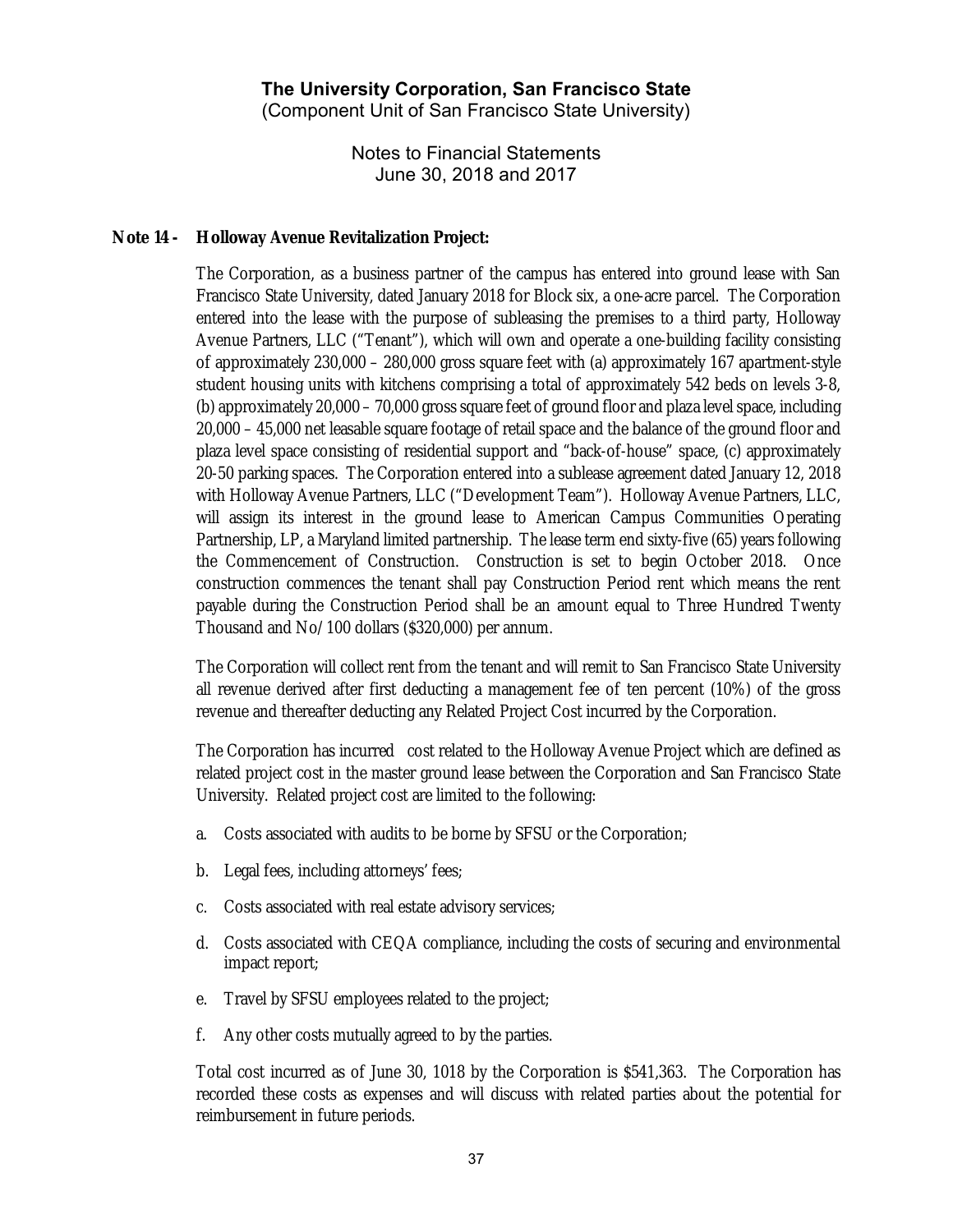

**REPORT OF INDEPENDENT CERTIFIED PUBLIC ACCOUNTANTS ON INTERNAL CONTROL OVER FINANCIAL REPORTING AND ON COMPLIANCE AND OTHER MATTERS REQUIRED BY** *GOVERNMENT AUDITING STANDARDS*

The Board of Directors The University Corporation, San Francisco State

**Grant Thornton LLP**  101 California Street, Suite 2700 San Francisco, CA 94111 T 415.986.3900 F 415.986.3916 [www.GrantThornton.com](http://www.GrantThornton.com)

We have audited, in accordance with auditing standards generally accepted in the United States of America and the standards applicable to financial audits contained in *Government Auditing Standards* issued by the Comptroller General of the United States, the business-type activities of The University Corporation, San Francisco State (the Corporation) (a California State University Auxiliary Organization) as of and for the year ended June 30, 2018, and the related notes to the financial statements, which collectively comprise the Corporation's financial statements, and have issued our report thereon dated September 20, 2018.

#### Internal control over financial reporting

In planning and performing our audit of the financial statements, we considered the Corporation's internal control over financial reporting ("internal control") to design audit procedures that are appropriate in the circumstances for the purpose of expressing our opinion on the financial statements, but not for the purpose of expressing an opinion on the effectiveness of internal control. Accordingly, we do not express an opinion on the effectiveness of the Corporation's internal control.

A deficiency in internal control exists when the design or operation of a control does not allow management or employees, in the normal course of performing their assigned functions, to prevent, or detect and correct, misstatements on a timely basis. A material weakness is a deficiency, or a combination of deficiencies, in internal control, such that there is a reasonable possibility that a material misstatement of the Corporation's financial statements will not be prevented, or detected and corrected, on a timely basis. A significant deficiency is a deficiency, or a combination of deficiencies, in internal control that is less severe than a material weakness, yet important enough to merit attention by those charged with governance.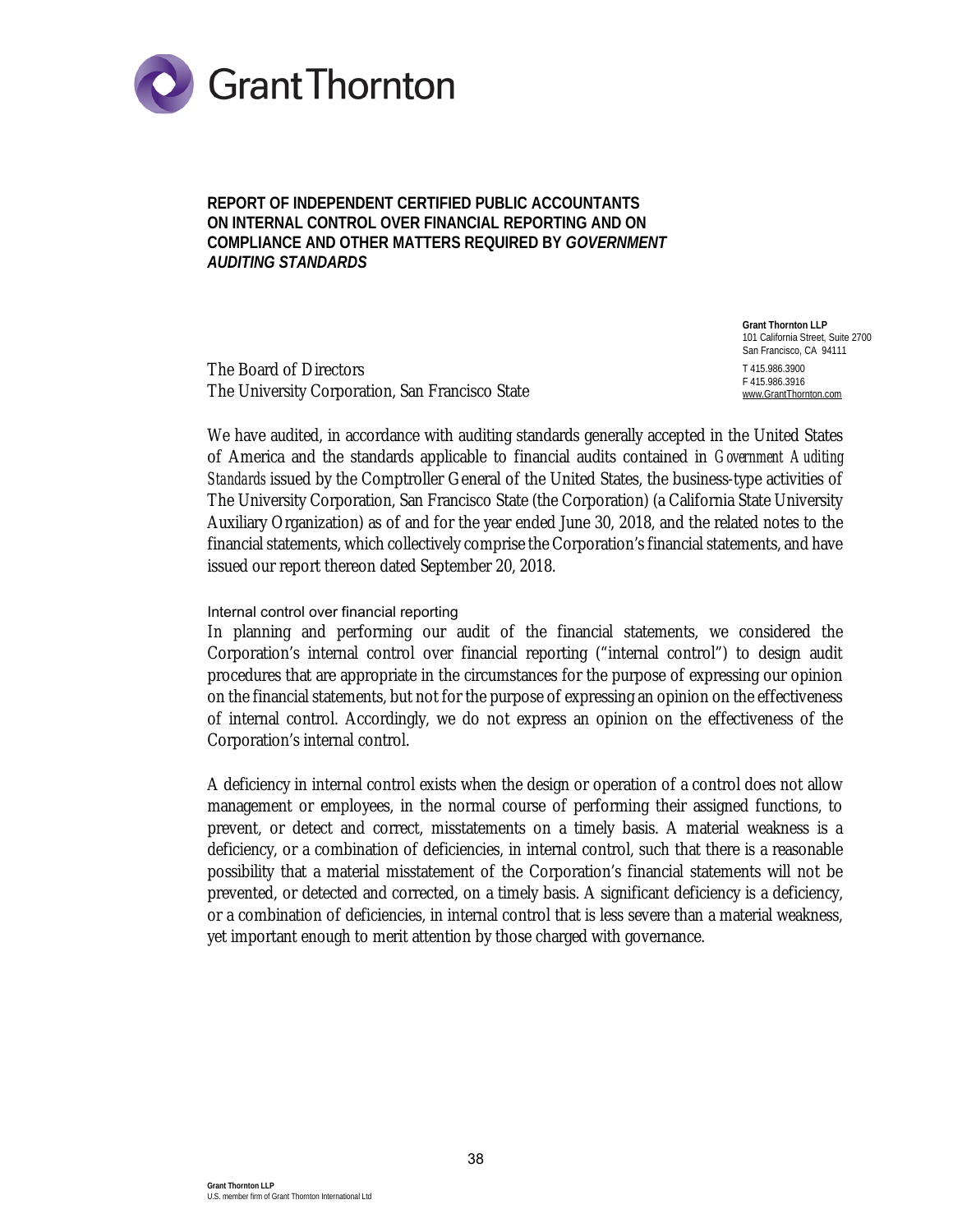

Our consideration of internal control was for the limited purpose described in the first paragraph of this section and was not designed to identify all deficiencies in internal control that might be material weaknesses or significant deficiencies and therefore, material weaknesses or significant deficiencies may exist that have not been identified. Given these limitations, during our audit we did not identify any deficiencies in internal control that we consider to be material weaknesses. However, material weaknesses may exist that have not been identified. We did identify the following deficiency in internal control, described in the accompanying schedule of findings as items (2018-001) that we consider to be significant deficiencies in the Corporation's internal control.

#### Compliance and other matters

As part of obtaining reasonable assurance about whether the Corporation's financial statements are free from material misstatement, we performed tests of its compliance with certain provisions of laws, regulations, contracts, and grant agreements, noncompliance with which could have a direct and material effect on the determination of financial statement amounts. However, providing an opinion on compliance with those provisions was not an objective of our audit, and accordingly, we do not express such an opinion. The results of our tests disclosed no instances of noncompliance or other matters that are required to be reported under *Government Auditing Standards*.

#### Corporation's response to findings

The Corporation's response to our findings, which is described in the accompanying schedule of findings, along with Management's Corrective Action Plan was not subjected to the auditing procedures applied in the audit of the financial statements, and accordingly, we express no opinion on the Corporation's response.

#### Intended purpose

The purpose of this report is solely to describe the scope of our testing of internal control and compliance and the results of that testing, and not to provide an opinion on the effectiveness of the Corporation's internal control or on compliance. This report is an integral part of an audit performed in accordance with *Government Auditing Standards* in considering the Corporation's internal control and compliance. Accordingly, this report is not suitable for any other purpose.

Grant Thounton LLP

San Francisco, California September 20, 2018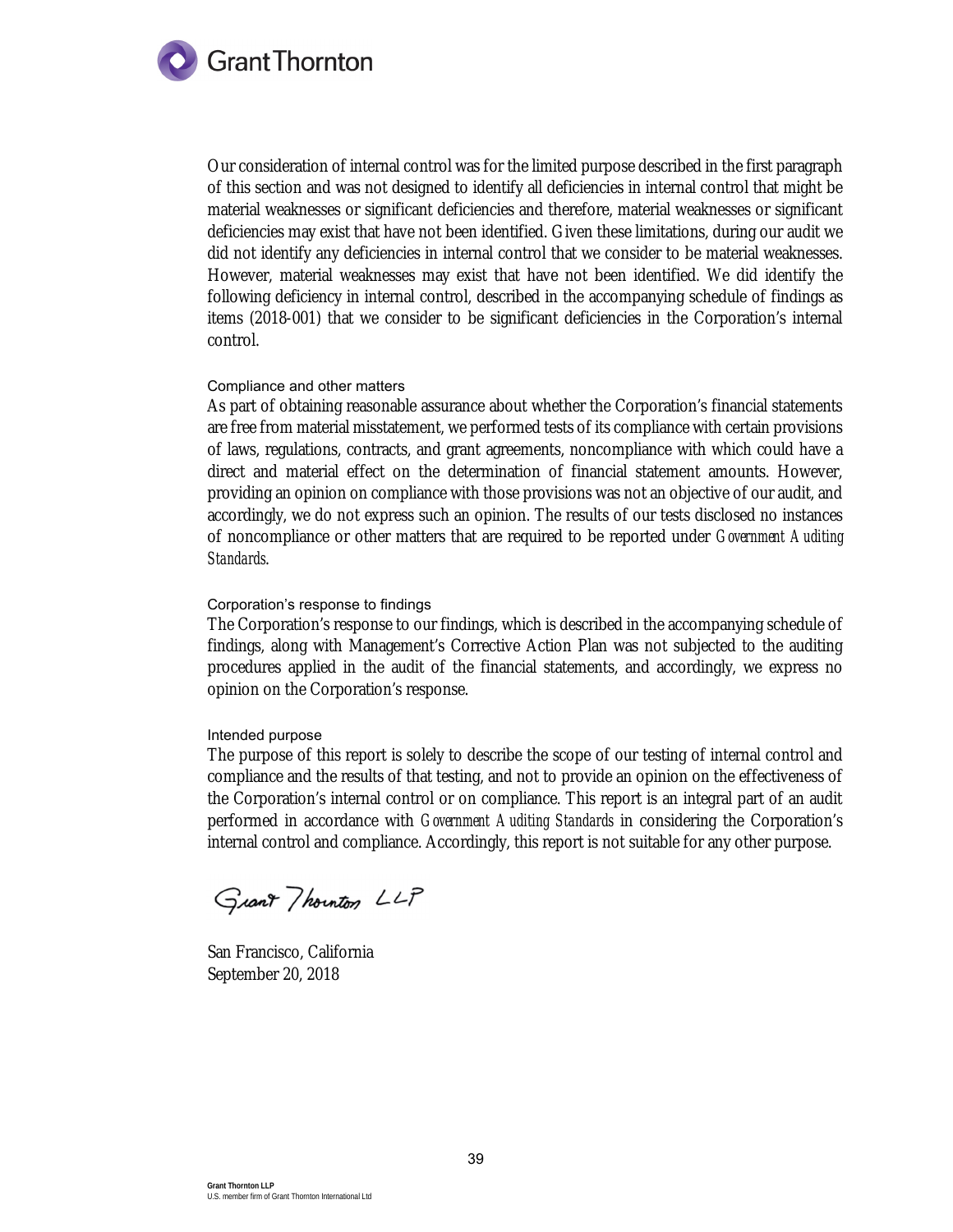| Assets:                                                                                                                                    |                                          |
|--------------------------------------------------------------------------------------------------------------------------------------------|------------------------------------------|
| Current assets:<br>Cash and cash equivalents<br>Short-term investments<br>Accounts receivable, net                                         | \$<br>298,568<br>30,358,687<br>1,097,455 |
| Capital lease receivable, current portion<br>Notes receivable, current portion                                                             |                                          |
| Pledges receivable, net<br>Prepaid expenses and other current assets                                                                       | 364,420<br>36,250                        |
| Total current assets                                                                                                                       | 32,155,380                               |
| Noncurrent assets:<br>Restricted cash and cash equivalents<br>Accounts receivable, net<br>Capital lease receivable, net of current portion |                                          |
| Notes receivable, net of current portion<br>Student loans receivable, net<br>Pledges receivable, net                                       | 1,192,590                                |
| Endowment investments                                                                                                                      | 618,392                                  |
| Other long-term investments<br>Capital assets, net                                                                                         | 461,031<br>1,149,000                     |
| Other assets                                                                                                                               |                                          |
| Total noncurrent assets                                                                                                                    | 3,421,013                                |
| Total assets                                                                                                                               | 35,576,393                               |
| Deferred outflows of resources:<br>Unamortized loss on debt refunding<br>Net pension liability                                             |                                          |
| Net OPEB liability<br>Others                                                                                                               |                                          |
| Total deferred outflows of resources                                                                                                       |                                          |
| Liabilities:                                                                                                                               |                                          |
| Current liabilities:                                                                                                                       |                                          |
| Accounts payable                                                                                                                           | 3,449,302                                |
| Accrued salaries and benefits<br>Accrued compensated absences, current portion                                                             | 163,439<br>66,817                        |
| Unearned revenues                                                                                                                          | 9,737                                    |
| Capital lease obligations, current portion<br>Long-term debt obligations, current portion                                                  |                                          |
| Claims liability for losses and loss adjustment expenses, current portion                                                                  |                                          |
| Depository accounts                                                                                                                        |                                          |
| Other liabilities                                                                                                                          |                                          |
| Total current liabilities                                                                                                                  | 3,689,296                                |
| Noncurrent liabilities:<br>Accrued compensated absences, net of current portion                                                            |                                          |
| Unearned revenues                                                                                                                          |                                          |
| Grants refundable                                                                                                                          |                                          |
| Capital lease obligations, net of current portion<br>Long-term debt obligations, net of current portion                                    | $\frac{1}{1}$                            |
| Claims liability for losses and loss adjustment expenses, net of current portion                                                           |                                          |
| Depository accounts<br>Net other postemployment benefits liability                                                                         |                                          |
| Net pension liability                                                                                                                      |                                          |
| Other liabilities                                                                                                                          |                                          |
| Total noncurrent liabilities                                                                                                               |                                          |
| <b>Total liabilities</b>                                                                                                                   | 3,689,296                                |
| Deferred inflows of resources:                                                                                                             |                                          |
| Service concession arrangements<br>Net pension liability                                                                                   |                                          |
| Net OPEB liability                                                                                                                         |                                          |
| Unamortized gain on debt refunding<br>Nonexchange transactions                                                                             | 135,666                                  |
| <b>Others</b>                                                                                                                              |                                          |
| Total deferred inflows of resources                                                                                                        | 135,666                                  |
| Net Position:                                                                                                                              |                                          |
| Net investment in capital assets<br>Restricted for:                                                                                        | 1,149,000                                |
| Nonexpendable - endowments                                                                                                                 | 618,392                                  |
| Expendable:<br>Scholarships and fellowships                                                                                                | 20,078,552                               |
| Research                                                                                                                                   |                                          |
| Loans<br>Capital projects                                                                                                                  |                                          |
| Debt service                                                                                                                               |                                          |
| Others<br>Unrestricted                                                                                                                     |                                          |
|                                                                                                                                            | 9,905,487                                |
| Total net position                                                                                                                         | \$<br>31,751,431                         |

40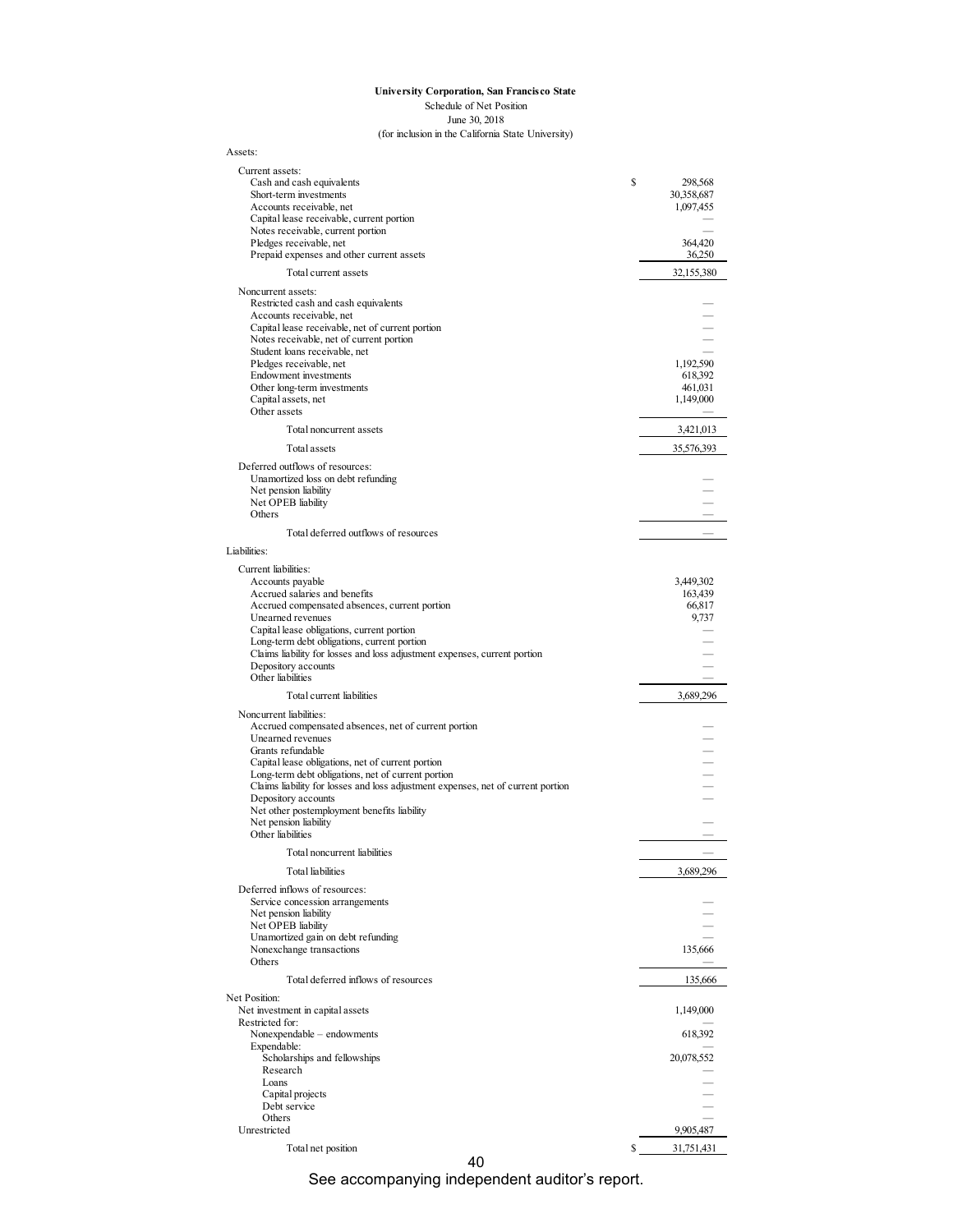#### Schedule of Revenues, Expenses, and Changes in Net Position

June 30, 2018

(for inclusion in the California State University)

Revenues:

| Operating revenues:<br>Student tuition and fees, gross                                             | \$                   |
|----------------------------------------------------------------------------------------------------|----------------------|
| Scholarship allowances (enter as negative)<br>Grants and contracts, noncapital:                    |                      |
| Federal<br><b>State</b><br>Local                                                                   | 85,406<br>37,500     |
| Nongovernmental                                                                                    | 717,735              |
| Sales and services of educational activities<br>Sales and services of auxiliary enterprises, gross | 11,322,496           |
| Scholarship allowances (enter as negative)                                                         |                      |
| Other operating revenues                                                                           | 443,020              |
| Total operating revenues                                                                           | 12,606,156           |
| Expenses:                                                                                          |                      |
| Operating expenses:                                                                                |                      |
| Instruction<br>Research                                                                            | 3,371,343<br>363,929 |
| Public service                                                                                     | 534,891              |
| Academic support                                                                                   | 2,735,481            |
| Student services                                                                                   | 1,878,820            |
| Institutional support<br>Operation and maintenance of plant                                        | 803,392<br>33,079    |
| Student grants and scholarships                                                                    | 2,382,352            |
| Auxiliary enterprise expenses                                                                      | 4,581,570            |
| Depreciation and amortization                                                                      | 232,341              |
| Total operating expenses                                                                           | 16,917,198           |
| Operating income (loss)                                                                            | (4.311,042)          |
| Nonoperating revenues (expenses):                                                                  |                      |
| State appropriations, noncapital<br>Federal financial aid grants, noncapital                       |                      |
| State financial aid grants, noncapital                                                             |                      |
| Local financial aid grants, noncapital                                                             |                      |
| Nongovernmental and other financial aid grants, noncapital                                         |                      |
| Other federal nonoperating grants, noncapital<br>Gifts, noncapital                                 | 2,716,058            |
| Investment income (loss), net                                                                      | 1,462,883            |
| Endowment income (loss), net                                                                       |                      |
| Interest expense<br>Other nonoperating revenues (expenses) - excl. interagency transfers           |                      |
| Other nonoperating revenues (expenses) - interagency transfers                                     |                      |
| Net nonoperating revenues (expenses)                                                               | 4,178,941            |
| Income (loss) before other revenues (expenses)                                                     | (132, 101)           |
| State appropriations, capital                                                                      |                      |
| Grants and gifts, capital<br>Additions (reductions) to permanent endowments                        |                      |
| Increase (decrease) in net position                                                                | (132, 101)           |
| Net position:                                                                                      |                      |
| Net position at beginning of year, as previously reported<br><b>Restatements</b>                   | 31,883,532           |
| Net position at beginning of year, as restated                                                     | 31,883,532           |
| Net position at end of year                                                                        | \$<br>31,751,431     |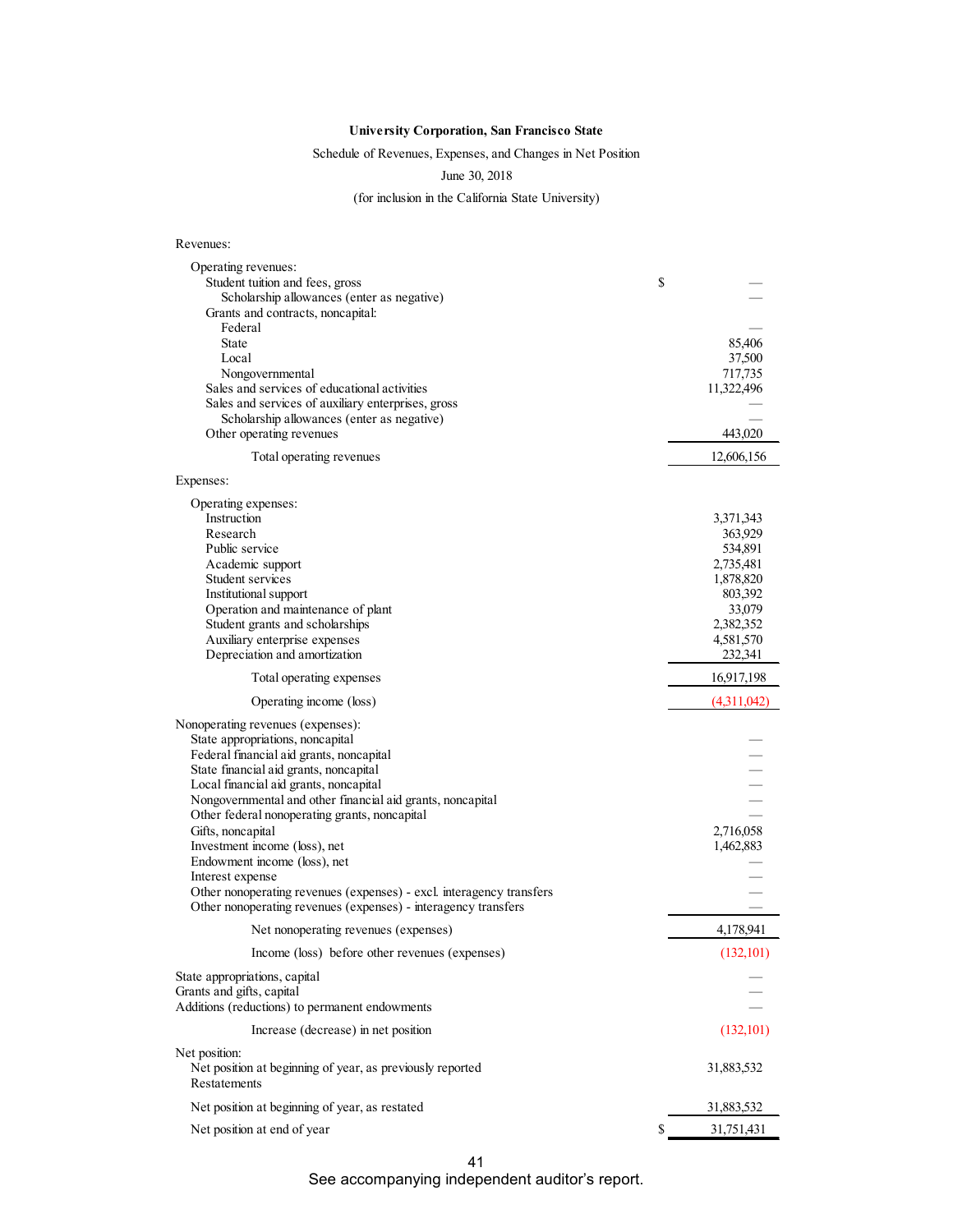#### **1 Restricted cash and cash equivalents at June 30, 2018:**

Portion of restricted cash and cash equivalents related to endowments \$ — All other restricted cash and cash equivalents

Total restricted cash and cash equivalents  $\sim$ 

|  |  | 2.1 Composition of investments at June 30, 2018: |  |  |  |
|--|--|--------------------------------------------------|--|--|--|
|--|--|--------------------------------------------------|--|--|--|

|                                                          | Current<br>Unrestricted | Current<br><b>Restricted</b> | <b>Total Current</b> | Noncurrent<br>Unrestricted | <b>Noncurrent</b><br><b>Restricted</b> | <b>Total</b><br>Noncurrent | <b>Total</b> |
|----------------------------------------------------------|-------------------------|------------------------------|----------------------|----------------------------|----------------------------------------|----------------------------|--------------|
| State of California Surplus Money Investment Fund (SMIF) | $\mathbb{S}$            |                              |                      |                            |                                        |                            |              |
| State of California Local Agency Investment Fund (LAIF)  | 7,545,445               |                              | 7,545,445            |                            |                                        |                            | 7,545,445    |
| Corporate bonds                                          |                         | -                            |                      |                            |                                        |                            |              |
| Certificates of deposit                                  |                         |                              |                      |                            |                                        |                            |              |
| Mutual funds                                             | 9,283,850               | -                            | 9,283,850            |                            |                                        |                            | 9,283,850    |
| Money Market funds                                       | 220,640                 | $\overline{\phantom{0}}$     | 220,640              |                            |                                        |                            | 220,640      |
| Repurchase agreements                                    |                         |                              |                      |                            |                                        |                            |              |
| Commercial paper                                         |                         |                              |                      |                            |                                        |                            |              |
| Asset backed securities                                  |                         |                              |                      |                            |                                        |                            |              |
| Mortgage backed securities                               |                         |                              |                      |                            |                                        |                            |              |
| Municipal bonds                                          |                         |                              |                      |                            |                                        |                            |              |
| U.S. agency securities                                   |                         |                              |                      |                            |                                        |                            |              |
| U.S. treasury securities                                 |                         |                              |                      |                            |                                        |                            |              |
| Equity securities                                        | 13,308,753              |                              | 13,308,753           |                            |                                        |                            | 13,308,753   |
| Exchange traded funds (ETFs)                             |                         | - 1                          |                      |                            |                                        |                            |              |
| Alternative investments:                                 |                         |                              |                      |                            |                                        |                            |              |
| Private equity (including limited partnerships)          |                         |                              |                      |                            |                                        |                            |              |
| Hedge funds                                              |                         |                              |                      |                            |                                        |                            |              |
| Managed futures                                          |                         |                              |                      |                            |                                        |                            |              |
| Real estate investments (including REITs)                |                         |                              | -                    | 461,031                    | 618,392                                | 1,079,423                  | 1,079,423    |
| Commodities                                              |                         |                              |                      |                            |                                        |                            |              |
| Derivatives                                              |                         |                              |                      |                            |                                        |                            |              |
| Other alternative investment types                       |                         |                              |                      |                            |                                        |                            |              |
| Other external investment pools (excluding SWIFT)        |                         |                              |                      |                            |                                        |                            |              |
| Add description                                          |                         |                              |                      |                            |                                        |                            |              |
| Add description                                          |                         |                              |                      |                            |                                        |                            |              |
| Add description                                          |                         |                              |                      |                            |                                        |                            |              |
| Add description                                          |                         |                              |                      |                            |                                        |                            |              |
| Add description                                          |                         |                              |                      |                            |                                        |                            |              |
| Add description                                          |                         |                              |                      |                            |                                        |                            |              |
| Other major investments:                                 |                         |                              |                      |                            |                                        |                            |              |
| Add description                                          |                         |                              |                      |                            |                                        |                            |              |
| Add description                                          |                         |                              |                      |                            |                                        |                            |              |
| Add description                                          |                         |                              |                      |                            |                                        |                            |              |
| Add description                                          |                         |                              |                      |                            |                                        |                            |              |
| Add description                                          |                         |                              |                      |                            |                                        |                            |              |
| Add description                                          |                         |                              |                      |                            |                                        |                            |              |
| Total investments                                        | 30,358,687              |                              | 30,358,687           | 461,031                    | 618,392                                | 1,079,423                  | 31,438,110   |
| Less endowment investments (enter as negative number)    |                         |                              |                      |                            | (618,392)                              | (618,392)                  | (618.392)    |
| Total investments                                        | 30,358,687              |                              | 30,358,687           | 461,031                    |                                        | 461,031                    | 30,819,718   |

#### **2.2 Investments held by the University under contractual agreements at June 30, 2018:**

Portion of investments in note 2.1 held by the University under contractual

agreements at June 30, 2018: — — — — — — —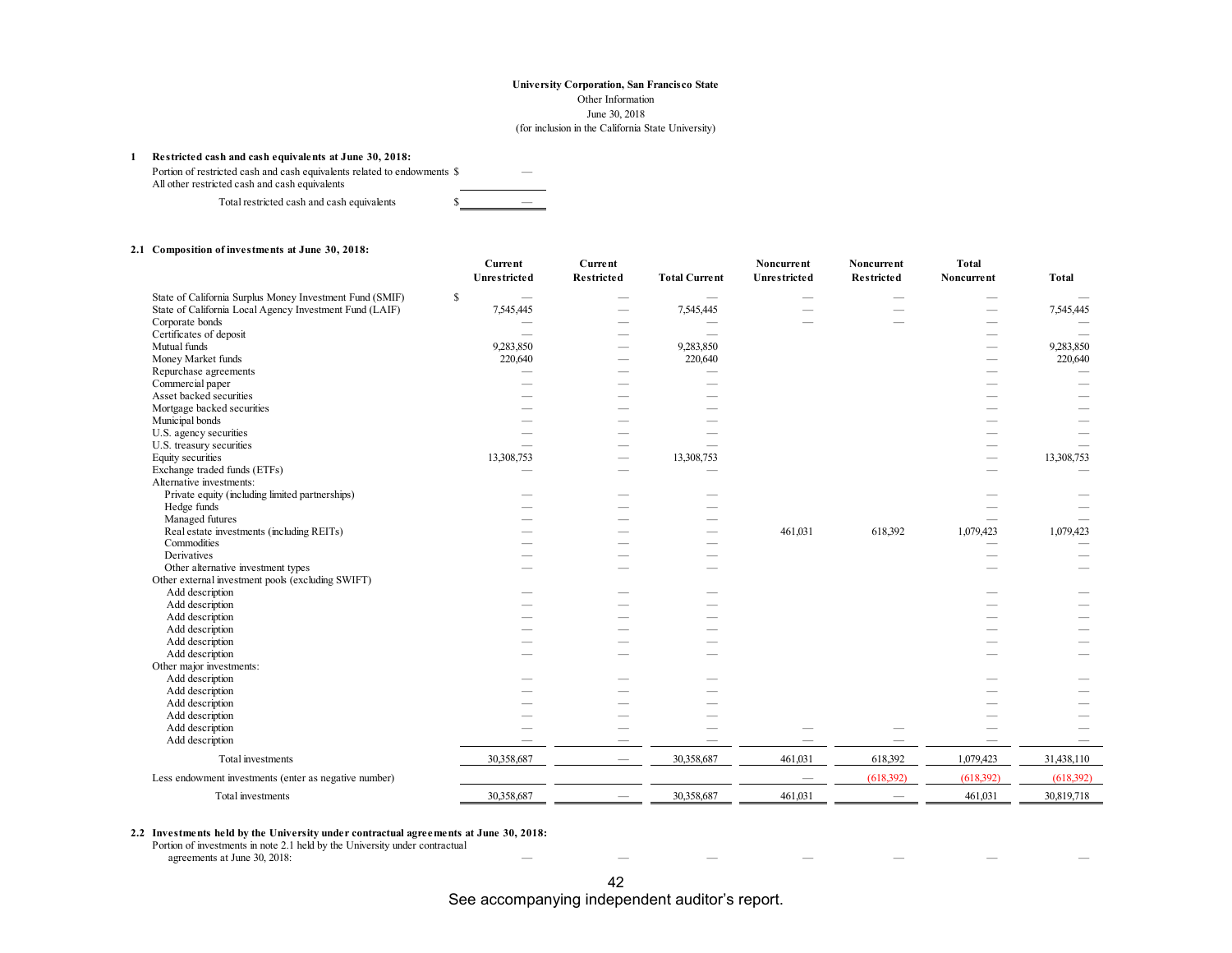| 2.3 Restricted current investments at June 30, 2018 related to: |   | Amount |
|-----------------------------------------------------------------|---|--------|
| Add description                                                 |   |        |
| Add description                                                 |   |        |
| Add description                                                 |   |        |
| Add description                                                 |   |        |
| Add description                                                 |   |        |
| Add description                                                 |   |        |
| Add description                                                 |   |        |
| Total restricted current investments at June 30, 2018           | S |        |

| 2.4 Restricted noncurrent investments at June 30, 2018 related to: |   | Amount  |
|--------------------------------------------------------------------|---|---------|
| Endowment investment                                               |   | 618,392 |
| Scholarships                                                       |   |         |
| Inflation reserves                                                 |   |         |
| University projects                                                |   |         |
| Add description                                                    |   |         |
| Add description                                                    |   |         |
| Add description                                                    |   |         |
| Add description                                                    |   |         |
| Total restricted noncurrent investments at June 30, 2018           | S | 618,392 |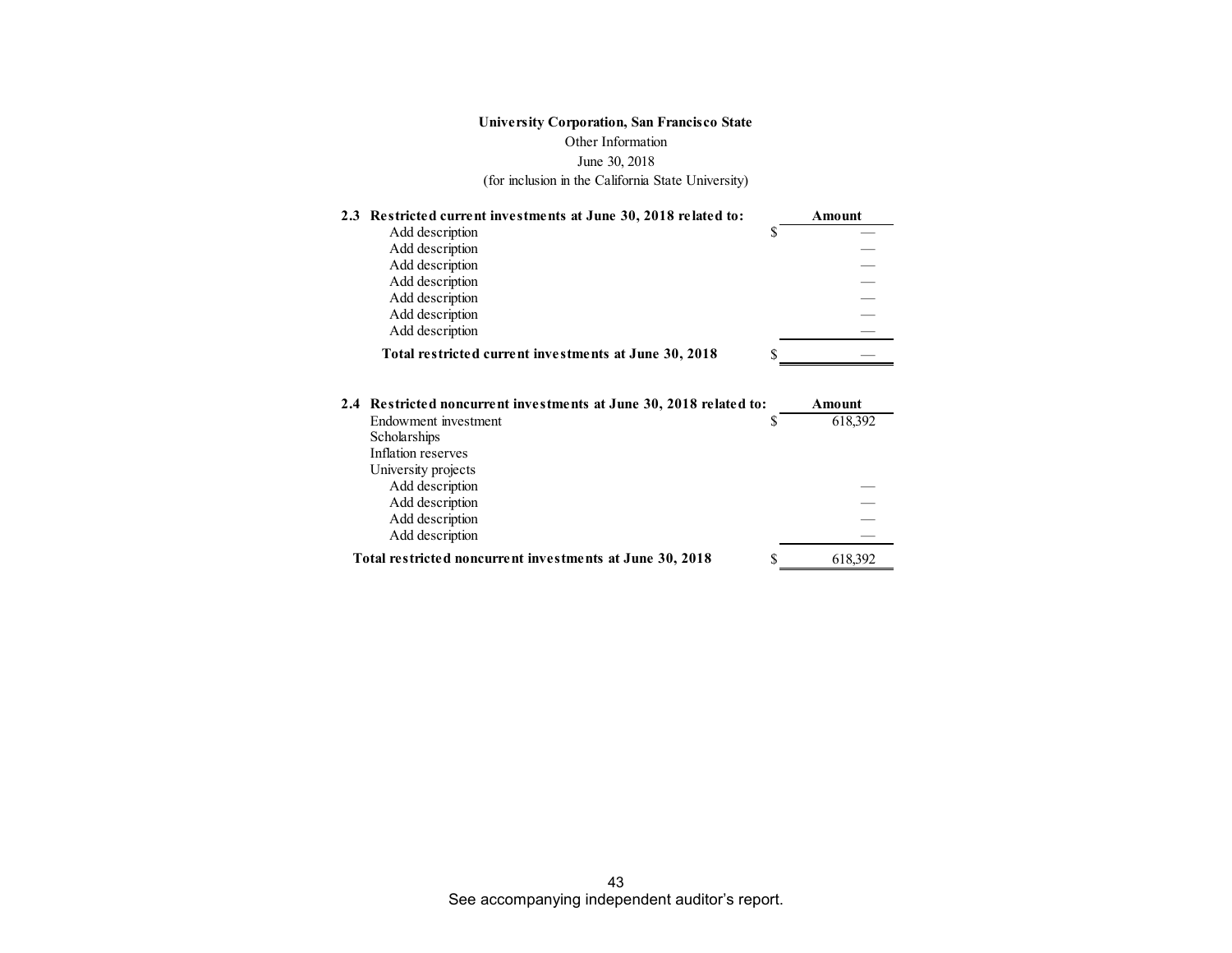#### **2.5 Fair value hierarchy in investments at June 30, 2018:**

|                                                          |              |                                                                                                 | <b>Fair Value Measurements Using</b>                   |                                                           |                                 |
|----------------------------------------------------------|--------------|-------------------------------------------------------------------------------------------------|--------------------------------------------------------|-----------------------------------------------------------|---------------------------------|
|                                                          | <b>Total</b> | <b>Quoted Prices in</b><br><b>Active Markets</b><br>for Identical<br><b>Assets</b><br>(Level 1) | Significant<br>Other<br>Observable<br>Inputs (Level 2) | Significant<br>Unobservable<br><b>Inputs</b><br>(Level 3) | <b>Net Asset Value</b><br>(NAV) |
| State of California Surplus Money Investment Fund (SMIF) | \$           |                                                                                                 |                                                        |                                                           |                                 |
| State of California Local Agency Investment Fund (LAIF)  | 7,545,445    |                                                                                                 |                                                        |                                                           | 7,545,445                       |
| Corporate bonds                                          |              |                                                                                                 |                                                        |                                                           |                                 |
| Certificates of deposit                                  |              |                                                                                                 |                                                        |                                                           |                                 |
| Mutual funds                                             | 9,283,850    | 9,283,850                                                                                       |                                                        |                                                           |                                 |
| Money Market funds                                       | 220,640      | 220,640                                                                                         |                                                        |                                                           |                                 |
| Repurchase agreements                                    |              |                                                                                                 |                                                        |                                                           |                                 |
| Commercial paper                                         |              |                                                                                                 |                                                        |                                                           |                                 |
| Asset backed securities                                  |              |                                                                                                 |                                                        |                                                           |                                 |
| Mortgage backed securities                               |              |                                                                                                 |                                                        |                                                           |                                 |
| Municipal bonds                                          |              |                                                                                                 |                                                        |                                                           |                                 |
| U.S. agency securities                                   |              |                                                                                                 |                                                        |                                                           |                                 |
| U.S. treasury securities                                 |              |                                                                                                 |                                                        |                                                           |                                 |
| Equity securities                                        | 13,308,753   | 13,308,753                                                                                      |                                                        |                                                           |                                 |
| Exchange traded funds (ETFs)                             |              |                                                                                                 |                                                        |                                                           |                                 |
| Alternative investments:                                 |              |                                                                                                 |                                                        |                                                           |                                 |
| Private equity (including limited partnerships)          |              |                                                                                                 |                                                        |                                                           |                                 |
| Hedge funds                                              |              |                                                                                                 |                                                        |                                                           |                                 |
| Managed futures                                          |              |                                                                                                 |                                                        |                                                           |                                 |
| Real estate investments (including REITs)                | 1,079,423    |                                                                                                 |                                                        |                                                           | 1,079,423                       |
| Commodities                                              |              |                                                                                                 |                                                        |                                                           |                                 |
| Derivatives                                              |              |                                                                                                 |                                                        |                                                           |                                 |
| Other alternative investment types                       |              |                                                                                                 |                                                        |                                                           |                                 |
| Other external investment pools (excluding SWIFT)        |              |                                                                                                 |                                                        |                                                           |                                 |
| Add description                                          |              |                                                                                                 |                                                        |                                                           |                                 |
| Add description                                          |              |                                                                                                 |                                                        |                                                           |                                 |
| Add description                                          |              |                                                                                                 |                                                        |                                                           |                                 |
| Add description                                          |              |                                                                                                 |                                                        |                                                           |                                 |
| Add description                                          |              |                                                                                                 |                                                        |                                                           |                                 |
| Add description                                          |              |                                                                                                 |                                                        |                                                           |                                 |
| Other major investments:                                 |              |                                                                                                 |                                                        |                                                           |                                 |
| Add description                                          |              |                                                                                                 |                                                        |                                                           |                                 |
| Add description                                          |              |                                                                                                 |                                                        |                                                           |                                 |
| Add description                                          |              |                                                                                                 |                                                        |                                                           |                                 |
| Add description                                          |              |                                                                                                 |                                                        |                                                           |                                 |
| Add description                                          |              |                                                                                                 |                                                        |                                                           |                                 |
| Add description                                          |              |                                                                                                 |                                                        |                                                           |                                 |
| Total investments                                        | 31,438,110   | 22,813,242                                                                                      |                                                        |                                                           | 8,624,868                       |

44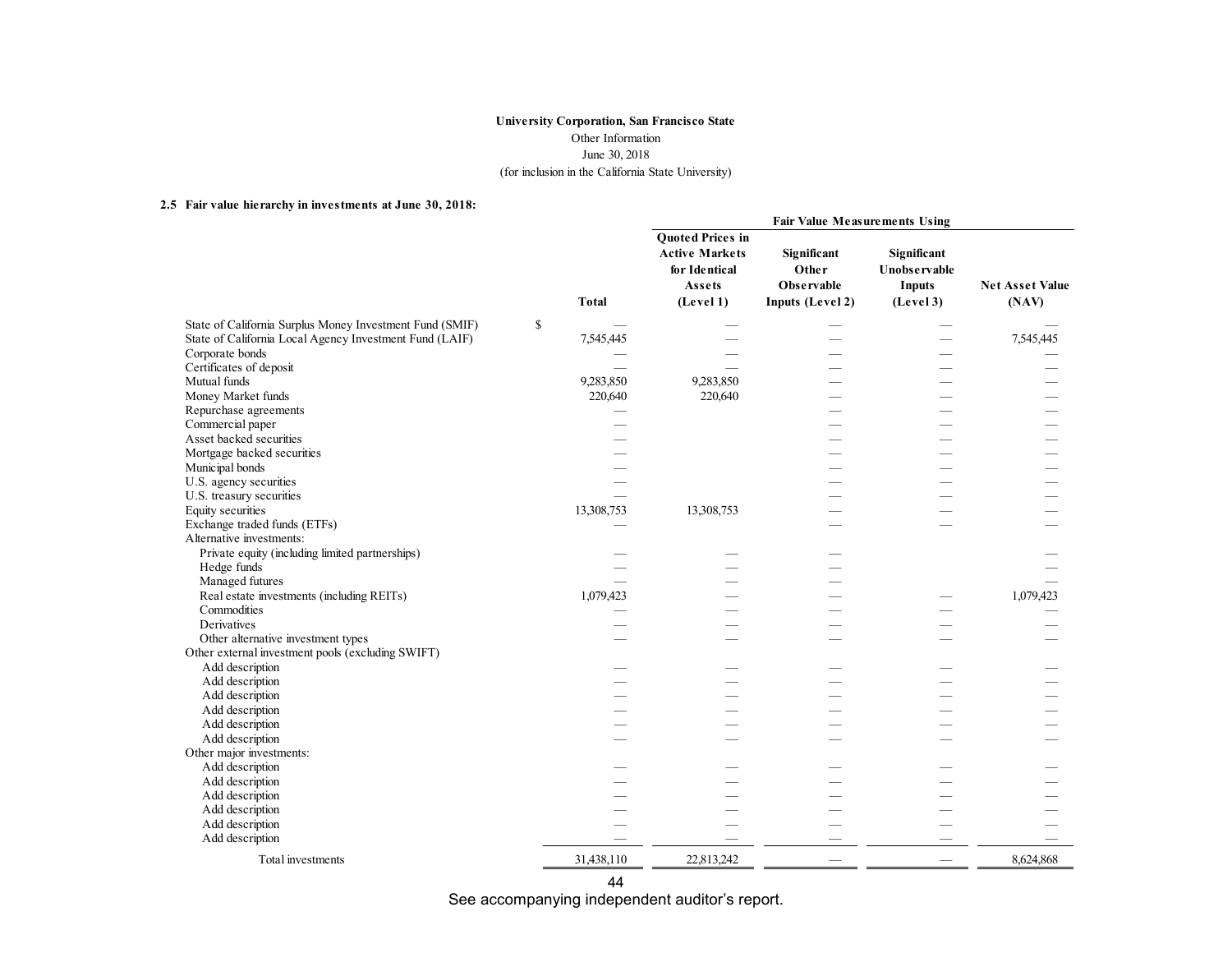#### **University Corporation, San Francisco State** June 30, 2018 Other Information (for inclusion in the California State University)

#### **3.1 Composition of capital assets at June 30, 2018:**

|                                                                                          | <b>Balance</b><br>June 30, 2017 | Prior period<br>Adjustments | Reclassifications        | <b>Balance</b><br>June 30, 2017<br>(restated) | <b>Additions</b>         | <b>Reductions</b>        | <b>Transfers of</b><br>Completed<br><b>CWIP</b> | <b>Balance</b><br>June 30, 2018 |
|------------------------------------------------------------------------------------------|---------------------------------|-----------------------------|--------------------------|-----------------------------------------------|--------------------------|--------------------------|-------------------------------------------------|---------------------------------|
| Nondepreciable/nonamortizable capital assets:                                            |                                 |                             |                          |                                               |                          |                          |                                                 |                                 |
| Land and land improvements                                                               | $\mathbf S$                     |                             |                          |                                               |                          |                          |                                                 |                                 |
| Works of art and historical treasures                                                    |                                 |                             |                          |                                               |                          |                          |                                                 |                                 |
| Construction work in progress (CWIP)                                                     |                                 |                             |                          |                                               |                          |                          |                                                 |                                 |
| Intangible assets:                                                                       |                                 |                             |                          |                                               |                          |                          |                                                 |                                 |
| Rights and easements                                                                     |                                 |                             |                          | -                                             | -                        |                          |                                                 |                                 |
| Patents, copyrights and trademarks<br>Internally generated intangible assets in progress |                                 |                             |                          | ÷.                                            | ÷.                       |                          |                                                 |                                 |
| Licenses and permits                                                                     |                                 |                             |                          |                                               | -                        |                          |                                                 |                                 |
| Other intangible assets:                                                                 |                                 |                             |                          |                                               |                          |                          |                                                 |                                 |
| Add description                                                                          |                                 |                             |                          |                                               |                          |                          |                                                 |                                 |
| Add description                                                                          |                                 |                             |                          |                                               | ۰                        |                          |                                                 |                                 |
| Add description                                                                          |                                 |                             |                          |                                               |                          |                          |                                                 |                                 |
| Add description                                                                          |                                 |                             |                          |                                               |                          |                          |                                                 | $\overline{\phantom{0}}$        |
| Add description                                                                          | -                               |                             |                          | -                                             |                          |                          |                                                 | $\overline{\phantom{0}}$        |
| Total intangible assets                                                                  | $\overline{\phantom{0}}$        | $\overline{\phantom{a}}$    | $\overline{\phantom{a}}$ | $\overline{\phantom{0}}$                      | L.                       | $\overline{\phantom{0}}$ |                                                 | $\overline{\phantom{0}}$        |
| Total nondepreciable/nonamortizable capital assets                                       |                                 |                             |                          |                                               |                          |                          |                                                 |                                 |
| Depreciable/amortizable capital assets:                                                  |                                 |                             |                          |                                               |                          |                          |                                                 |                                 |
| Buildings and building improvements                                                      |                                 |                             |                          |                                               |                          |                          |                                                 |                                 |
| Improvements, other than buildings                                                       |                                 |                             | $\overline{\phantom{0}}$ | $\overline{\phantom{a}}$                      | $\overline{\phantom{0}}$ | $\overline{\phantom{0}}$ |                                                 | -                               |
| Infrastructure                                                                           |                                 |                             | $\overline{\phantom{0}}$ |                                               | $\overline{\phantom{a}}$ | $\overline{\phantom{0}}$ |                                                 |                                 |
| Leasehold improvements                                                                   | 1,936,489                       |                             |                          | 1,936,489                                     | 32,690                   |                          |                                                 | 1,969,179                       |
| Personal property:<br>Equipment                                                          |                                 |                             |                          | 2,035,892                                     | 252,524                  |                          |                                                 |                                 |
| Library books and materials                                                              | 2,044,602                       | (8,710)                     |                          |                                               |                          | (52, 679)                |                                                 | 2,235,737                       |
| Intangible assets:                                                                       |                                 |                             |                          |                                               |                          |                          |                                                 |                                 |
| Software and websites                                                                    |                                 |                             |                          |                                               |                          |                          |                                                 |                                 |
| Rights and easements                                                                     |                                 |                             |                          | $\overline{\phantom{0}}$                      | -                        |                          |                                                 |                                 |
| Patents, copyright and trademarks                                                        |                                 | -                           |                          | $\overline{\phantom{0}}$                      | -                        |                          |                                                 |                                 |
| Licenses and permits                                                                     |                                 |                             |                          |                                               |                          |                          |                                                 |                                 |
| Other intangible assets:                                                                 |                                 |                             |                          |                                               |                          |                          |                                                 |                                 |
| Add description                                                                          |                                 |                             |                          |                                               |                          |                          |                                                 |                                 |
| Add description                                                                          |                                 |                             |                          |                                               |                          |                          |                                                 |                                 |
| Add description                                                                          |                                 |                             |                          |                                               |                          |                          |                                                 | -                               |
| Add description                                                                          |                                 |                             |                          |                                               |                          |                          |                                                 |                                 |
| Add description                                                                          | $\overline{\phantom{0}}$        |                             |                          | $\overline{\phantom{0}}$                      | $\overline{\phantom{0}}$ |                          |                                                 | $\overline{\phantom{0}}$        |
| Total intangible assets                                                                  |                                 |                             |                          |                                               |                          | L.                       |                                                 | L.                              |
| Total depreciable/amortizable capital assets                                             | 3,981,090                       | (8,710)                     | $\overline{\phantom{0}}$ | 3,972,381                                     | 285,214                  | (52.679)                 |                                                 | 4,204,916                       |
| Total capital assets                                                                     | 3,981,090                       | (8,710)                     | $\overline{\phantom{0}}$ | 3,972,381                                     | 285,214                  | (52, 679)                |                                                 | 4,204,916                       |
| Less accumulated depreciation/amortization:                                              |                                 |                             |                          |                                               |                          |                          |                                                 |                                 |
| Buildings and building improvements                                                      |                                 |                             |                          |                                               |                          |                          |                                                 |                                 |
| Improvements, other than buildings                                                       | -                               |                             | -                        | $\overline{\phantom{0}}$                      |                          | -                        |                                                 |                                 |
| Infrastructure                                                                           |                                 |                             | $\overline{\phantom{a}}$ |                                               |                          |                          |                                                 |                                 |
| Leasehold improvements<br>Personal property:                                             | (1,146,022)                     |                             |                          | (1,146,022)                                   | (149,317)                |                          |                                                 | (1,295,339)                     |
| Equipment                                                                                | (1,710,478)                     |                             |                          | (1,710,478)                                   | (83,024)                 | 32,924                   |                                                 | (1,760,577)                     |
| Library books and materials                                                              |                                 |                             |                          |                                               |                          |                          |                                                 |                                 |
| Intangible assets:                                                                       |                                 |                             |                          |                                               |                          |                          |                                                 |                                 |
| Software and websites                                                                    |                                 |                             |                          |                                               |                          |                          |                                                 |                                 |
| Rights and easements                                                                     |                                 |                             |                          | $\overline{\phantom{0}}$                      | $\overline{\phantom{0}}$ |                          |                                                 |                                 |
| Patents, copyright and trademarks                                                        |                                 |                             |                          | $\overline{\phantom{0}}$                      | $\overline{\phantom{0}}$ |                          |                                                 |                                 |
| Licenses and permits                                                                     |                                 |                             |                          |                                               |                          |                          |                                                 |                                 |
| Other intangible assets:                                                                 |                                 |                             |                          |                                               |                          |                          |                                                 |                                 |
| Add description                                                                          |                                 |                             |                          |                                               |                          |                          |                                                 |                                 |
| Add description                                                                          |                                 |                             |                          |                                               |                          |                          |                                                 |                                 |
| Add description                                                                          |                                 |                             |                          | $\overline{\phantom{0}}$                      | -                        | -                        |                                                 |                                 |
| Add description                                                                          |                                 |                             |                          |                                               | $\overline{\phantom{0}}$ |                          |                                                 |                                 |
| Add description                                                                          |                                 |                             | $\overline{\phantom{0}}$ | $\overline{\phantom{0}}$                      | $\overline{\phantom{0}}$ | $\overline{\phantom{0}}$ |                                                 | -                               |
| Total intangible assets                                                                  |                                 |                             | $\overline{\phantom{0}}$ | $\overline{\phantom{0}}$                      | $\overline{\phantom{a}}$ | $\overline{\phantom{0}}$ |                                                 | $\overline{\phantom{0}}$        |
| Total accumulated depreciation/amortization                                              | (2.856.499)                     |                             |                          | (2.856.499)                                   | (232.341)                | 32,924                   |                                                 | (3.055.916)                     |
| Total capital assets, net                                                                | 1,124,591                       | (8,710)                     | $\overline{\phantom{a}}$ | 1,115,881                                     | 52,873                   | (19,755)                 | $\overline{\phantom{a}}$                        | 1,149,000                       |

45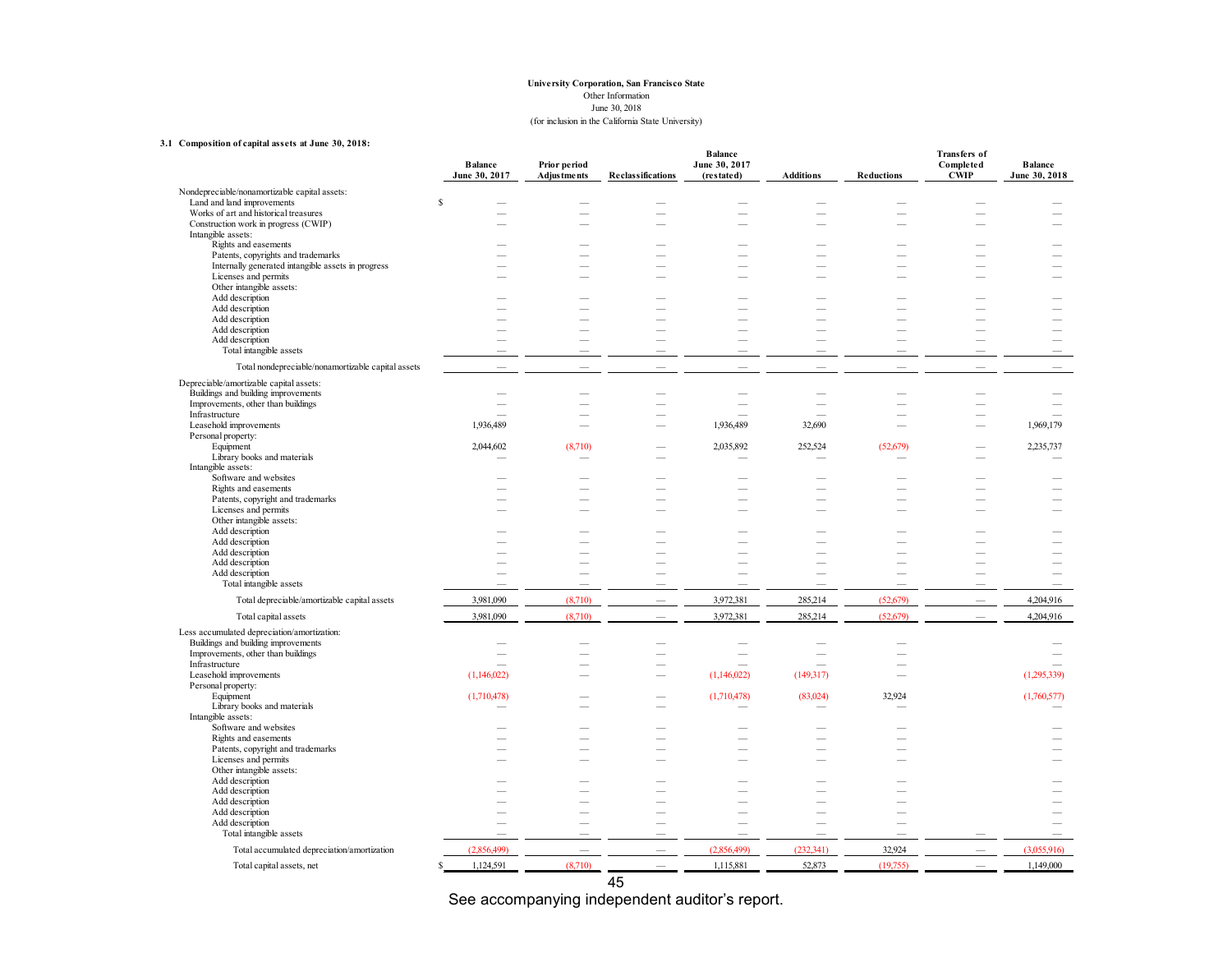#### **3.2 Detail of depreciation and amortization expense for the year ended June 30, 2018:**

| Depreciation and amortization expense related to capital assets<br>Amortization expense related to other assets | 232.341 |
|-----------------------------------------------------------------------------------------------------------------|---------|
| Total depreciation and amortization                                                                             | 232.341 |

#### **4 Long-term liabilities activity schedule:**

|                                                                                                                                                                                                                                                        | <b>Balance</b><br>June 30, 2017 | Prior period<br>adjustments | Reclassifications | <b>Balance</b><br>June 30, 2017<br>(restated) | <b>Additions</b>  | <b>Reductions</b> | <b>Balance</b><br>June 30, 2018 | Current<br>portion | Long-term<br>portion |
|--------------------------------------------------------------------------------------------------------------------------------------------------------------------------------------------------------------------------------------------------------|---------------------------------|-----------------------------|-------------------|-----------------------------------------------|-------------------|-------------------|---------------------------------|--------------------|----------------------|
| Accrued compensated absences<br>Claims liability for losses and loss adjustment expenses                                                                                                                                                               | 62,817<br>-                     |                             |                   | 62,817                                        | 48,812            | (44, 812)         | 66,817                          | 66,817             |                      |
| Capital lease obligations:<br>Gross balance<br>Unamortized premium / (discount) on capital lease obligations                                                                                                                                           | 32,990                          |                             |                   | 32,990.00                                     |                   | (32,990)          |                                 |                    |                      |
| Total capitalized lease obligations                                                                                                                                                                                                                    | 32,990                          |                             |                   | 32,990                                        | $\hspace{0.05cm}$ | (32,990.00)       |                                 | –                  |                      |
| Long-term debt obligations:<br>Auxiliary revenue bonds<br>Commercial paper<br>Notes payable related to SRB<br>Others: (list by type)<br>Add description<br>Add description<br>Add description<br>Add description<br>Add description<br>Add description |                                 |                             |                   | $\sim$                                        |                   |                   |                                 |                    |                      |
| Total long-term debt obligations                                                                                                                                                                                                                       |                                 |                             |                   |                                               |                   |                   |                                 |                    |                      |
| Unamortized bond premium / (discount)<br>Total long-term debt obligations, net                                                                                                                                                                         |                                 |                             |                   |                                               |                   |                   |                                 | –<br>—             |                      |
| Total long-term liabilities                                                                                                                                                                                                                            | 95,807                          |                             |                   | 95,807                                        | 48,812            | (77,802)          | 66,817                          | 66,817             |                      |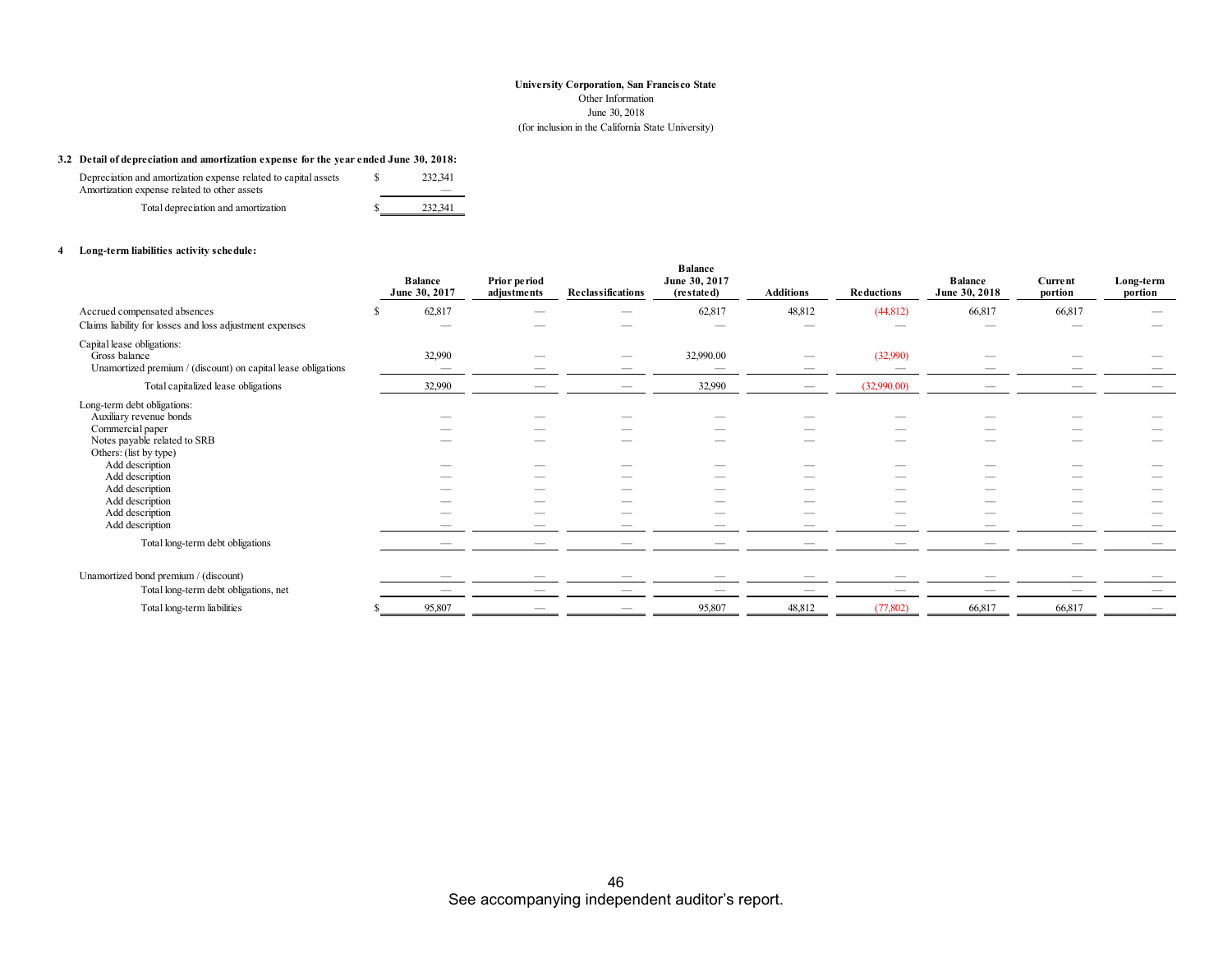#### **5 Future minimum lease payments - Capital lease obligations:**

|                                                   | Capital lease obligations related to SRB             |                      |                               |                          | All other capital lease obligations |                               | <b>Total capital lease obligations</b> |                          |               |
|---------------------------------------------------|------------------------------------------------------|----------------------|-------------------------------|--------------------------|-------------------------------------|-------------------------------|----------------------------------------|--------------------------|---------------|
|                                                   |                                                      |                      | Principal and                 |                          |                                     | Principal and                 |                                        |                          | Principal and |
|                                                   | <b>Principal Only</b>                                | <b>Interest Only</b> | Interest                      | <b>Principal Only</b>    | <b>Interest Only</b>                | Interest                      | <b>Principal Only</b>                  | <b>Interest Only</b>     | Interest      |
| Year ending June 30:                              |                                                      |                      |                               |                          |                                     |                               |                                        |                          |               |
| 2019                                              | -                                                    |                      |                               |                          |                                     |                               |                                        |                          |               |
| 2020                                              | -                                                    | -                    | $\sim$                        | -                        |                                     | -                             | -                                      | -                        |               |
| 2021                                              | $\sim$                                               | -                    | $\overline{\phantom{a}}$      | -                        | $\sim$                              | -                             | -                                      | -                        |               |
| 2022                                              | __                                                   | -                    | $\overline{\phantom{a}}$      | -                        | $\sim$                              | -                             | -                                      | -                        | -             |
| 2023                                              |                                                      |                      |                               |                          |                                     |                               |                                        |                          |               |
| $2024 - 2028$                                     |                                                      |                      | --                            |                          | $\sim$                              | --                            | $\overline{\phantom{a}}$               | $\overline{\phantom{a}}$ |               |
| $2029 - 2033$<br>$2034 - 2038$                    |                                                      |                      | $\sim$                        | $\overline{\phantom{a}}$ | $\sim$                              | $\overline{\phantom{a}}$      | $\overline{\phantom{a}}$               | $\overline{\phantom{a}}$ |               |
| $2039 - 2043$                                     | $\overline{\phantom{a}}$<br>$\overline{\phantom{a}}$ | -<br>--              | $\overline{\phantom{a}}$<br>- | -                        | $\sim$                              | $\overline{\phantom{a}}$<br>- | -<br>_                                 | -<br>--                  | -             |
| $2044 - 2048$                                     |                                                      |                      | -                             |                          |                                     | -                             | -                                      | -                        |               |
| $2049 - 2053$                                     |                                                      |                      |                               |                          |                                     |                               |                                        |                          |               |
| $2054 - 2058$                                     | --                                                   | --                   | $\overline{\phantom{a}}$      | -                        | $\sim$                              | -                             | -                                      | -                        | $\sim$        |
| $2059 - 2063$                                     | $\sim$                                               |                      | -                             |                          |                                     | --                            | _                                      |                          | -             |
| 2064 - thereafter                                 | -                                                    | -                    | $\overline{\phantom{a}}$      | -                        | $\overline{\phantom{a}}$            |                               | -                                      |                          | -             |
| Total minimum lease payments                      | __                                                   |                      |                               |                          |                                     | -                             |                                        |                          |               |
| Less amounts representing interest                |                                                      |                      |                               |                          |                                     |                               |                                        |                          |               |
| Present value of future minimum lease payments    |                                                      |                      |                               |                          |                                     |                               |                                        |                          |               |
| Unamortized net premium (discount)                |                                                      |                      |                               |                          |                                     |                               |                                        |                          |               |
| Total capital lease obligations                   |                                                      |                      |                               |                          |                                     |                               |                                        |                          |               |
| Less: current portion                             |                                                      |                      |                               |                          |                                     |                               |                                        |                          |               |
| Capital lease obligations, net of current portion |                                                      |                      |                               |                          |                                     |                               |                                        |                          |               |
|                                                   |                                                      |                      |                               |                          |                                     |                               |                                        |                          |               |

#### **6 Long-term debt obligations schedule:**

| bong term acor oonganons seneaare.                 |                       |                                |                                                      |                       | All other long-term                |                                  |                       |                               |                                                      |  |
|----------------------------------------------------|-----------------------|--------------------------------|------------------------------------------------------|-----------------------|------------------------------------|----------------------------------|-----------------------|-------------------------------|------------------------------------------------------|--|
|                                                    |                       | <b>Auxiliary revenue bonds</b> |                                                      | debt obligations      |                                    | Total long-term debt obligations |                       |                               |                                                      |  |
|                                                    |                       | Principal and                  |                                                      |                       | Principal and                      |                                  |                       |                               |                                                      |  |
|                                                    | <b>Principal Only</b> | <b>Interest Only</b>           | Interest                                             | <b>Principal Only</b> | <b>Interest Only</b>               | Interest                         | <b>Principal Only</b> | <b>Interest Only</b>          | Interest                                             |  |
| Year ending June 30:                               |                       |                                |                                                      |                       |                                    |                                  |                       |                               |                                                      |  |
| 2019                                               | <sup>\$</sup>         |                                |                                                      |                       |                                    |                                  |                       |                               |                                                      |  |
| 2020                                               |                       |                                |                                                      |                       |                                    |                                  |                       |                               | $\sim$                                               |  |
| 2021                                               |                       |                                | $\sim$                                               |                       | $\overline{\phantom{a}}$           | -                                | -                     |                               | $\overline{\phantom{a}}$                             |  |
| 2022                                               |                       | -                              |                                                      | -                     |                                    | -                                |                       |                               |                                                      |  |
| 2023                                               |                       | _                              | $\overline{\phantom{a}}$                             | --                    | $\overline{\phantom{a}}$           | $\overline{\phantom{a}}$         | -                     | $\overline{\phantom{a}}$      | $\overline{\phantom{a}}$                             |  |
| $2024 - 2028$                                      |                       | _                              | $\overline{\phantom{a}}$                             | _                     | $\overline{\phantom{a}}$           | $\overline{\phantom{a}}$         | _                     | $\sim$                        |                                                      |  |
| 2029 - 2033                                        | -                     | -                              | $\overline{\phantom{a}}$                             | --                    | $\overline{\phantom{a}}$           | -                                | -                     | $\sim$                        | $\overline{\phantom{a}}$                             |  |
| 2034 - 2038<br>$2039 - 2043$                       | -<br>-                | -<br>-                         | $\overline{\phantom{a}}$<br>$\overline{\phantom{a}}$ | -<br>-                | $\overline{\phantom{a}}$<br>$\sim$ | -<br>-                           | -<br>-                | $\overline{\phantom{a}}$<br>- | $\overline{\phantom{a}}$<br>$\overline{\phantom{a}}$ |  |
| $2044 - 2048$                                      |                       |                                | $\sim$                                               | -                     | $\sim$                             | -                                | -                     | -                             | $\overline{\phantom{a}}$                             |  |
| 2049 - 2053                                        |                       |                                |                                                      | -                     | $\sim$                             | -                                | -                     | -                             | $\overline{\phantom{a}}$                             |  |
| $2054 - 2058$                                      |                       |                                |                                                      |                       | $\sim$                             | -                                | -                     |                               |                                                      |  |
| $2059 - 2063$                                      |                       |                                | $\overline{\phantom{a}}$                             | -                     | $\overline{\phantom{a}}$           |                                  |                       |                               |                                                      |  |
| 2064 - thereafter                                  |                       |                                |                                                      |                       |                                    |                                  |                       |                               | -                                                    |  |
| Total minimum payments                             |                       |                                |                                                      |                       |                                    | -                                | -                     |                               |                                                      |  |
| Less amounts representing interest                 |                       |                                |                                                      |                       |                                    |                                  |                       |                               |                                                      |  |
| Present value of future minimum payments           |                       |                                |                                                      |                       |                                    |                                  |                       |                               | $\qquad \qquad$                                      |  |
| Unamortized net premium (discount)                 |                       |                                |                                                      |                       |                                    |                                  |                       |                               |                                                      |  |
| Total long-term debt obligations                   |                       |                                |                                                      |                       |                                    |                                  |                       |                               |                                                      |  |
| Less: current portion                              |                       |                                |                                                      |                       |                                    |                                  |                       |                               |                                                      |  |
| Long-term debt obligations, net of current portion |                       |                                |                                                      |                       |                                    |                                  |                       |                               |                                                      |  |
|                                                    |                       |                                | 47                                                   |                       |                                    |                                  |                       |                               |                                                      |  |

See accompanying independent auditor's report.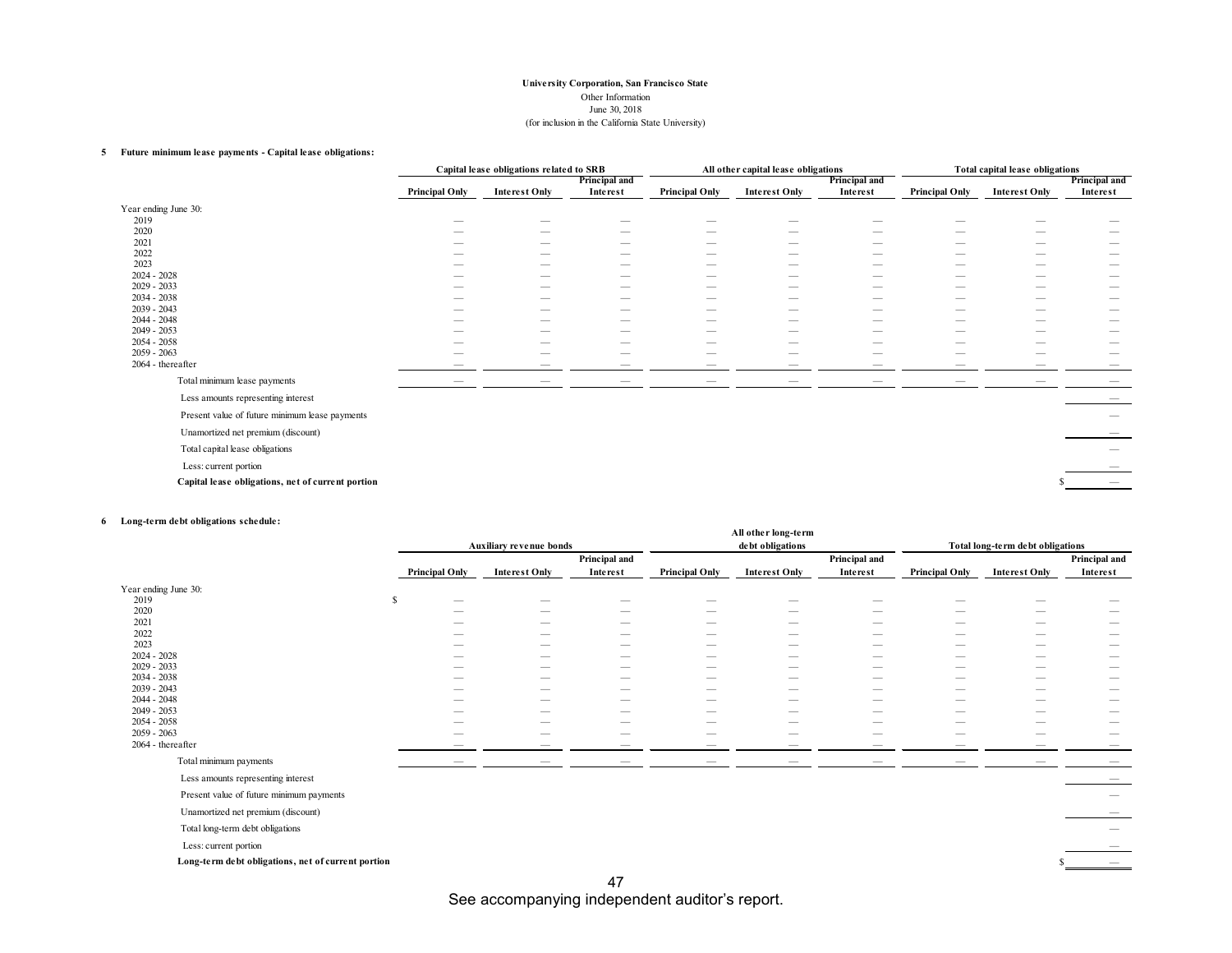#### 7 Calculation of net position:

#### 7.1 Calculation of net position - Net investment in capital assets

| Capital assets, net of accumulated depreciation                           | 1.149.000 |
|---------------------------------------------------------------------------|-----------|
| Capital lease obligations, current portion                                |           |
| Capital lease obligations, net of current portion                         |           |
| Long-term debt obligations, current portion                               |           |
| Long-term debt obligations, net of current portion                        |           |
| Portion of outstanding debt that is unspent at year-end (enter as positiv |           |
| Other adjustments: (please list)                                          |           |
| Add description                                                           |           |
| Add description                                                           |           |
| Add description                                                           |           |
| Add description                                                           |           |
| Add description                                                           |           |
| Net position - Net investment in capital assets                           | 1,149,000 |

#### 7.2 Calculation of net position - Restricted for nonexpendable - endowments

| Portion of restricted cash and cash equivalents related to endowments \$ |         |
|--------------------------------------------------------------------------|---------|
| Endowment investments                                                    | 618,392 |
| Other adjustments: (please list)                                         |         |
| Restricted expendable endowments                                         |         |
| Add description                                                          |         |
| Add description                                                          |         |
| Add description                                                          |         |
| Add description                                                          |         |
| Add description                                                          |         |
| Add description                                                          |         |
| Add description                                                          |         |
| Add description                                                          |         |
| Add description                                                          |         |
| Net position - Restricted for nonexpendable - endowments                 | 618.392 |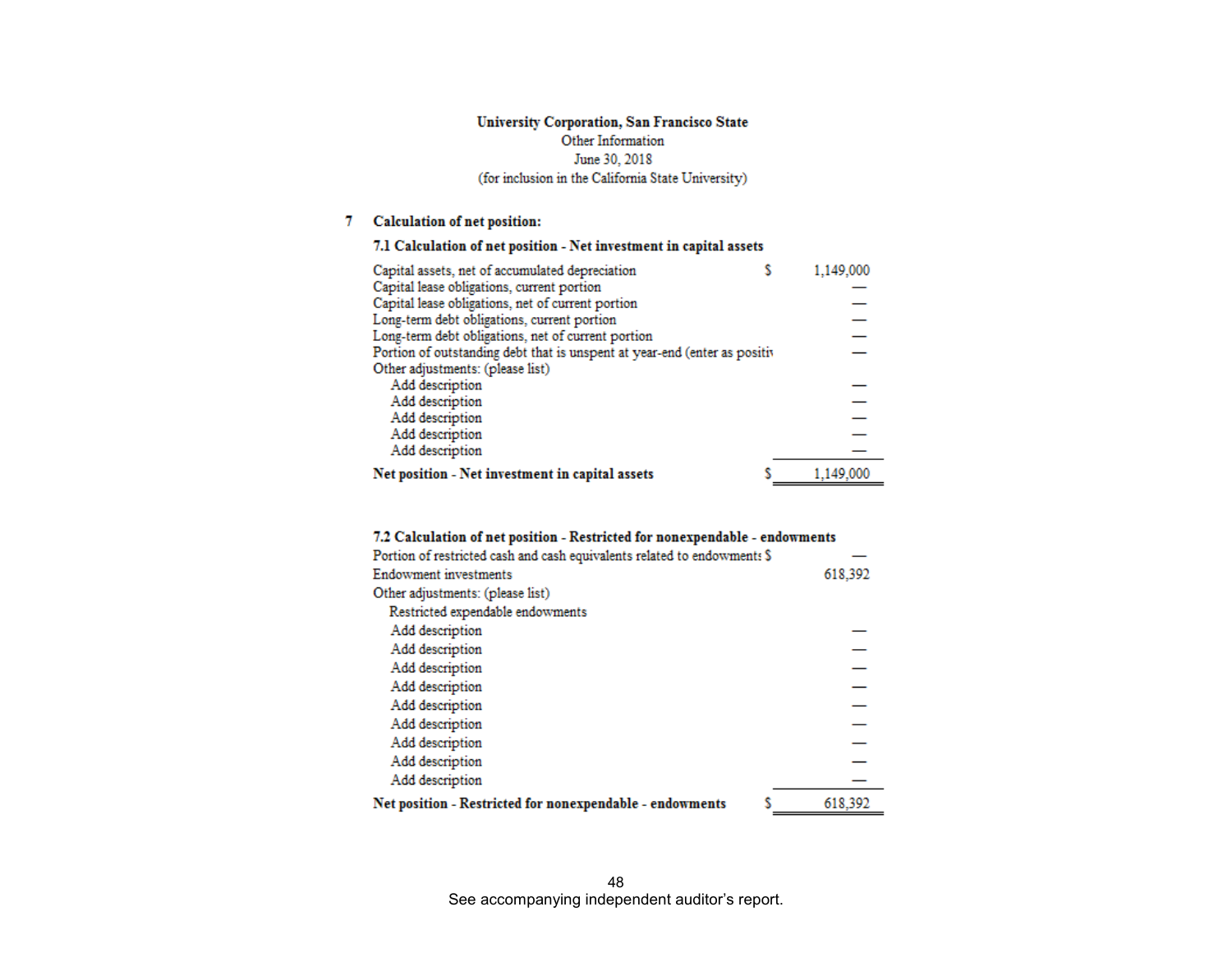#### 8 Transactions with related entities:

|                                                                                                              | Amount      |
|--------------------------------------------------------------------------------------------------------------|-------------|
| Payments to University for salaries of University personnel working on contracts, grants, and other programs | 2,855,719   |
| Payments to University for other than salaries of University personnel                                       | 5,525,151   |
| Payments received from University for services, space, and programs                                          | 881,728     |
| Gifts-in-kind to the University from discretely presented component units                                    |             |
| Gifts (cash or assets) to the University from discretely presented component units                           |             |
| Accounts (payable to) University (enter as negative number)                                                  | (2,584,993) |
| Other amounts (payable to) University (enter as negative number)                                             |             |
| Accounts receivable from University (enter as positive number)                                               | 242.697     |
| Other amounts receivable from University                                                                     |             |

#### 9 Other postemployment benefits (OPEB) liability

Intentionally left blank - not required/applicable eff FY17/18

#### 10 Pollution remediation liabilities under GASB Statement No. 49:

| <b>Description</b>                                       | Amount |
|----------------------------------------------------------|--------|
| Add description                                          |        |
| Add description                                          |        |
| Add description                                          |        |
| Add description                                          |        |
| Add description                                          |        |
| Add description                                          |        |
| Add description                                          |        |
| Add description                                          |        |
| Add description                                          |        |
| Add description                                          |        |
| Total pollution remediation liabilities                  |        |
| Less: current portion                                    |        |
| Pollution remedition liabilities, net of current portion |        |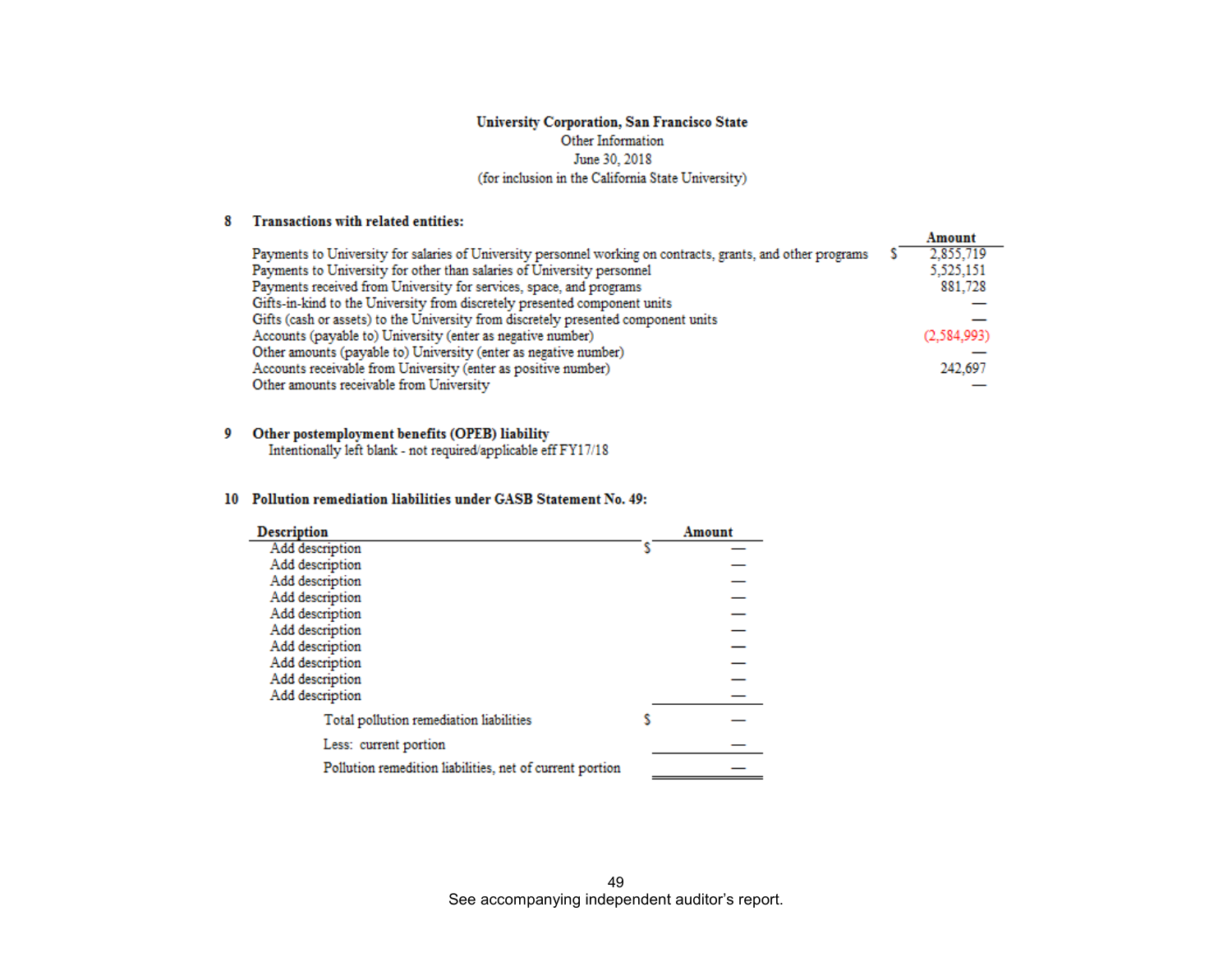Other Information June 30, 2018 (for inclusion in the California State University)

#### 11 The nature and amount of the prior period adjustment(s) recorded to beginning net position:

|                                                           | <b>Net Position</b><br>Class | Amount<br>Dr. (Cr.) |
|-----------------------------------------------------------|------------------------------|---------------------|
| Net position as of June 30, 2017, as previously reported. | \$                           | 31,883,532          |
| Prior period adjustments:                                 |                              |                     |
| (list description of each adjustment)                     |                              |                     |
| (list description of each adjustment)<br>2                |                              |                     |
| 3                                                         |                              |                     |
| (list description of each adjustment)                     |                              |                     |
| (list description of each adjustment)<br>4                |                              |                     |
| 5<br>(list description of each adjustment)                |                              |                     |
| 6<br>(list description of each adjustment)                |                              |                     |
| (list description of each adjustment)                     |                              |                     |
| (list description of each adjustment)<br>8                |                              |                     |
| 9<br>(list description of each adjustment)                |                              |                     |
| 10<br>(list description of each adjustment)               |                              |                     |
|                                                           |                              |                     |
| Net position as of June 30, 2017, as restated             |                              | 31,883,532          |
|                                                           |                              |                     |

## Provide a detailed breakdown of the journal entries <u>(at the financial statement line item level)</u> booked to record each prior period adjustment:<br>Debit Credit

|                                                                  | nebic | crearc |
|------------------------------------------------------------------|-------|--------|
| Net position class:<br>1 (breakdown of adjusting journal entry)  | \$    |        |
| Net position class:<br>2 (breakdown of adjusting journal entry)  |       |        |
| Net position class:<br>3 (breakdown of adjusting journal entry)  |       |        |
| Net position class:<br>4 (breakdown of adjusting journal entry)  |       |        |
| Net position class:<br>5 (breakdown of adjusting journal entry)  |       |        |
| Net position class:                                              |       |        |
| 6 (breakdown of adjusting journal entry)<br>Net position class:  |       |        |
| 7 (breakdown of adjusting journal entry)                         |       |        |
| Net position class:<br>8 (breakdown of adjusting journal entry)  |       |        |
| Net position class:<br>9 (breakdown of adjusting journal entry)  |       |        |
| Net position class:<br>10 (breakdown of adjusting journal entry) |       |        |

 $\overline{\phantom{a}}$